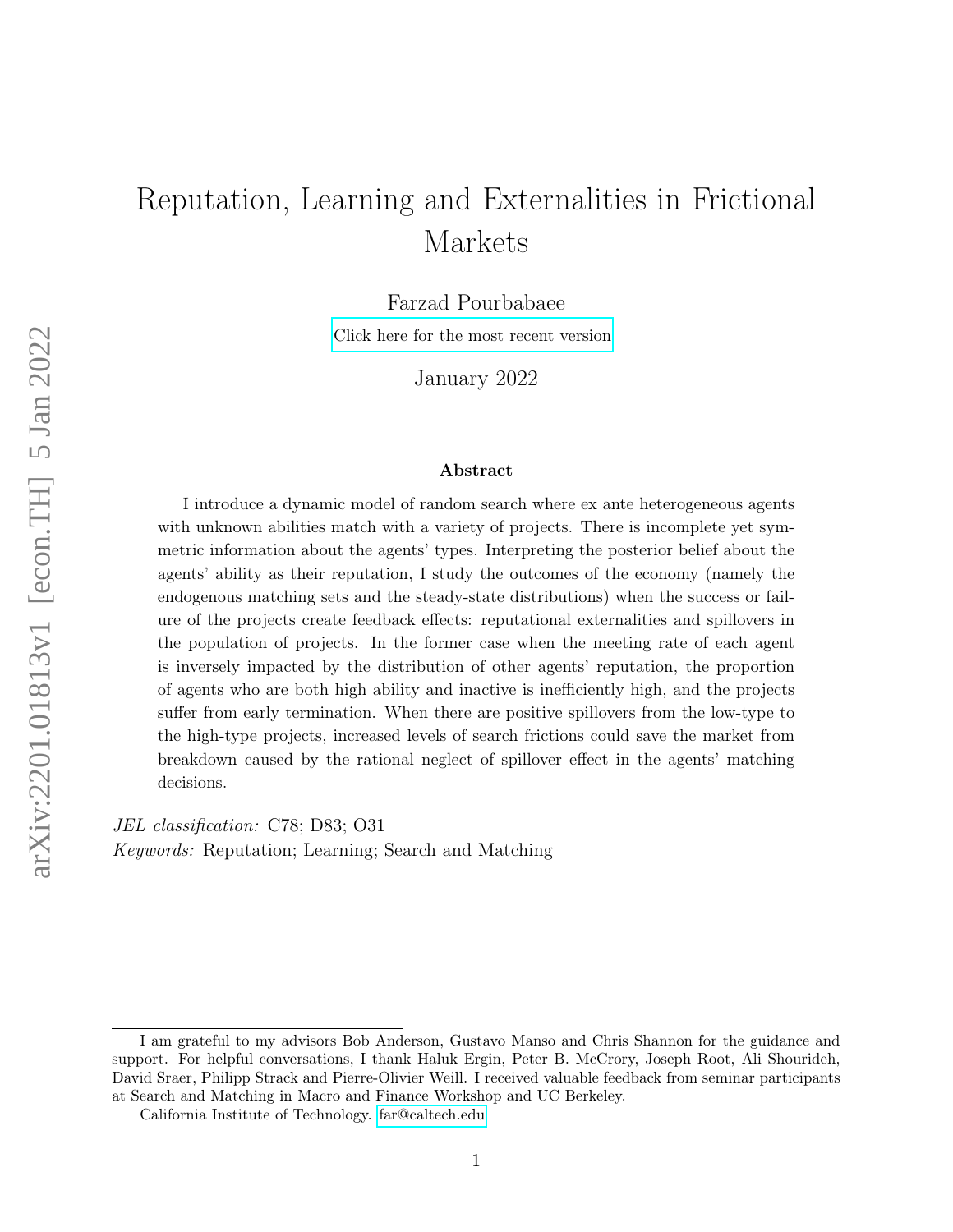## 1 Introduction

Much of the theoretical literature on experimentation is about learning the other party's (namely the project's) type. In this paper, however, I shift the attention to learning the self-types. Specifically, the agents in my paper do not know their type, and the only way to learn it is by matching with projects and observing the output of their partnerships.

There are natural instances where agents *learn* their type through the course of their partnerships with other parties. For example, firms learn about their productivity while they are matched with workers. Colleges learn about the quality of their teaching staff while students are enrolled in their programs. Venture capitalists learn about their ability and the quality of their post-investment services while investing in startups.<sup>[1](#page-1-0)</sup> Common in all these cases is the cost of maintaining the partnership and the tangible created surplus (such as the high-quality output of production in the first case, students' accomplishment in the second case, and the startups' success in the last case). These tangible gains from partnerships can be isomorphically captured by the choice of the *production function* in the matching markets  $(e.g. Shimer and Smith (2000)).$  $(e.g. Shimer and Smith (2000)).$  $(e.g. Shimer and Smith (2000)).$  $(e.g. Shimer and Smith (2000)).$  $(e.g. Shimer and Smith (2000)).$ 

However, when agents hold incomplete information about their types, there is also an intangible gain due to the learning, that cannot be nested in the former construct. Because, what is now used as an input to the production function is no longer the static type of the agent, but a dynamic state process that reflects the agent's belief of her own type. Specifically, in addition to the tangible gains, there are now information gains from agent's matching choices, as present matches convey information about agent's type, that in turn can be used in future choices of projects.

In this paper, agents are ex ante endowed with high or low immutable types  $\theta \in \{L, H\}$ , that are hidden to everyone in the economy. On the other hand, there are heterogenous projects with observable types denoted by  $q$ . The individuals on the two sides of this economy randomly meet each other subject to search frictions and decide to form a partnership or not. Once a (one-to-one) match is formed there will be a random success event whose arrival density depends on the types of both parties. Agents continuously update their belief about their underlying type during the course of their matches. Therefore, interpreting the posterior belief as their reputation (denoted by  $\pi$ ), there will be a range of realized reputations at every point in time.

Whenever an agent pairs up with a project, a learning opportunity is created for the entire market as well as that particular agent about her type. Since maintaining the match is costly, the agent effectively solves a stopping time problem, by which it weighs the value of the match  $v(\pi, q)$  (as a function of its current reputation  $\pi$  and the type of the project q) against the reservation value  $w(\pi)$  – the value of holding current reputation while being

<span id="page-1-0"></span><sup>1</sup>[Sørensen](#page-44-1) [\(2007\)](#page-44-1) teases out the positive treatment effect of the VCs' involvement in their portfolio companies from the concerns regarding the sorting and selection. In addition, when it comes to VCs' underlying ability [Gompers and Lerner](#page-43-0) [\(1999\)](#page-43-0) argues that empirical evidence favors the learning model (symmetric but incomplete information) compared to the signalling model (asymmetric information).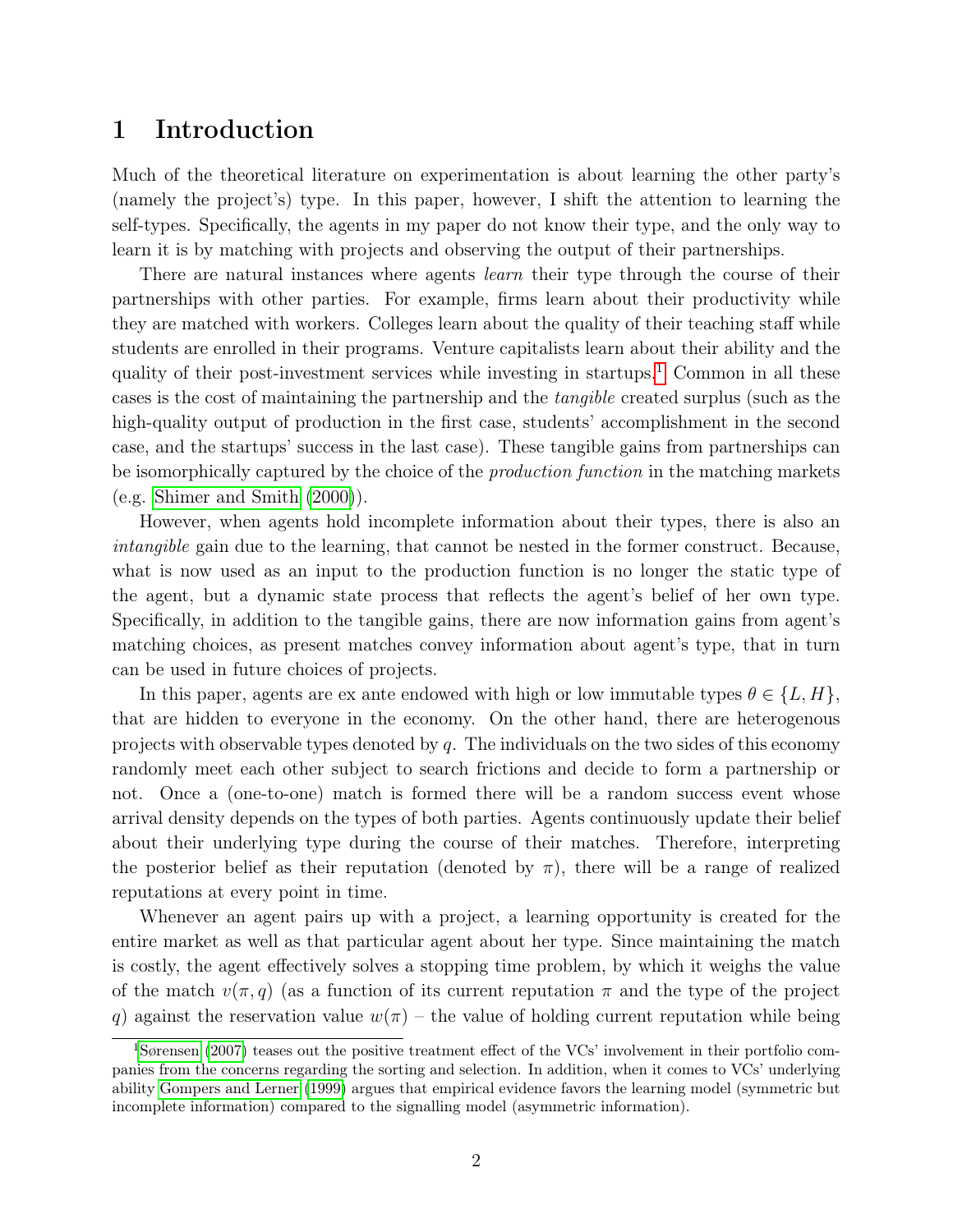unmatched, that is called the reputation value function throughout the paper. Because of the search friction framework these two functions are intertwined in the equilibrium. That is the reputation function is simply the expected discounted value of future surpluses that the agent extracts, and the matching value function is the solution to the free-boundary problem with the exit option  $w$ . The continuation region of this free-boundary problem (with endogenous exit option w) determines the equilibrium matching sets  $\mathcal{M}$ .

The central innovation of this paper is to study the optimality and shape of these matching sets when agents have long-run incentives and learn about their ability as they match. Section [2](#page-4-0) of the paper explains the baseline economy and studies the equilibrium tuple  $\langle w, v, \mathcal{M} \rangle$ . The paper's main points of the departure from the established search theory literature (e.g. [Shimer and Smith](#page-44-0) [\(2000\)](#page-44-0)) is the Bayesian learning force in the Bellman equation for v, and from the experimentation literature (e.g. [Keller et al.](#page-43-1) [\(2005\)](#page-43-1) and [Bonatti and](#page-42-0) [Hörner](#page-42-0)  $(2017)$  is the endogeneity of the outside option w.

In section [2,](#page-4-0) I show within the space of increasing and differentiable value functions in reputation, there is a unique equilibrium tuple. The equilibrium matching sets are connected subsets of the real line with endogenous end-points, at which the equilibrium value of the match coincides with the equilibrium reservation value of the partnering agent. The main techniques behind the proof include (i) representing the reputation function  $w$  as a solution to a maximization problem featuring the matching value functions  $v$  in the objective and the matching sets  $M$  as the choice variables; and (ii) the application of two necessary conditions (namely majorant and superharmonic properties) in the free-boundary problem to pin down the shape of the matching sets  $\mathcal{M}$ .

Furthermore, it is shown in section [2](#page-4-0) that lower values of search frictions (equivalently higher contact rates) increase agents' reputation building incentives and hence enlarge the equilibrium matching sets. All the equilibrium analyses in this section enjoy the closed-form expressions – because I restrict the space of project types to a bi-valued set, i.e.  $q \in \{a, b\}$ . This assumption is relaxed in the online appendix [B.2,](#page-47-0) in which I show that if the success intensity function is monotone and supermodular with respect to the agent's and project's types, then the results of the baseline model (with binary type space for projects) are robust under the general type setting for  $q$ .

Building on the baseline model, in section [3](#page-13-0) I study the reputational externality. In particular, the meeting rates in the baseline model exhibit no interaction effects among agents, whereas in section [3](#page-13-0) it accounts for higher meeting rates for more reputable agents. This is achieved via the choice of reputation weights in the matching technology function. As a result of this externality, the more reputable agents slow down the meeting rate of the less reputable ones, which amounts to under-learning of self-types and early termination of projects. Specifically, it turns out the equilibrium threshold to sever the match would be tighter than what is socially optimal. Through a comparative static exercise on the choice of the reputation weight function, I further show flattening the weighting curve reduces the agents' tolerance (namely tightens the equilibrium termination point), by lowering the equilibrium value of reputation building. Equivalently, this means in the markets where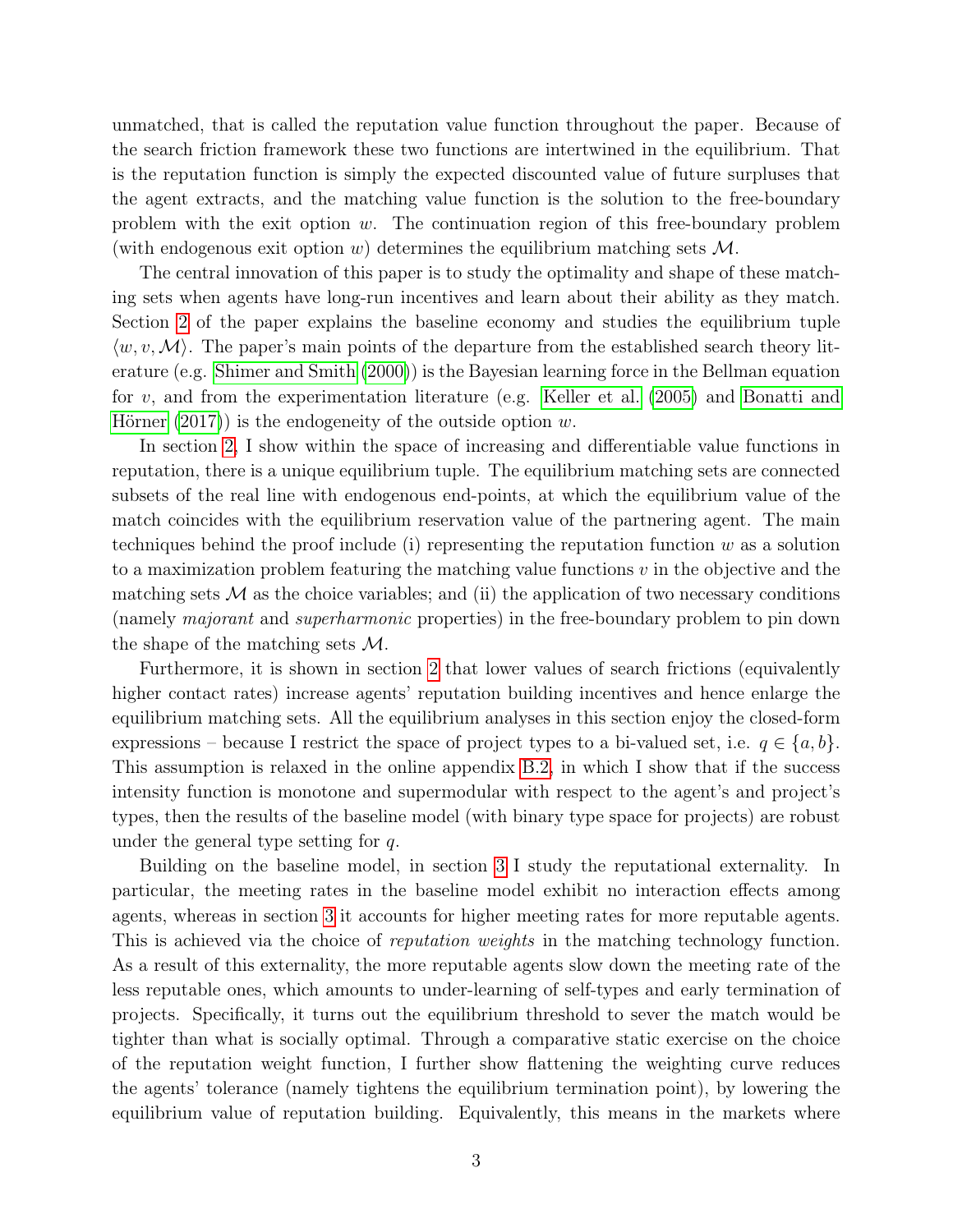there is not a price for reputation and agents' reputation manifest itself through the rate of their contacts, steeper reputational incentive is a force toward efficiency.

The baseline model also lends itself to an economy where there is a spillover from successful low-type projects to the creation of high-type opportunities. Specifically, in section [4](#page-21-0) I no longer treat the mass of available a- and b-projects as the exogenous primitives of the economy. In that, the high-type projects become available only as a result of successful breakthroughs in the low-types. Reflecting on the initial examples, firms invest in their low-skilled employees by training them, and contribute to the creation of high-skilled workers who might leave their organizations and thus the full benefits of their growth cannot be extracted by the pioneering recruiters. Alternatively, venture capitalists invest in earlystage ideas and turn them to promising ventures creating significant knowledge spillovers, whose gains due to the weaknesses in the intellectual property laws cannot be fully appropriated by the original investors.[2](#page-3-0) At a high level one would naturally expect that agents rationally under-appreciate the matches with low-types, because they cannot fully extract the spillover gains. At the extreme there is a region where no matches with low-types are formed, therefore there will be no high-type opportunities and the total matching activity shuts down. I show contrary to its perceived nature, higher search frictions could save the market from breakdown and resurrect the efficiency (that is search frictions counteract the spillover externality). This happens because higher search frictions decrease the opportunity cost of matching with low-types and hence relax the incentive constraint to match with such projects.

Related literature. The Bayesian learning force in the agents' decision problem in this paper is based on the Poisson arrival of breakthroughs, and in that sense the paper is related to the strategic experimentation literature with Poisson news processes, initiated by [Keller](#page-43-1) [et al.](#page-43-1) [\(2005\)](#page-43-1), and expanded in the follow-up works of [Keller and Rady](#page-43-2) [\(2010\)](#page-43-2) and [Keller and](#page-43-3) [Rady](#page-43-3) [\(2015\)](#page-43-3). The main strategic tension in these works are the free-riding and the so called "encouragement effect" among players, as the background type is common across agents. Therefore, each agent's learning path conveys information to the others about the underlying hidden type. However, the subjects of learning in the present paper are the *independent* selftypes of the agents and thus both of the above strategic forces are absent. Instead, the central strategic tension in section [3](#page-13-0) is the limited mass of matching opportunities and the impact of reputation on the players' meeting rates. And the strategic force studied in section [4](#page-21-0) is that each agent does not internalize the positive externality of matching with low-type projects to the creation of high-type opportunities for the other agents.

In the context of reputation building (when the information about the persistent or dynamic self-type is incomplete) and interpreting the reputation as the posterior belief, this paper is related to [Holmström](#page-43-4) [\(1999\)](#page-43-4) and [Board and Meyer-ter-Vehn](#page-42-1) [\(2013\)](#page-42-1). However the

<span id="page-3-0"></span><sup>2</sup>The public policy report about the New Zealand's government efforts to stimulate the venture capital industry by [Lerner et al.](#page-43-5) [\(2005\)](#page-43-5) highlights many of these issues.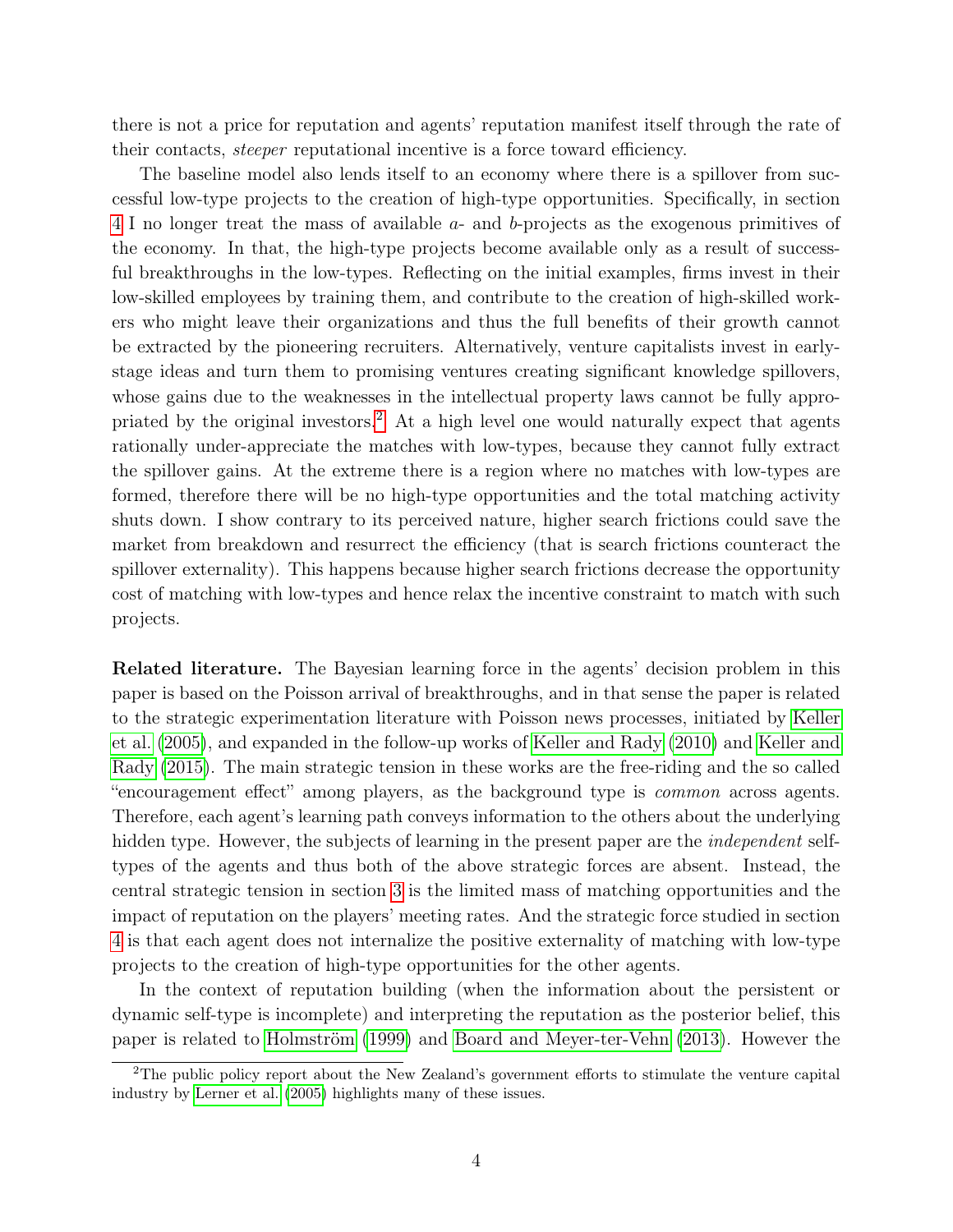kind of economic engagement that releases informative signals in both of these papers is the agent's effort, and in the current study is about her matching choices.

The analysis of this paper has also the flavor of the literature on learning in labor markets such as the works by [Jovanovic](#page-43-6) [\(1979\)](#page-43-6), [Moscarini](#page-44-2) [\(2005\)](#page-44-2) and [Li and Weng](#page-44-3) [\(2017\)](#page-44-3). Aside from differences in the context and motivation, the subject of learning in these studies is the match specific parameter, and not the underlying types of the agents. Therefore, the information released over the present match has no bearing on the future matches and naturally the reputational aspects are absent. In regard to agents learning their type while matching with partners this paper is also related to [Anderson and Smith](#page-42-2) [\(2010\)](#page-42-2) and [Eeckhout and Weng](#page-43-7) [\(2010\)](#page-43-7). There are substantive differences between the information structure in these works and the current study. For example, there is *two-sided* incompleteness of information in the former paper that complicates the Bayesian updating process, and hence led to imposing assumptions about the observability of the output of current matches with previous partners. The latter paper studies the competitive equilibria absent the search frictions, which is a central element in my paper. Lastly, different from all the previous research, the baseline model in my paper is tractable enough that can be applied to interesting and important variations in the matching technology function (e.g. reputation weighting in section [3\)](#page-13-0) and could also lend itself to different ways of endogenizing the projects' population (e.g. spillovers in section [4\)](#page-21-0).

## <span id="page-4-0"></span>2 Baseline Economy

In this section, I describe the elements of an economy populated by a unit mass of long-lived agents and a continuum of projects.

Agents. The agents in this side of the market are long-lived individuals, who care about their reputation, which is the market posterior belief about their type  $\theta \in \{L, H\}$ . Given the market filtration  $\mathbf{I} = {\mathcal{I}_t}$ ,  $\pi_t = \mathsf{P}(\theta = H | \mathcal{I}_t)$  refers to the time t reputation of a generic agent. The  $\sigma$ -field  $\mathcal{I}_t$  aggregates all information that market participants hold at time  $t \in \mathbb{R}_+$ . Initially each agent has high type independently with probability  $p$ .

Projects. The entities on the other side of this economy are treated as projects that are picked by the agents. Specifically, they have no bargaining power against agents.[3](#page-4-1) Each project is endowed with a type  $q \in \{a, b\}$ , which is publicly observable. The (unnormalized) mass of type-q projects is  $\varphi_q$  for  $q \in \{a, b\}$ , exogenously replenished and held constant.

<span id="page-4-1"></span><sup>3</sup>This assumption makes the analysis substantially simpler, yet it downplays the strategic role of "project owners" in the equilibrium outcomes. However, given the paper's focus on the agents' side and their reputational concerns, such an abstraction seems plausible. Also from the empirical standpoint, for example in the venture capital literature it is shown that firms can continue their projects without their original entrepreneurs; see [Ueda](#page-44-4) [\(2004\)](#page-44-4) and the references therein such as [Gorman and Sahlman](#page-43-8) [\(1989\)](#page-43-8) and [Hellmann](#page-43-9) [and Puri](#page-43-9) [\(2002\)](#page-43-9).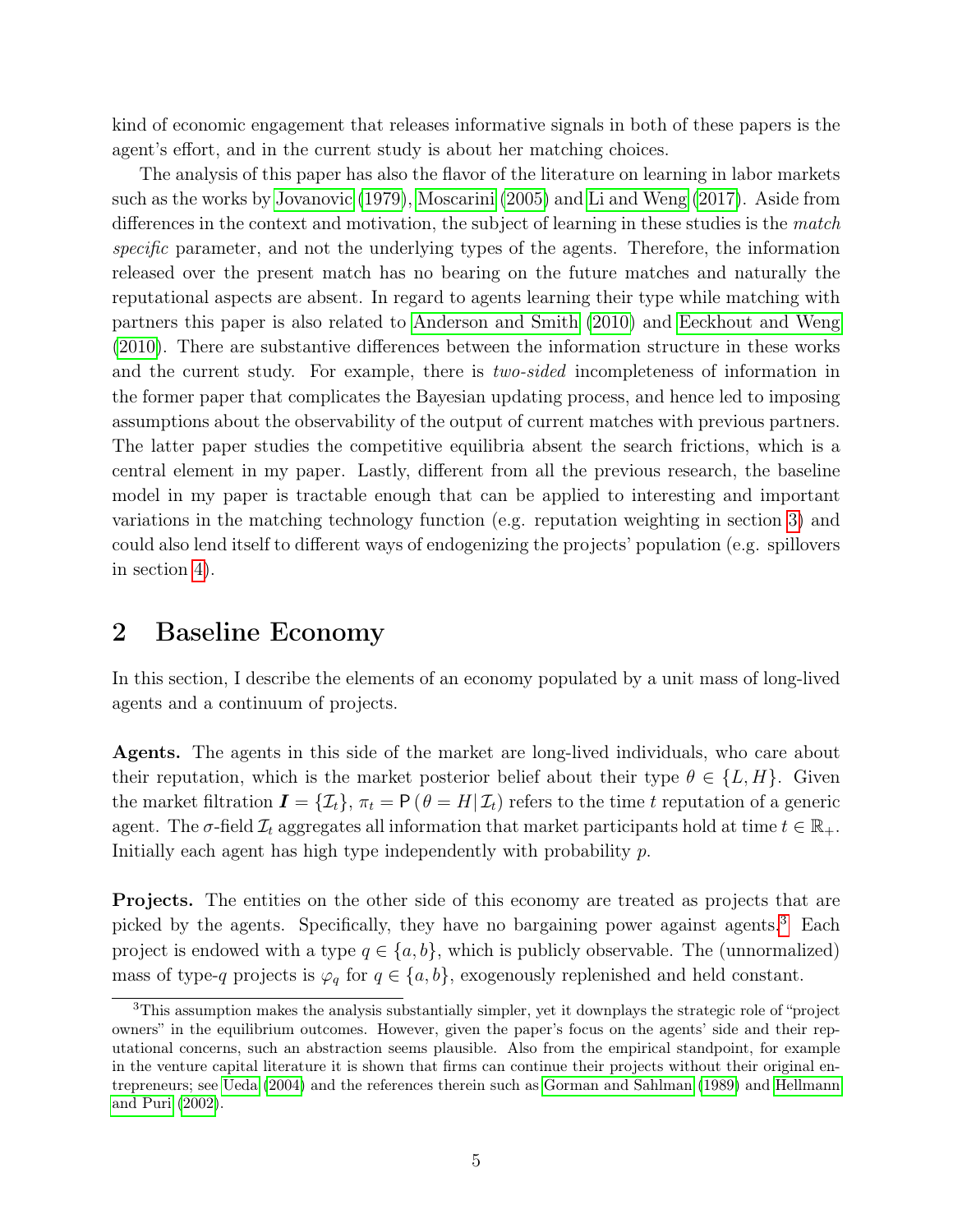Matching and partnerships. Pairwise meetings between agents on two sides of this market take place. The meetings are subject to search frictions with the meeting rate  $\kappa > 0$ , and the matching technology is *quadratic* à la [Chade et al.](#page-42-3)  $(2017)$ , that is the probability with which an agent meets a type-q project over the period dt is approximately equal to  $\kappa \varphi_q dt$ . Furthermore, the matches are one-to-one, that is both parties have capacity constraint over the number of partners they can match with.

**Output and reputation.** Given the partnership between a type- $\theta$  agent and a type- $q$ project, the success arrives at the rate  $\lambda_q(\theta)$ , where  $\lambda_q(H) = \overline{\lambda}_q$  and  $\lambda_q(L) = \underline{\lambda}_q$ , with normalized payoff of one.<sup>[4](#page-5-0)</sup> The agent has to cover the flow cost of project  $c > 0$  that is common across all matches. In return, she receives the right to terminate the partnership at her will, so conceptually a stopping time problem is solved by each agent ex post to every partnership formation. The flow cost  $c$  captures both the running cost of maintaining the partnership and learning about the self-type  $\theta$ . I assume there is a mechanism in the market that tracks the output of each partnership and records the Bayes-updated posterior of every agent during her match. This information is reflected in the market filtration I. The posterior dynamics for the reputation process thus follows

$$
d\pi_t = -\pi_t (1 - \pi_t) \Delta_q dt, \qquad (2.1)
$$

*prior* to the success, where  $\Delta_q := \bar{\lambda}_q - \underline{\lambda}_q$ . For the purpose of simplicity, I assume the breakthroughs are *conclusive* in the sense that  $\Delta_q = 0$ , that is the success never happens to a low-type agent. Therefore upon the success event  $\pi_t$  immediately jumps up to one.<sup>[5](#page-5-1)</sup> Furthermore, without loss of generality it is assumed  $\lambda_b := \bar{\lambda}_b > \lambda_a := \bar{\lambda}_a$ . Also, I assume  $p > c/\lambda_b$  throughout, because otherwise there are cases in which even the high-type projects are not worth matching.

Figure [1](#page-6-0) summarizes the dynamic timeline for a typical agent, who starts the cycle with reputation  $\pi$ , and after some exponential random time meets a project randomly drawn from the population of unmatched ones. A decision to accept or reject the contacted project is made by the agent. Upon rejection, the agent returns to the initial node, and conditioned on acceptance an investment problem with the flow cost of  $c$  is solved. Finally, a success or a failure at the terminal node guides the entire market participants to rationally update their beliefs about the ongoing agent, and she returns back to the pool of unmatched agents. Failure simply means severing the match before the success arrival.

<span id="page-5-0"></span><sup>4</sup>The choice of Poisson processes to model the breakthroughs is more natural when news arrive in discrete and randomly separated instants, than the Wiener process treatment of experimentation (e.g. see [Bolton](#page-42-4) [and Harris](#page-42-4) [\(1999\)](#page-42-4) and [Pourbabaee](#page-44-5) [\(2020\)](#page-44-5)).

<span id="page-5-1"></span><sup>&</sup>lt;sup>5</sup>In the online appendix [B.2,](#page-47-0) I relax this assumption and study the general case, where the success is not necessarily conclusive and there is a continuum of projects with the type space  $[a, b]$  distributed according to an *arbitrary* CDF function  $\phi$ .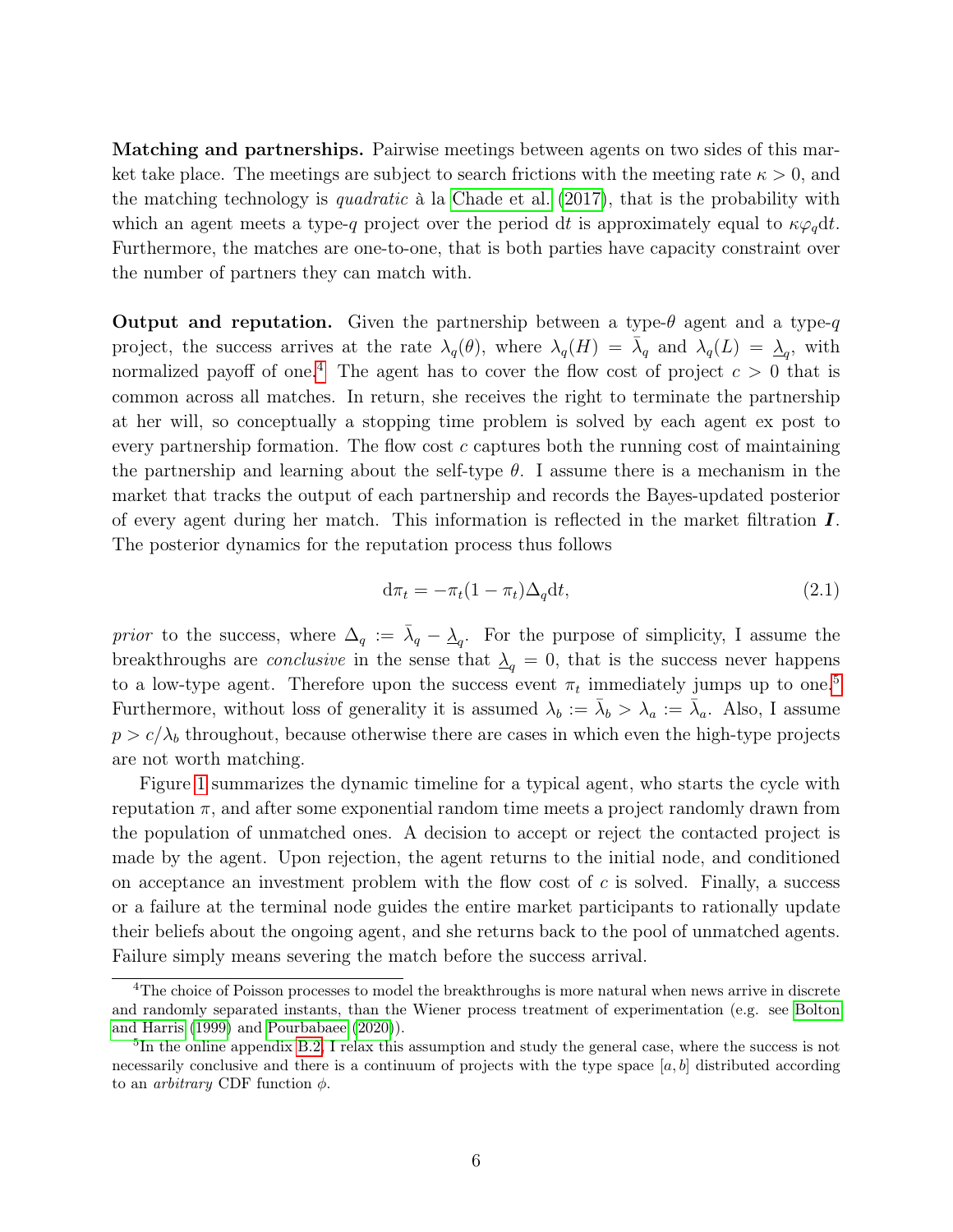<span id="page-6-0"></span>

Figure 1: Decision timeline for a typical agent

### 2.1 Value Functions and Matching Sets

The rate of time preference for agents in this economy is  $r > 0$ . Let  $w(\pi)$  be the value of holding reputation  $\pi$ , when the agent is *unmatched*. This function shall be treated as the agent's outside option and is weighed against the matching value function upon the meetings. The matching value function when a reputation- $\pi$  individual pairs up with a type-q project is  $v(\pi, q)$ , that is the expected value of discounted future payoffs generated by this partnership. Therefore, a match is *profitable* if  $v(\pi, q) > w(\pi)$ , in that case I say  $(q, \pi) \in \mathcal{M} \subseteq \{a, b\} \times [0, 1]$ , where M is called the matching set. Also, understood from the context,  $\mathcal{M}(\pi)$  (resp.  $\mathcal{M}_q$ ) refers to the  $\pi$  (resp. q) section of this two dimensional set. In addition, often in the paper I use the indicator function  $\chi_q(\pi)$  to denote whether a reputation- $\pi$  agent matches with a q-project, that is whether  $(q, \pi) \in \mathcal{M}$  or not. Recall that  $\varphi$  denotes the mass of available projects in the economy (that are so far treated exogenously as the primitives of the model). Below, I invoke a standard dynamic programming analysis for  $w(\pi)$ :

$$
w(\pi) \approx \kappa \sum_{q \in \mathcal{M}(\pi)} \left( w(\pi) + \left[ v(\pi, q) - w(\pi) \right] \right) \varphi_q \mathrm{d}t + \kappa \sum_{q \in \{a, b\} \setminus \mathcal{M}(\pi)} w(\pi) \varphi_q \mathrm{d}t + (1 - \kappa \varphi(\{a, b\}) \mathrm{d}t) \left( 1 - r \mathrm{d}t \right) w(\pi).
$$

The first term in the rhs is the expected value of payoffs generated from all *acceptable* matches, taking into account that the next project with type q arrives at the rate of  $\kappa \varphi_q$ . The second term is the expected payoff over all denied partnerships, and the third term simply refers to the discounted payoff conditioned on receiving no proposal over the period dt. Accounting for these three sources, the following Bellman equation for the reputation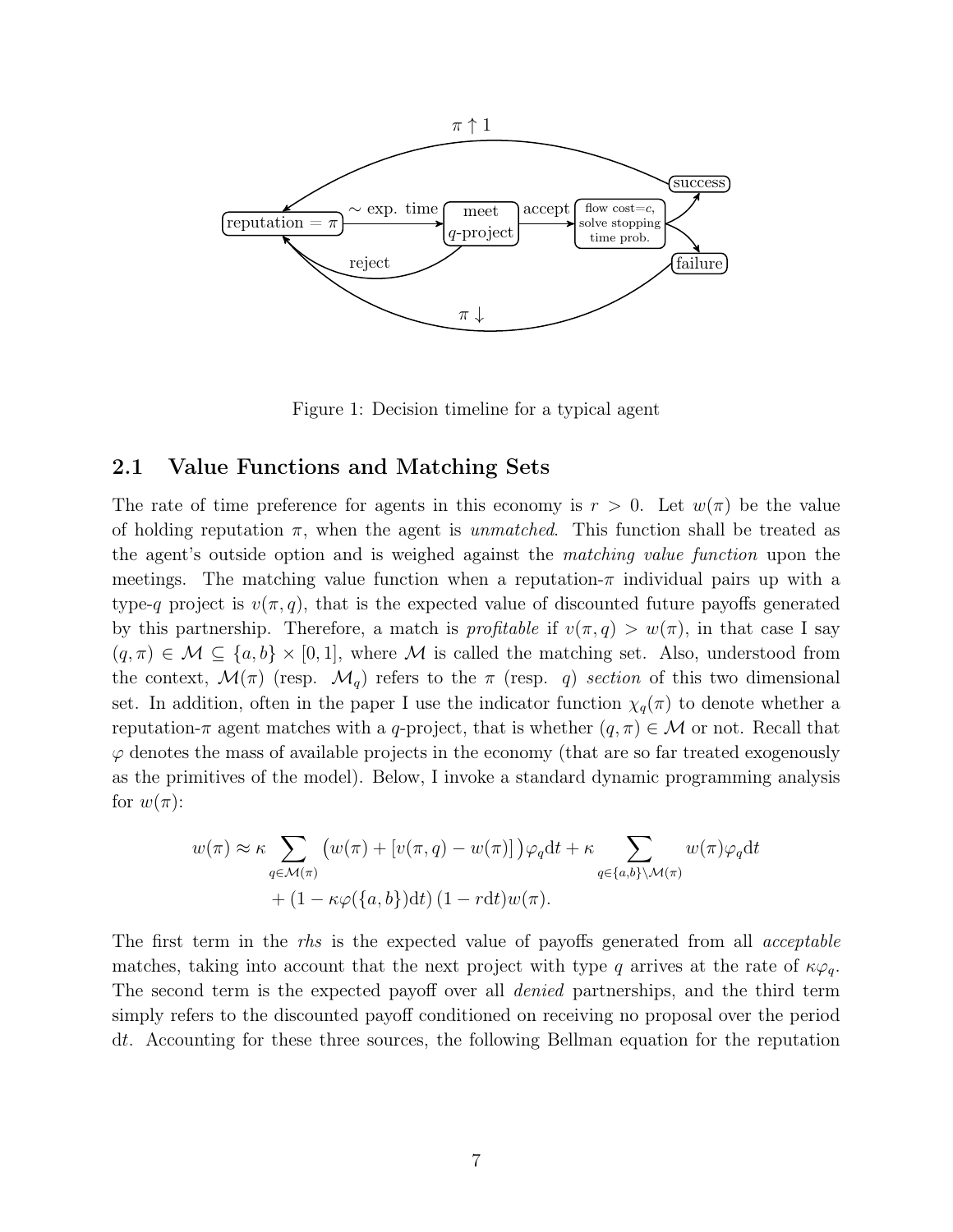value function  $w$  is resulted:

<span id="page-7-2"></span>
$$
rw(\pi) = \kappa \sum_{q \in \mathcal{M}(\pi)} \left[ v(\pi, q) - w(\pi) \right] \varphi_q.
$$
 (2.2)

Next, I inspect the matching value function  $v(\pi, q)$ . Imagine a partnership of an agent with an initial reputation  $\pi$  and a type-q project. Let  $\sigma$  represent the random exponential time of success with the unit payoff and the arrival intensity of  $\lambda_q$  if  $\theta = H$ . Therefore, the matching value function  $v(\cdot, q)$  is an endogenous outcome of a free-boundary problem with the outside option w. In that, the agent selects an optimal stopping time  $\tau$ , upon which she stops backing the project, taking into account the project's success payoff and her reputation value w:

$$
v(\pi, q) = \sup_{\tau} \left\{ \mathsf{E} \left[ e^{-r\sigma} - c \int_0^{\sigma} e^{-rs} \mathrm{d}s + e^{-r\sigma} w(\pi_{\sigma}); \sigma \le \tau \right] + \mathsf{E} \left[ -c \int_0^{\tau} e^{-rs} \mathrm{d}s + e^{-r\tau} w(\pi_{\tau}); \sigma > \tau \right] \right\}.
$$
 (2.3)

<span id="page-7-4"></span>The exit option upon the stopping time  $\tau$  is the agent's reservation value of holding reputation  $\pi_{\tau}$ . The corresponding HJB representation for this stopping time problem is

<span id="page-7-1"></span>
$$
rv(\pi, q) = \max \left\{ rw(\pi), -c + \lambda_q \pi \left(1 + w(1) - v(\pi, q)\right) - \lambda_q \pi (1 - \pi) v'(\pi, q)\right\}.
$$
 (2.4)

The above HJB is presented in the variational form, that is the first expression in the rhs is the value of stopping – refusing the match and holding on to the outside option  $w$  – and the second expression represents the Bellman equation over the *continuation region*  $\mathcal{M}_q$ , on which  $v(\pi, q) > w(\pi)$ . The first term in the Bellman equation is the flow cost of the project borne by the agent, the second term is the expected flow of created surplus, and the last term captures the marginal reputation loss due to the lack of success.<sup>[6](#page-7-0)</sup> Induced by the above stopping time problem, the matching set  $\mathcal M$  can thus be interpreted as the continuation set for the free-boundary problem [\(2.4\)](#page-7-1), namely

<span id="page-7-3"></span>
$$
\mathcal{M} = \{(q, \pi) \in \{a, b\} \times [0, 1] : v(\pi, q) > w(\pi)\},\tag{2.5}
$$

and on the stopping region  $\mathcal{M}^c$ , the matching value function equals the agent's reputation function, i.e.  $v(\pi, q) = w(\pi)$ .

<span id="page-7-0"></span><sup>&</sup>lt;sup>6</sup>Henceforth, all the derivatives are w.r.t  $\pi$ , that is for example  $v'(\pi, q)$  points to the  $\pi$ -partial of v, unless the underlying variable is explicitly mentioned.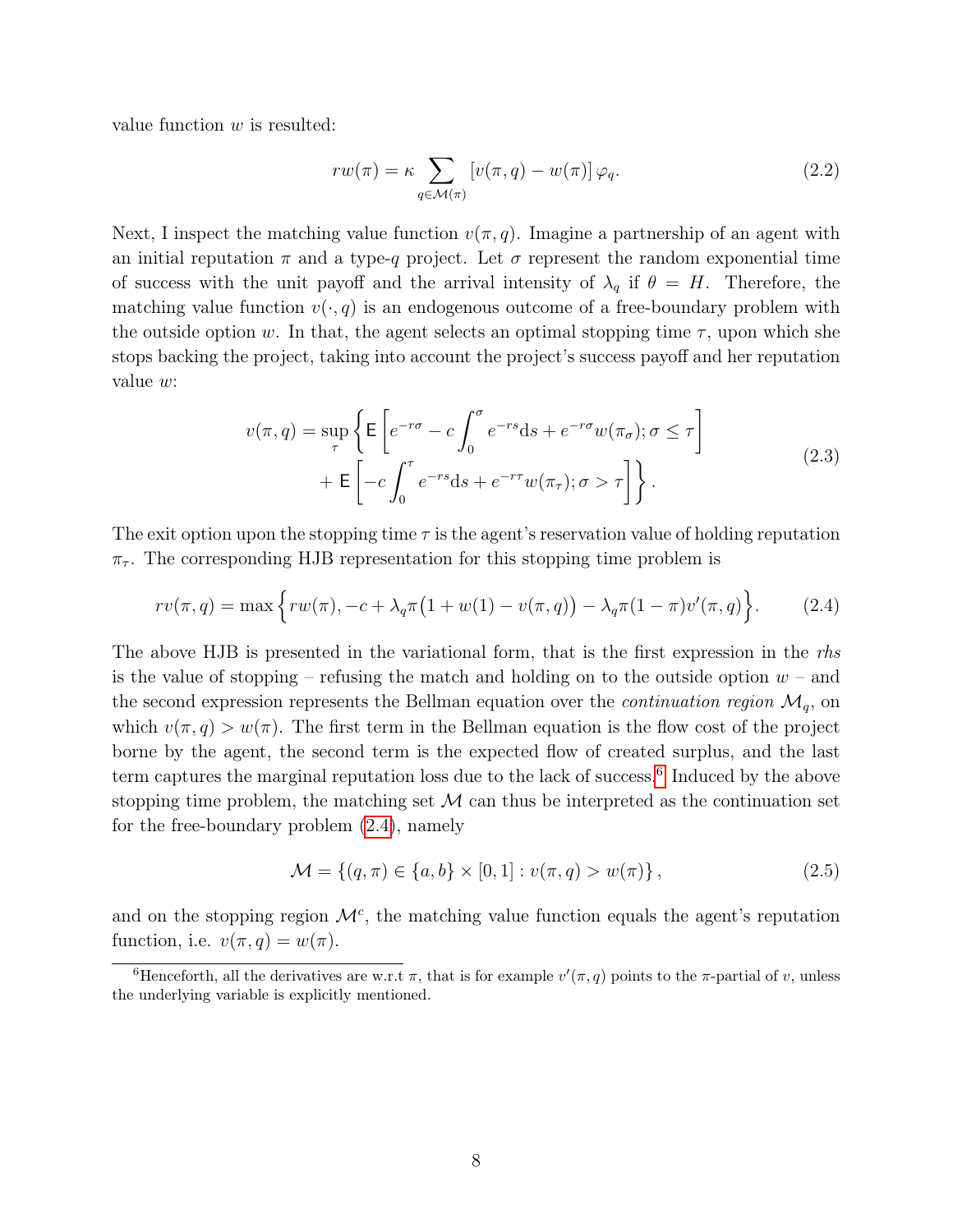### 2.2 Equilibrium Construction

The goal of this section is to progressively suggest the necessary conditions pinning down the equilibrium outcome and finally express the properties of the endogenous matching sets.<sup>[7](#page-8-0)</sup>

**Definition 2.1** (Stationary equilibrium). Given the mass  $\varphi$  for the unmatched projects, the tuple  $\langle w, v, \mathcal{M} \rangle$  constitutes a stationary equilibrium, if (i) given v and M, the reputation value function w satisfies  $(2.2)$ ; (ii) Given w, the matching value function v and the matching set  $M$  together solve the free-boundary system  $(2.4)$  and  $(2.5)$ .

<span id="page-8-1"></span>The two-way feedback between the reputation function  $w$  and the matching variables  $\langle v, \mathcal{M} \rangle$  are portrayed in figure [2.](#page-8-1) The link connecting w to the  $\langle v, \mathcal{M} \rangle$  block is upheld by the stopping time problem [\(2.3\)](#page-7-4), and its recursive representation [\(2.4\)](#page-7-1). The opposite link from the matching variables block to  $w$  is supported by the Bellman equation for the reputation function  $(2.2)$ . Then, the stationary equilibrium is formally the fixed point to the endogenous loops of figure [2.](#page-8-1)



Figure 2: Equilibrium feedbacks

Next lemma uses [\(2.2\)](#page-7-2) to express the reputation value function in terms of v and M, and thereby provides a partial characterization of matching sets only in terms of the matching value functions.

<span id="page-8-4"></span>**Lemma 2.2.** An agent with reputation  $\pi$  accepts both types of projects, namely  $\pi \in \mathcal{M}_a \cap \mathcal{M}_b$ iff

<span id="page-8-3"></span>
$$
v(\pi, a) \left(1 - \frac{1}{1 + r^{-1} \kappa \varphi_a}\right) < v(\pi, b) < v(\pi, a) \left(1 + \frac{1}{r^{-1} \kappa \varphi_b}\right). \tag{2.6}
$$

In addition,  $\pi \in M_b \cap M_a^c$  iff the upper bound is achieved,  $\pi \in M_a \cap M_b^c$  iff the lower bound is achieved, and  $\pi \in \mathcal{M}_a^c \cap \mathcal{M}_b^c$  iff the upper and lower bounds coincide, which is only the case where all value functions are zero.

Proof. An equivalent representation for [\(2.2\)](#page-7-2) is

<span id="page-8-2"></span>
$$
w(\pi) = \frac{r^{-1}\kappa \left[ v(\pi, a)\varphi_a \chi_a(\pi) + v(\pi, b)\varphi_b \chi_b(\pi) \right]}{1 + r^{-1}\kappa \left[ \varphi_a \chi_a(\pi) + \varphi_b \chi_b(\pi) \right]}.
$$
\n(2.7)

<span id="page-8-0"></span><sup>7</sup>The term "equilibrium" is used loosely in this section, because the analysis essentially uncovers the agents' optimal response absent any strategic interactions. However, since the results in this section set out the stage for the upcoming analysis where there is strategic tension between agents, the use of term equilibrium is justified.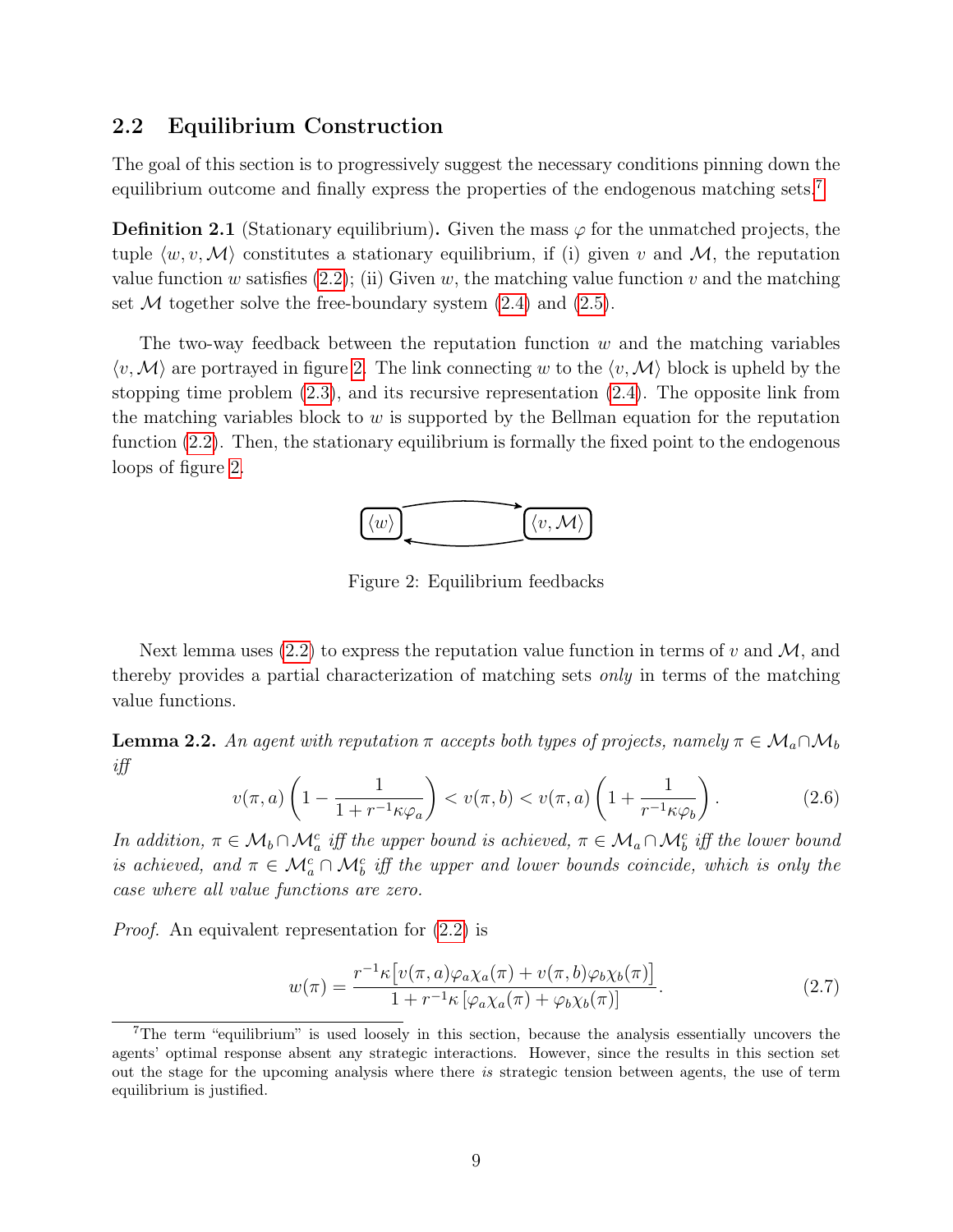Then one can check with  $\chi_a(\pi) = \chi_b(\pi) = 1$  in this representation both of the conditions  $v(\pi, a) > w(\pi)$  and  $v(\pi, b) > w(\pi)$  are satisfied, and hence the if part is established. For the only if direction, assume  $\pi \in \mathcal{M}(a) \cap \mathcal{M}(b)$ , then it must be that  $\chi_a(\pi) = \chi_b(\pi) = 1$ . Replacing this in [\(2.7\)](#page-8-2) and simplifying  $v(\pi, b) > w(\pi)$  results in the first inequality in [\(2.6\)](#page-8-3). Similarly, simplifying  $v(\pi, a) > w(\pi)$  leads the second inequality in [\(2.6\)](#page-8-3). The proofs of the remaining claims follow the same logic.  $\Box$ 

Intuitively, this lemma asserts that the ratio  $v(\pi, b)/v(\pi, a)$  always lies in a bounded interval for  $\pi \in \mathcal{M}_a \cup \mathcal{M}_b$ . At its maximum where it reaches the upper bound, the agents do not accept a-projects and alternatively, when it hits the lower bound, the agents only choose the a-projects. This analysis renders much of the results in the next proposition on the equilibrium shape of the matching sets.

Throughout the paper, I seek to construct equilibria with increasing<sup>[8](#page-9-0)</sup> value functions in  $\pi$ . Specifically, in the baseline model and its proceeding extensions the focus is given to increasing functions  $v(\cdot, q)$  and  $w(\cdot)$  in  $\pi$ .

The representation of  $w(\pi)$  in [\(2.7\)](#page-8-2) and lemma [2.2](#page-8-4) allow us to express the equilibrium w as the output of a maximization problem over the space of all Borel measurable indicator functions  $\chi_q(\pi)$  (similar idea to lemma 1 of [Shimer and Smith](#page-44-0) [\(2000\)](#page-44-0)):

<span id="page-9-3"></span>
$$
w(\pi) = \max_{\chi} \left\{ \frac{r^{-1} \kappa \left[ v(\pi, a) \varphi_a \chi_a(\pi) + v(\pi, b) \varphi_b \chi_b(\pi) \right]}{1 + r^{-1} \kappa \left[ \varphi_a \chi_a(\pi) + \varphi_b \chi_b(\pi) \right]} \right\}.
$$
 (2.8)

An important consequence of the above representation is that if  $v(\cdot, a)$  and  $v(\cdot, b)$  are increasing in  $\pi$ , then  $w(\cdot)$  becomes increasing in  $\pi$  as well. The reverse direction is the result of the following lemma.

<span id="page-9-2"></span>**Lemma 2.3.** The matching value functions  $\{v(\cdot,q): q \in \{a,b\}\}\$ are increasing in  $\pi$  if and only if  $w(\cdot)$  is increasing in  $\pi$ .

Toward the equilibrium construction, I now analyze the Bellman equation for the matching value functions. In the sequel, I repeatedly use the general solution form for the Bellman equation [\(2.4\)](#page-7-1) on the continuation region  $\mathcal{M}_q$ , in that  $\gamma(q)$  is the constant dependent on the appropriate boundary conditions:

<span id="page-9-4"></span>
$$
v(\pi, q) = -\frac{c}{r} + \frac{\lambda_q}{r + \lambda_q} \left( 1 + w(1) + \frac{c}{r} \right) \pi + \gamma(q) \left( 1 - \pi \right)^{1 + r/\lambda_q} \pi^{-r/\lambda_q}.
$$
 (2.9)

To further examine the essence of the stopping time problem  $(2.4)$ , I highlight two necessary conditions that the optimal matching value function and the continuation region must satisfy.[9](#page-9-1) The dynamics of the reputation process can be compactly represented by  $d\pi_t = (1 - \pi_{t-}) \left[ d\iota_t - \lambda_q \pi_{t-} dt \right],$  where  $\iota$  is the success indicator process, that is  $\iota_t := 1_{\{t \geq \sigma\}}.$ 

<span id="page-9-1"></span><span id="page-9-0"></span><sup>8</sup> I use the word increasing to refer to a non-decreasing function.

<sup>9</sup>These two conditions are standard in the literature of optimal stopping and can be found in chapter 2 of [Peskir and Shiryaev](#page-44-6) [\(2006\)](#page-44-6).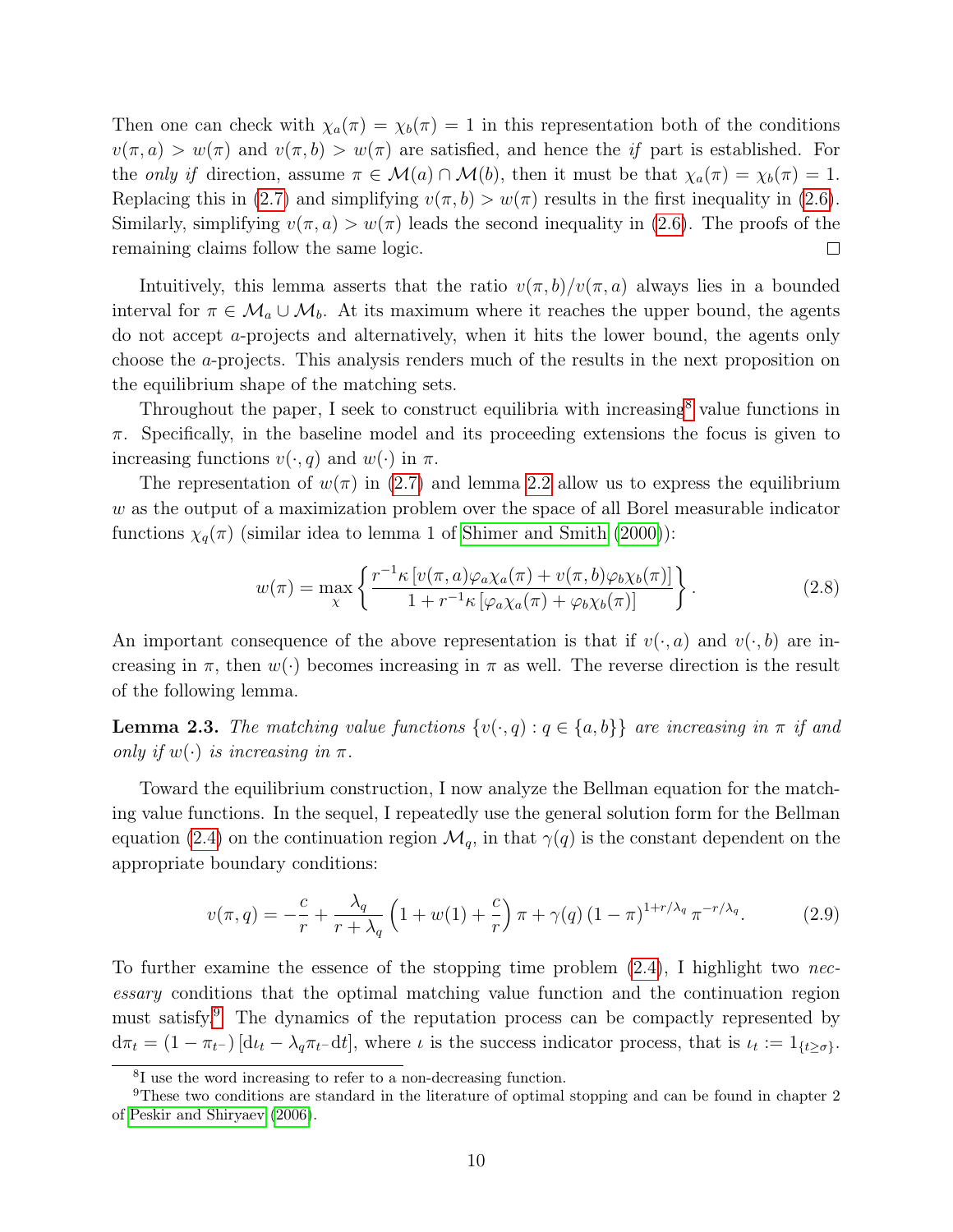The infinitesimal generator associated with this stochastic process is  $\mathcal{L}_q : C^1[0,1] \to C^1[0,1],$ where for a generic  $u \in C^1[0,1]:^{10}$  $u \in C^1[0,1]:^{10}$  $u \in C^1[0,1]:^{10}$ 

$$
\left[\mathcal{L}_q u\right](\pi) = \lambda_q \pi \left(1 + w(1) - u(\pi)\right) - \lambda_q \pi (1 - \pi) u'(\pi). \tag{2.10}
$$

For every candidate equilibrium tuple  $\langle w, v, \mathcal{M} \rangle$ , the following two conditions must hold for all  $\pi \in [0, 1]$  and  $q \in \{a, b\}$ :

- (i) Majorant property:  $v(\pi, q) \geq w(\pi)$ .
- (ii) Superharmonic property:  $[\mathcal{L}_q v](\pi, q) rv(\pi, q) c \leq 0.$

The first condition simply means that in every partnership the agent has the option to terminate the match, thus enjoying her reputation value  $w$ . The second condition means on expectation a typical agent loses if she decides to keep the partnership on the stopping region. Exploiting these two conditions, the following proposition establishes a set of descriptive properties of equilibrium  $M$ , when the value functions are increasing and belonging to  $C^1[0,1]$ . It is important to recall that because of the continuity of value functions the sections of the matching sets,  $\mathcal{M}_a$  and  $\mathcal{M}_b$ , are open subsets of [0, 1]. So, to characterize them, it is sufficient to identify their boundary points. For this I employ lemma [2.2](#page-8-4) and the above two optimality conditions in conjunction with  $\lambda_b > \max{\lambda_a, c}$  to identify these boundary points. As it turns out there appear two distinct equilibrium regimes: low and high cost, that respectively correspond to  $\lambda_a - c > \frac{\kappa \varphi_b(\lambda_b - c)}{r + \lambda_b + \kappa \varphi_b}$  and  $\lambda_a - c \leq \frac{\kappa \varphi_b(\lambda_b - c)}{r + \lambda_b + \kappa \varphi_b}$  $\frac{\kappa\varphi_b(\lambda_b-c)}{r+\lambda_b+\kappa\varphi_b}$ .

<span id="page-10-1"></span>Proposition 2.4 (Endogenous matching sets). In every stationary equilibrium with increasing value functions in  $C^1[0,1]$ , the following properties hold:

- <span id="page-10-3"></span>(i) In both regimes  $1 \in \mathcal{M}_b$ , and  $1 \in \mathcal{M}_a$  only in the low cost regime.
- <span id="page-10-4"></span>(ii) In both regimes the matching set  $\mathcal{M}_b$  is a connected subset of [0, 1].
- <span id="page-10-5"></span>(iii) In the high cost regime  $\mathcal{M}_a = \emptyset$  and in the low cost regime  $\mathcal{M}_a$  is a connected subset of  $\mathcal{M}_b$ .

Figure [3](#page-11-0) illustrates the equilibrium matching sets in both cost regimes. There are a few points related to this result that should be raised. First, it is the comparison between the expected flow payoff of matching with a-projects and the opportunity cost of forgoing the wait for the next *b*-project that determines the cost regime:

<span id="page-10-2"></span>low cost regime 
$$
\Leftrightarrow \lambda_a - c
$$
 
$$
\frac{\kappa \varphi_b(\lambda_b - c)}{r + \lambda_b + \kappa \varphi_b}
$$
 (2.11)  
opportunity cost of foregoing  
the wait for a b-project

<span id="page-10-0"></span><sup>&</sup>lt;sup>10</sup>Space of continuously differentiable functions on  $(0, 1)$  with continuous extension to the boundary  $\{0, 1\}$ .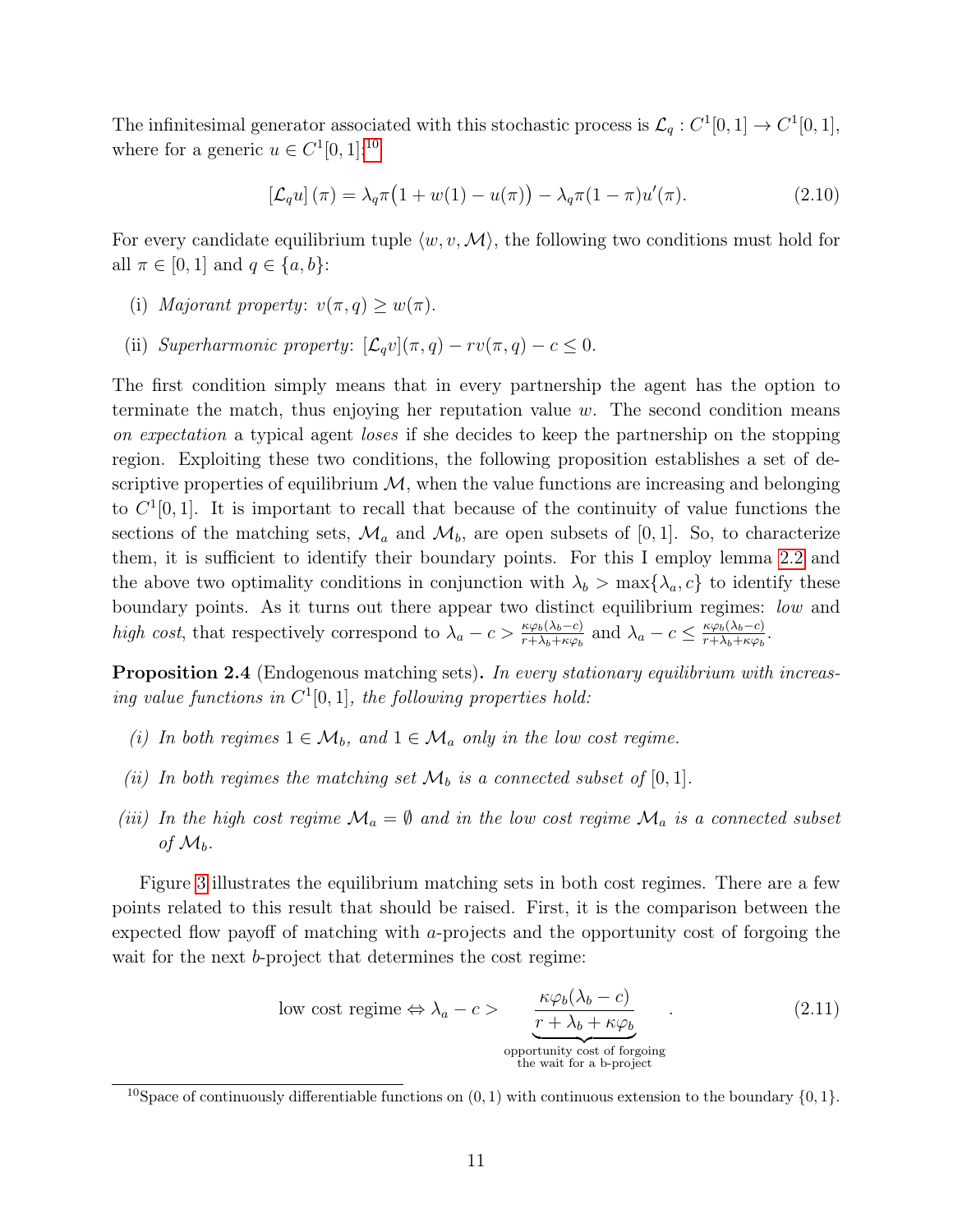<span id="page-11-0"></span>

Figure 3: Equilibrium matching sets

For instance, as the share of available b-projects  $(\varphi_b)$  increases, the opportunity cost of matching with a-projects goes up, and consequently, agents become more reluctant to partner with a-types. Second, one can verify that lowering the cost  $c$  increases the expected flow payoff of matching with a-projects more than it does the opportunity cost component, thereby enhancing the *variety* of accepted projects. Therefore, to the extent that these results speak to the venture capitalists' investment decisions, the equilibrium response observed in the matching sets confirms the prevalence of the investment approach "spray and pray" that arises due to the cost-reducing technological shocks, mentioned in [Ewens et al.](#page-43-10) [\(2018\)](#page-43-10). Third, this model suggests a method to endogenize the tolerance for failure (see [Tian and Wang](#page-44-7)  $(2014)$  and [Manso](#page-44-8)  $(2011)$ ) by relating it to the agent's reputation.<sup>[11](#page-11-1)</sup> The equilibrium observation in figure [3](#page-11-0) on connectedness of the matching sets advances the idea that agents with higher reputation have higher tolerance for failure. In other words, the distance to the endogenous separation point  $\alpha$  is larger for a more reputable agent than a less reputable one. Furthermore, when it comes to cross-project comparison, the agents show more tolerance toward b-projects – that confer faster success time on average. Fourth, in light of  $\mathcal{M}_a \subset \mathcal{M}_B$  the model offers the testable prediction that the agents who exit the market and do not engage in further partnerships made their last few engagements in the high-growth projects (i.e. b-types). Formally, in both panels of figure [3](#page-11-0) we see that the endogenous termination point  $\alpha$  is the lower boundary point of  $\mathcal{M}_b$  (not  $\mathcal{M}_a$ ), at which the matching value function  $v(\cdot, b)$  smoothly meets the zero function (as shown in the proof of

<span id="page-11-1"></span><sup>11</sup>Specifically, in [Tian and Wang](#page-44-7) [\(2014\)](#page-44-7) VCs learn about the quality of the startup over the course of the match, whereas reflecting in my model the startup's quality is observable and the learning is about the VC's ability. Consequently, the approach here suggests one way to endogenize the *tolerance parameter* in [Tian](#page-44-7) [and Wang](#page-44-7) [\(2014\)](#page-44-7).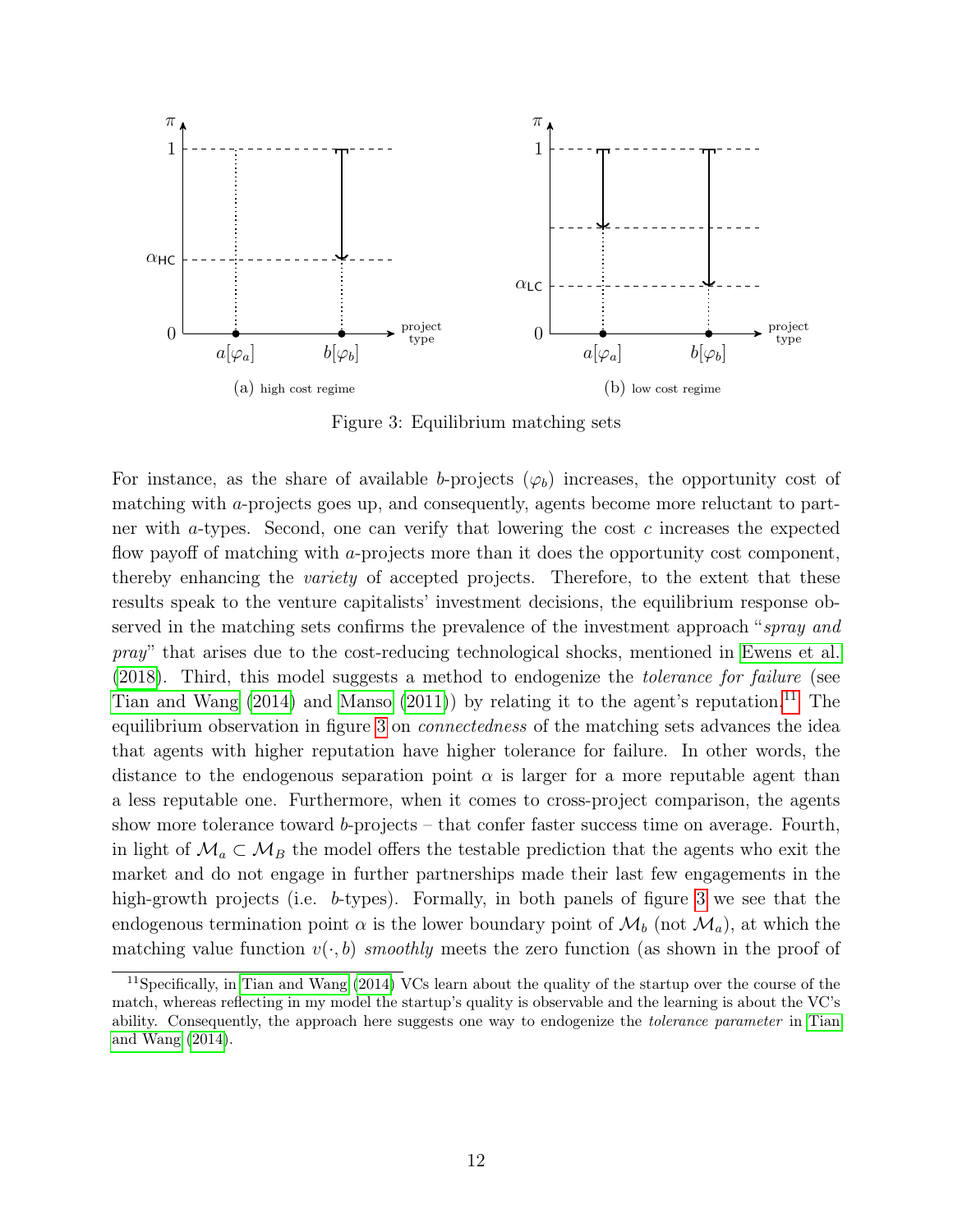the previous proposition).<sup>[12](#page-12-0)</sup> Also in the proof, it is established that in equilibrium

<span id="page-12-3"></span>
$$
\alpha = \frac{c}{\lambda_b \left( \left( 1 + w(1) \right) \right)},\tag{2.12}
$$

where  $w(1)$  is the value of holding the maximum reputation, i.e.  $\pi = 1$ , in each cost regime. In the high cost regime w(1) only depends on the b-parameters, because  $\mathcal{M}_a = \emptyset$ , whereas in the low cost regime it takes the a-related parameters into account as well. Some easy-toverify comparative statics (for instance in the former case) are  $\frac{\partial \alpha}{\partial c} > 0$ ,  $\frac{\partial \alpha}{\partial \lambda_i}$  $\frac{\partial \alpha}{\partial \lambda_b} < 0, \frac{\partial \alpha}{\partial \varphi_l}$  $\frac{\partial \alpha}{\partial \varphi_b} < 0$  and  $\frac{\partial \alpha}{\partial \kappa} < 0.$ 

Having known the form of the matching sets that are sustained in the equilibrium, I can now state the main theorem related to the decentralized matching strategy of the agents, namely the fixed point outcome of figure [2.](#page-8-1)

<span id="page-12-1"></span>**Theorem 2.5** (Stationary equilibrium, existence and uniqueness). There exists a unique stationary equilibrium in the space of continuously differentiable and increasing payoff functions in each cost regime. Furthermore, for large values of discount rate r, this equilibrium is unique in the larger space of  $L^{\infty}[0,1]$ .

The substantial result of this theorem is that there always exists an equilibrium tuple in which the value functions are increasing and continuously differentiable in reputation. Furthermore, there is not a possibility for multiple equilibria of such kind. However, the possibility of other equilibria with non-increasing value functions can not be ruled out unless the discount rate is large enough so that a contraction type theorem can be applied.

### 2.3 Steady-state Reputation and Social Surplus

In the identified equilibrium with matching sets expressed in proposition [2.4,](#page-10-1) the steadystate reputation of agents take value in  $\{\alpha, 1\}$ . Specifically, they either reach the maximum reputation  $\pi = 1$ , or their reputation stick at the lower endogenous point  $\alpha$ . Consequently, there will be *four* types of agents in the steady-state: a mass of  $n(\alpha)$  individuals stuck in  $\alpha$ , in addition to three other groups with maximum reputation,  $n(1)$  unmatched,  $m_a(1)$ matched to the a-projects and  $m_b(1)$  matched to the b-projects. Inflow outflow equations together with the Bayesian consistency at the steady-state amount to:

<span id="page-12-2"></span>
$$
n(\alpha) + n(1) + m_a(1) + m_b(1) = 1 \quad \kappa n(1)\varphi_a\chi_a(1) = \lambda_a m_a(1)
$$
  
\n
$$
\alpha n(\alpha) + n(1) + m_a(1) + m_b(1) = p \quad \kappa n(1)\varphi_b\chi_b(1) = \lambda_b m_b(1)
$$
\n(2.13)

On the first column, the first equation simply says that the total mass of agents is one, and the second equation states that in the steady-state the average ability of agents must be equal to the initial average ability  $p$ . On the second column, the first (resp. second) expression

<span id="page-12-0"></span><sup>&</sup>lt;sup>12</sup>It is shown in the proof of proposition [2.4,](#page-10-1) that the smooth pasting and value matching at  $\alpha$  is ensued in spite of the Poissonian environment and the absence of diffusion processes.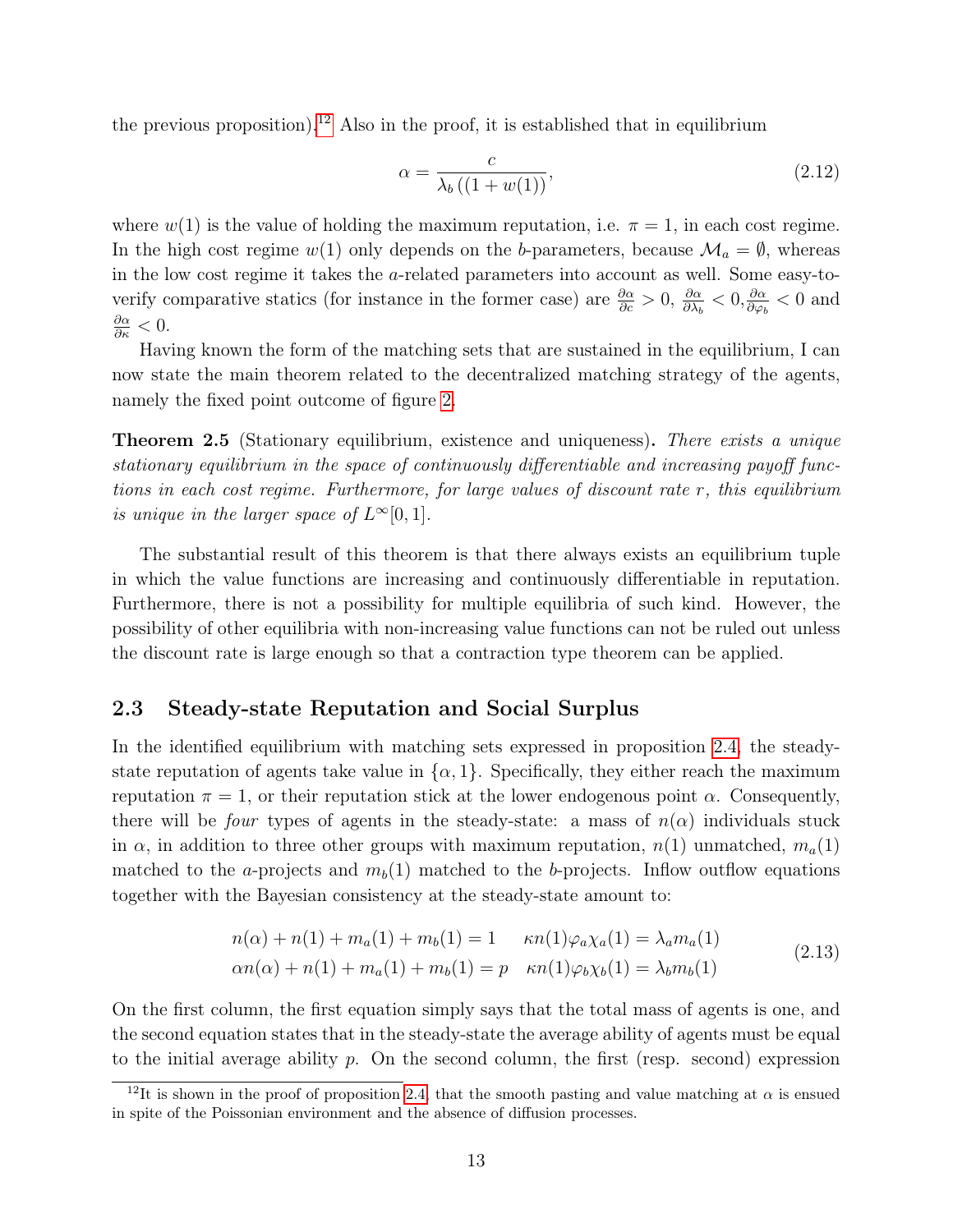equates the inflow to the group of agents matching with a-projects (resp.  $b$ -projects) to its outflow (that is the rate at which these projects experience success thus their corresponding agent exit their position and become unmatched). The above group of equations uniquely pin down the steady-state masses, and hence render the following characterization of the social surplus function S:

$$
rS = n(1)w(1) + \sum_{q \in \{a,b\}} m_q(1)v(1,q)\chi_q(1).
$$
 (2.14)

Since the matching technology function is quadratic and the matching decisions made by the agents do not alter the exogenous mass of projects (i.e.  $\varphi_a$  and  $\varphi_b$ ), the economy presents no externality and hence the equilibrium outcome is constrained efficient, subject to the search frictions.

For example in the high cost equilibrium regime the social surplus function follows:

<span id="page-13-1"></span>
$$
rS_{\text{HC}} = \frac{p - \alpha_{\text{HC}}}{1 - \alpha_{\text{HC}}} \frac{\kappa \varphi_b / \lambda_b}{1 + \kappa \varphi_b / \lambda_b} (\lambda_b - c). \tag{2.15}
$$

In an ideal informational setting, there is no uncertainty about the agents' types, and thus only the high-type agents with the mass of  $p$  will match and the others stay inactive, corresponding to the maximum social surplus with  $\alpha = 0$ . In particular, a lower distance between the steady-state reputation measure and the perfect learning benchmark is associated with lower values of equilibrium  $\alpha_{HC}$  and corresponds to higher welfare outcomes following from [\(2.15\)](#page-13-1). Additionally from the surplus expression in [\(2.15\)](#page-13-1) it falls out that higher search frictions (meaning fewer meetings and smaller  $\kappa$ ) reduces the social surplus directly and indirectly via raising the equilibrium termination point  $\alpha$ .

## <span id="page-13-0"></span>3 Reputational Externality

In this section, I aim to examine the equilibrium outcome when there is a reputational externality at play. Specifically, I ask what are the indirect impacts of a reputable actor on the remaining body of agents? In the frictional economies where there is not a price for reputation, one would expect agents with higher reputations are exposed to more contacts. For example, in the context of two-sided market of venture capitalists and startups, there are empirical evidences about the *individual benefits* associated with higher reputation among VCs. The findings include the theory of grandstanding, and lower pay-for-performance for smaller and younger VC firms toward the goal of establishing a reputation and enjoying a higher deal flow (see [Gompers](#page-43-11) [\(1996\)](#page-43-11) and [Gompers and Lerner](#page-43-0) [\(1999\)](#page-43-0)). Relatedly, by dissecting investment-level data [Nanda et al.](#page-44-9) [\(2020\)](#page-44-9) finds that initial success confers preferential access to deal flow and perpetuates the early superior performances made by successful VCs. Building on the previous baseline results, in this section I investigate how this connection between higher reputation and higher meeting rates manifests itself in the equilibrium.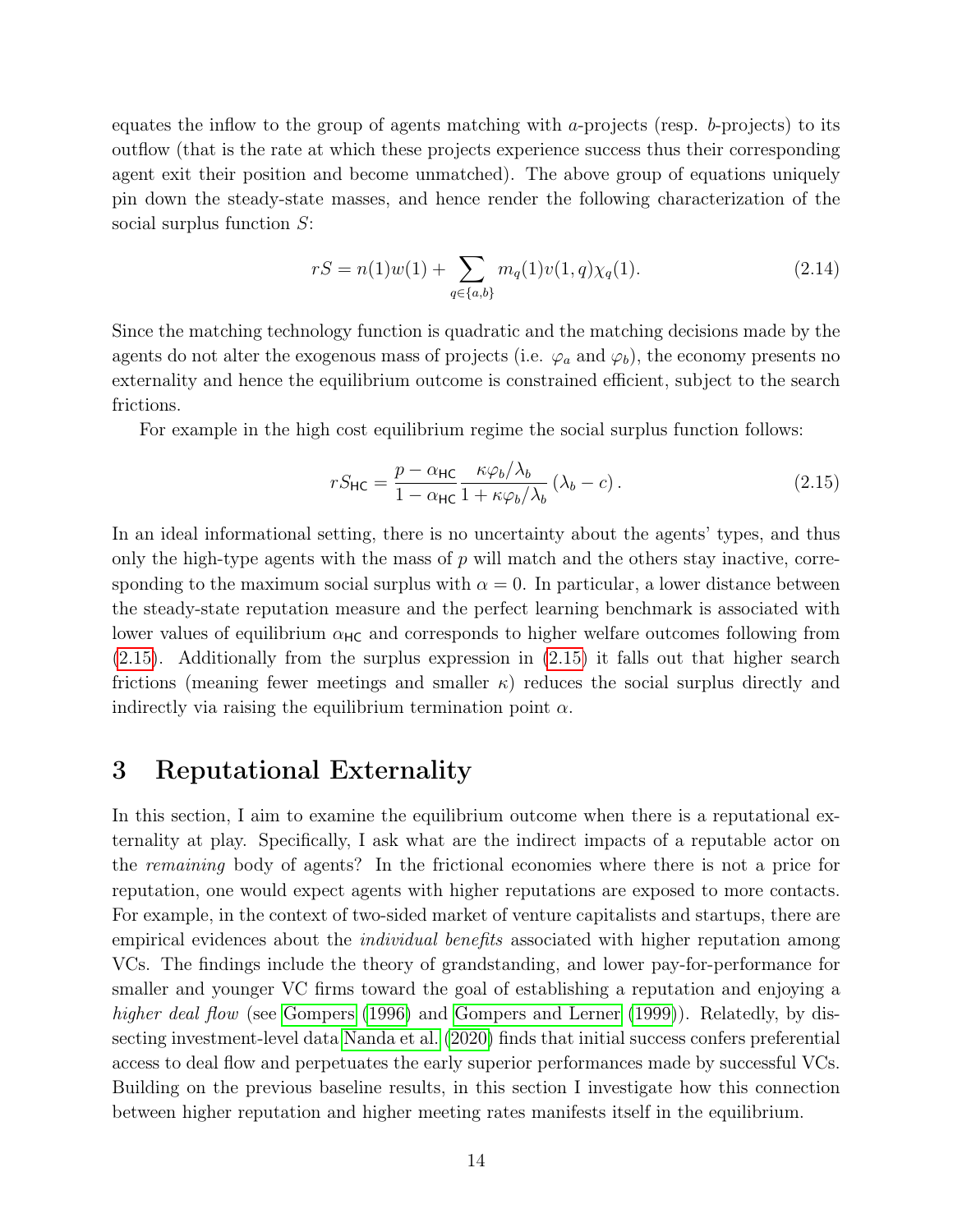### 3.1 Equilibrium with Long-lived Agents

To capture the aforementioned interaction effect, I would propose a different matching technology. Thus far, the matching function was assumed *uniformly* quadratic. That is over every period dt the total mass of meetings between projects and agents was  $\kappa(\varphi_a + \varphi_b)dt$ , and it was uniformly distributed among the unit mass of agents. Holding the total rate of contacts constant, now I assume this flow is not uniformly distributed among agents, rather it contacts more (resp. less) reputable individuals with higher (resp. lower) probability, according to the reputation weight function  $\psi(\cdot)$ . Specifically, let  $\pi_{\infty}$  be the stationary distribution of agents' reputation. That is the rate with which q-projects meet an agent with reputation  $\pi$  is

$$
\kappa \varphi_q \frac{\psi(\pi)}{\mu}
$$
, where  $\mu := \mathsf{E}[\psi(\pi_\infty)]^{13}$ 

I assume  $\psi$  satisfies some regularity conditions. Specifically, it belongs to the following space

<span id="page-14-3"></span>
$$
\Psi := \left\{ \psi : [0, 1] \to [0, 1] \middle| \psi(0) = 0, \psi(1) = 1, \psi' \ge 0, \psi'' \le 0 \right\}.
$$
\n(3.1)

It is expected that any hope to prove a uniqueness theorem such as the one in theorem [2.5](#page-12-1) without having much more restrictive assumptions on  $\psi(\cdot)$  is doomed to fail. This is mainly because the analogue of proposition  $2.4$  – in which we prove the connectedness of the matching sets – for the general reputation weight function is very complicated and requires making a collection of assumptions on  $\psi(\cdot)$  in conjunction with other primitives. However, to a large extent such an analysis is futile in this context, because alternatively I propose an equilibrium that exists for every  $\psi(\cdot)$  satisfying the above minimal conditions. Consequently, we can perform the comparative statics on this equilibrium with respect to the choice of  $\psi \in \Psi$ .

Inspired by the analysis in section [2,](#page-4-0) I conjecture that there exists an equilibrium featuring  $\mathcal{M}_b = (\alpha_e, 1], \mathcal{M}_a \subset \mathcal{M}_b$  and  $1 \in \mathcal{M}_a$  iff

<span id="page-14-1"></span>
$$
\lambda_a - c > \frac{\kappa \varphi_b(\lambda_b - c)}{\mu(r + \lambda_b) + \kappa \varphi_b}.\tag{3.2}
$$

In this equilibrium the value of holding the maximum reputation is

<span id="page-14-2"></span>
$$
w(1) = \max_{\chi} \left\{ \frac{r^{-1} \kappa \left[ \varphi_b \left( \lambda_b - c \right) \left( r + \lambda_a \right) \chi_b(1) + \varphi_a \left( \lambda_a - c \right) \left( r + \lambda_b \right) \chi_a(1) \right]}{\left( r + \lambda_a \right) \left( r + \lambda_b \right) \mu + \kappa \varphi_b \left( r + \lambda_a \right) \chi_b(1) + \kappa \varphi_a \left( r + \lambda_b \right) \chi_a(1)} \right\}.
$$
 (3.3)

The steady-state distribution of reputation across agents follows the system in equation [\(2.13\)](#page-12-2), except that the inflow terms (on the second column) are now adjusted by a factor of

<span id="page-14-0"></span><sup>&</sup>lt;sup>13</sup>Notice that  $\mu$  is the *steady-state* average reputation weight, and is not the current population average of reputation weights, i.e.  $\int_0^1 \psi(\pi_{it})\mathrm{d}i$ . This assumption simplifies the equilibrium analysis, particularly by letting us to focus on the time-independent termination policies, i.e. constant  $\alpha$  over time.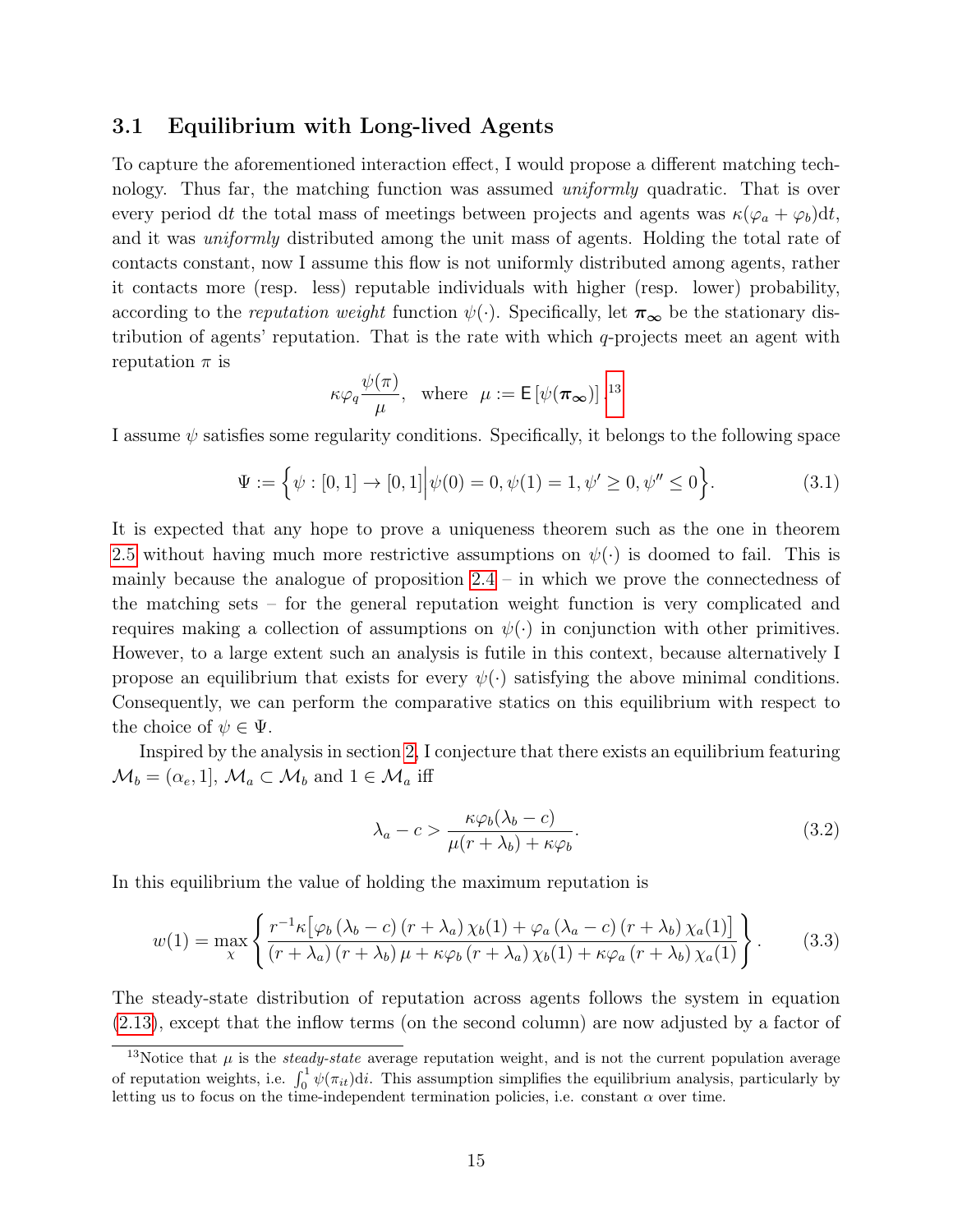$\psi(1)/\mu = \mu^{-1}$ . Also, the equilibrium  $\alpha_e$  is the fixed point of the following system:

<span id="page-15-5"></span><span id="page-15-1"></span><span id="page-15-0"></span>
$$
\mu = \frac{1-p}{1-\alpha}\psi(\alpha) + \frac{p-\alpha}{1-\alpha},\tag{3.4a}
$$

$$
\alpha = \frac{c}{\lambda_b \left(1 + w(1)\right)}.\tag{3.4b}
$$

Relation [3.4a](#page-15-0) is owed to the presence of  $n(\alpha) = \frac{1-p}{1-\alpha}$  agents with reputation  $\alpha$  and the remaining  $n(1) + m_a(1) + m_b(1) = \frac{p-a}{1-a}$  agents with reputation one in the steady-state. And equation [3.4b](#page-15-1) simply expresses the endogenous termination point in line with the analysis offered for  $(2.12)$ . I refer to any equilibrium with the above features as *normal* equilibrium.

<span id="page-15-4"></span>Proposition 3.1. In the described economy with reputational externality,

- <span id="page-15-2"></span>(i) there always exists a normal equilibrium with  $\alpha_e < p$ .
- <span id="page-15-3"></span>(ii) The normal equilibria are Pareto ranked. Specifically, the  $\alpha_e$  for the most (least) preferred equilibrium is increasing with respect to the pointwise order on  $\psi \in \Psi$ .

Part [\(i\)](#page-15-2) ensures the existence of the normal equilibrium under the new choice of the matching technology function that exhibits the reputational externality. In light of that, we can safely claim that the sort of matching sets depicted in figure [3](#page-11-0) are applicable in this case as well. Particularly, the normal equilibria require the matching sets to be connected and hence the outcome of learning in the economy at the steady-state can be characterized by examining the masses at the endpoints, i.e.  $\pi \in \{1, \alpha_e\}.$ 

Emboldened by the existence of normal equilibria, the analogue of the results based on proposition [2.4](#page-10-1) would apply in this section too, with the change of  $\kappa\varphi_q$  to  $\kappa\varphi_q/\mu$  in all expressions. Specifically, when it comes to cost regime determination, the characterization [\(2.11\)](#page-10-2) changes to [\(3.2\)](#page-14-1). In a meaningful contrast with the baseline model – where the reputational externality was absent – the agents' equilibrium response to whether match with a-projects depends on the *average reputation score*  $\mu$  of the whole body of agents. Specifically, any increase in the equilibrium value of  $\mu$  lowers the opportunity cost of forgoing the option to wait for b-projects, that in turn relaxes the constraint for matching with  $a$ types. Therefore, *flattening* the extent of reputational externalities would encourage agents toward the a-projects.

To sharpen the meaning behind flattening the reputational externality, I investigate the effect of the choice of  $\psi$  as a *parameter* picked from the space  $\Psi$  endowed with the pointwise partial order, that is  $\psi_2 \succsim \psi_1$  if  $\psi_2(x) \geq \psi_1(x) \ \forall x \in [0,1]$  (see figure [4\)](#page-16-0). Inspired by this figure, I say  $\psi_2$  is *flatter* than  $\psi_1$ , because the marginal return to a higher reputation in  $\psi_2$ is smaller than  $\psi_1$ . In part [\(ii\)](#page-15-3) of the previous proposition, it is shown that the equilibrium termination point  $\alpha_e$  is increasing w.r.t to  $\gtrsim$  on  $\Psi$ . Therefore, flattening the extent of reputational externality (namely increasing  $\psi$  in a pointwise manner), reduces the agents' tolerance (i.e. increases the equilibrium  $\alpha_e$ ), by lowering the equilibrium value of reputation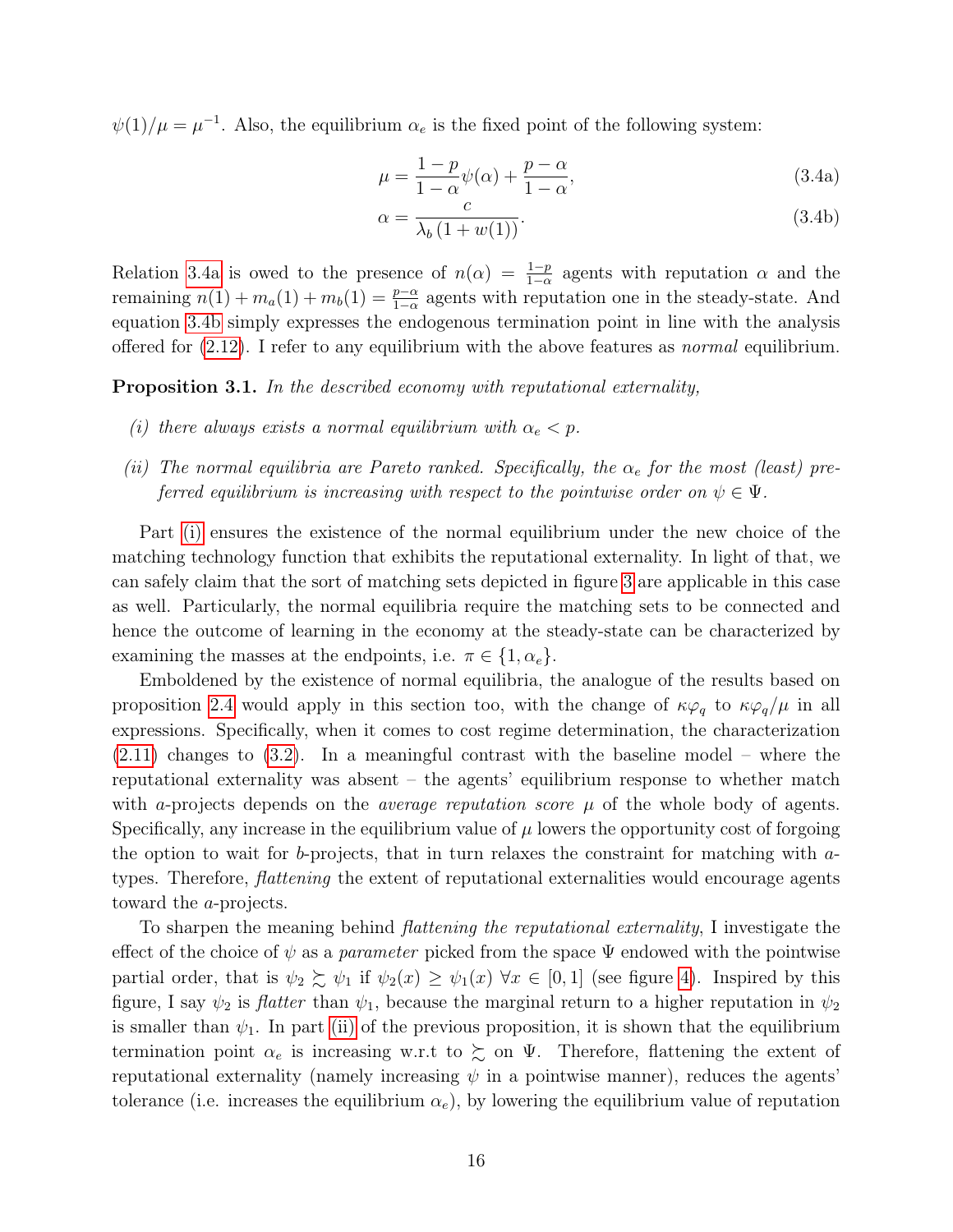<span id="page-16-0"></span>

Figure 4: Weighting functions

building (i.e.  $w(1)$ ). In addition, it relaxes the constraint for matching with a-projects in equation [\(3.2\)](#page-14-1). The following line summarizes the result of this comparative static exercise:

$$
\psi \uparrow \Rightarrow w(1) \downarrow, \mu_e \uparrow \text{ and } \alpha_e \uparrow
$$

Because of the reputational externality, one would expect under-learning in the equilibrium outcome relative to the social optimum. That is the reputable group of agents receive a higher than the socially optimal share of matching proposals, leaving the lesser-known agents with fewer contacts, thereby lowering their reservation value w. This also means the fraction of high-ability agents who failed their initial attempts and thus stuck in the lower barrier is larger than the socially optimal level.

The comparison of the steady-state equilibrium social surplus with the steady-state social optimum in the current environment of long-lived agents ignores the previous costs borne by them on the course of their matches (starting from p and ending at  $\alpha_e$ ). This is owed to the fact that in the steady-state there will be no agents with a reputation in  $(\alpha_e, p)$ . Therefore, in the next subsection, I will allow for exogenous birth and death of agents to obtain a non-degenerate stationary economy, justifying the comparison of the steadystate equilibrium outcome with the steady-state social optimum, by the means of having a continuous distribution of agents on  $(\alpha_e, p]$ . This tweak helps us to understand the spirit of the reputational externality and the extent to which the decentralized outcome underappreciates the gains from more tolerance.

### 3.2 Short-lived Agents

The nature of reputational externality is best described if we focus only on one group of projects, say the b-projects and henceforth in this section I drop the b-index from variables.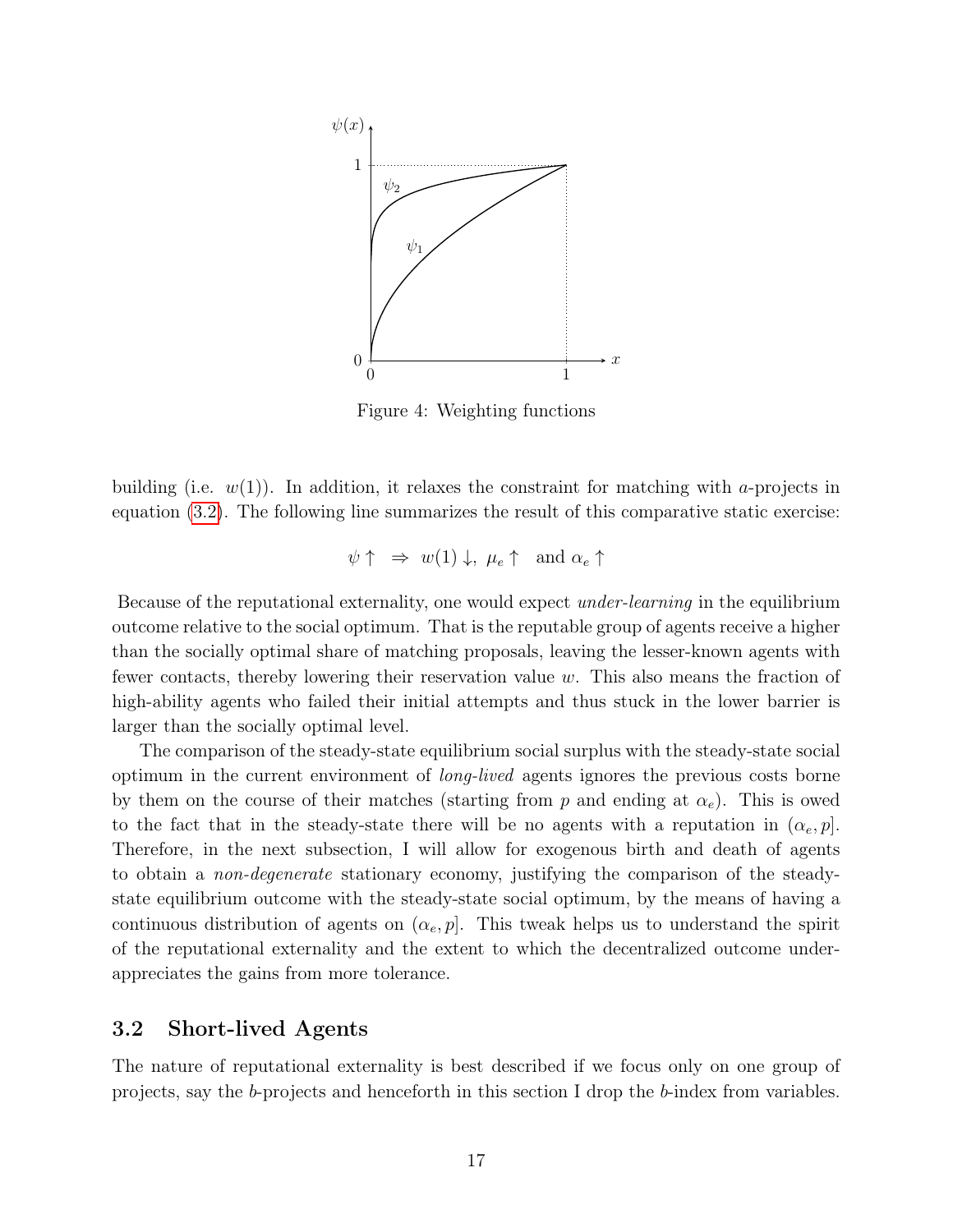Since the focus of the forthcoming analysis is the stationary distribution of agents' reputation and its impact on the matching decisions, and not the spillovers between different types of projects, this assumption is innocuous.

The agents are short-lived. Specifically, they leave the economy exogenously at the rate of  $\delta$ , and are born with the same rate with the initial reputation p. The matching function is quadratic and exhibits reputational externality normalized by the steady-state reputation score  $\mu = \mathsf{E}[\psi(\pi_{\infty})]$ . In addition, it is assumed  $\psi \in \Psi$ . I conjecture (and prove) that there exists a symmetric stationary equilibrium in which all agents terminate their matches at a common  $\alpha$ . In light of this conjecture, denote the *cross-sectional* density function of the matched agents by  $m(\pi)$  supported on  $[\alpha, p]$ . Let  $m(1)$  and  $n(1)$  be the discrete measures of the matched and unmatched agents with maximum reputation, respectively, and finally  $n(\alpha)$  and  $n(p)$  are the discrete measures of unmatched group at  $\alpha$  and p. Figure [5](#page-17-0) plots all pieces of the cross-sectional steady-state distribution of agents' reputations.

<span id="page-17-0"></span>

Figure 5: Steady-state cross-sectional distribution of  $\pi_{\infty}$ 

The inflow outflow equations at the discrete masses are:

<span id="page-17-1"></span>
$$
\dot{m}(1) = -\lambda m(1) + \kappa \varphi \frac{n(1)}{\mu} - \delta m(1),\tag{3.5a}
$$

<span id="page-17-3"></span><span id="page-17-2"></span>
$$
\dot{n}(1) = \lambda m(1) - \kappa \varphi \frac{n(1)}{\mu} - \delta n(1) + \int_{\alpha}^{p} \lambda \pi m(\pi) d\pi,
$$
\n(3.5b)

<span id="page-17-4"></span>
$$
\dot{n}(p) = -\kappa \varphi \frac{\psi(p)}{\mu} n(p) - \delta n(p) + \delta. \tag{3.5c}
$$

Notice that  $n(\alpha)$  is determined via the population conditions such as the conservation of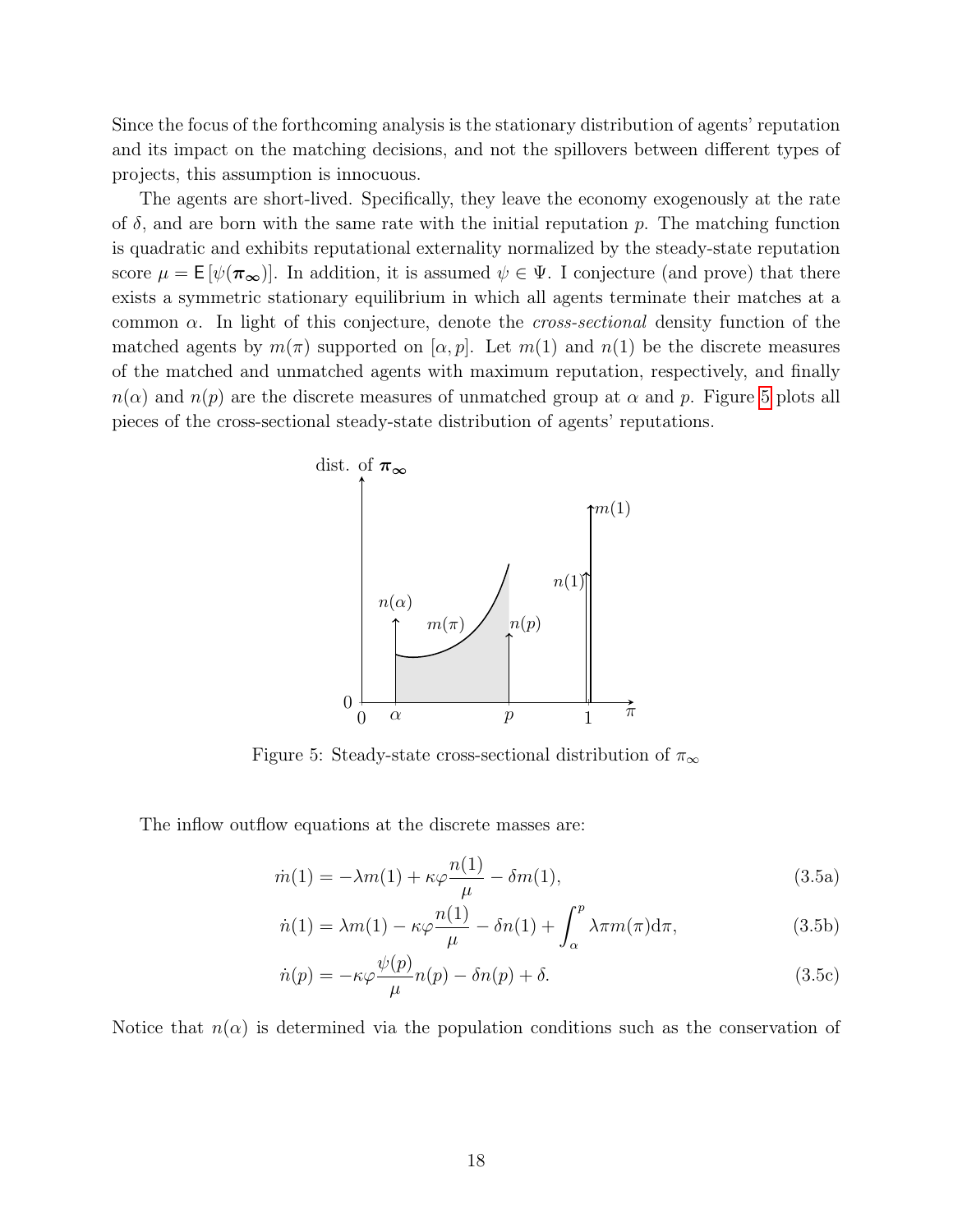zeroth and first moments. The forward equation for  $m(\pi)$  is

<span id="page-18-2"></span>
$$
\dot{m}(\pi) = -\underbrace{\lambda \pi m(\pi)}_{\text{outflow of}} + \underbrace{\lambda \partial_{\pi} (\pi (1 - \pi) m(\pi))}_{\text{net learning inflow}} \underbrace{-\delta m(\pi)}_{\text{exogenous exits}}.
$$
\n(3.6)

The first component in the rhs is the outflow from  $m(\pi)$  (due to the recent success events) to  $n(1)$ . The second term captures the net learning effect, by factoring the inflow of agents whose reputation is in  $(\pi, \pi + d\pi)$  and thus falling due to the lack of success and the outflow of the unsuccessful group with reputation in  $(\pi - d\pi, \pi)$ .<sup>[14](#page-18-0)</sup> Finally, the third term picks up the exogenous departures. In the steady-state  $\dot{m}(\pi) = 0$ , hence rendering a differential equation for the density function whose solution is

<span id="page-18-3"></span>
$$
m(\pi) = m(\alpha) \left(\frac{\pi}{\alpha}\right)^{\delta/\lambda - 1} \left(\frac{1 - \pi}{1 - \alpha}\right)^{-(\delta/\lambda + 2)}, \quad \forall \pi \in [\alpha, p].
$$
 (3.7)

The group of agents with minimum reputation at  $\pi = \alpha$  are subject to two flows: the inflow from the matched ones in  $(\alpha, p]$  and the outflow due to the exogenous exits at the rate of  $\delta n(\alpha)$ . Therefore, in the steady-state it must be that the inflow equals  $\delta n(\alpha)$ .

Lastly, the net inflow to the matched agents on the region  $(\alpha, p]$  must equal the net outflow in the steady-state, that is:

<span id="page-18-4"></span>
$$
\kappa \varphi \frac{\psi(p)}{\mu} n(p) = \lambda \int_{\alpha}^{p} \pi m(\pi) d\pi + \underbrace{\delta \int_{\alpha}^{p} m(\pi) d\pi}_{\text{new matches}} + \underbrace{\delta n(\alpha)}_{\text{subgenously}
$$
endogenously  
originating from *p* successful agents (3.8)

Lemma [A.2](#page-38-0) in the appendix solves for the steady-state solution to the preceding distributional equations in closed form, thereby paving the way for the rest of the equilibrium analysis.

Toward finding the equilibrium, each agent stipulates the population average for  $\psi$ , say  $\mu$ , and accordingly specifies the maximum attainable reputation via the mapping  $W : [0, 1] \rightarrow$  $\mathbb{R}_+$ :

<span id="page-18-1"></span>
$$
\mathsf{W}(\mu) := \frac{(r+\delta)^{-1}\kappa\varphi/\mu}{r+\delta+\lambda+\kappa\varphi/\mu}(\lambda-c).
$$
\n(3.9)

Then, following the Bellman equation on the continuation region induced by  $w(1) = W(\mu)$ , namely

$$
rv(\pi) = \lambda - c + \lambda \big(w(1) - v(\pi)\big) - \lambda \pi (1 - \pi) v'(\pi) - \delta v(\pi),
$$

<span id="page-18-0"></span><sup>&</sup>lt;sup>14</sup>The first two terms can also be understood in the context of Kolmogorov Forward equation (see theorem 17.4.14 of [Cohen and Elliott](#page-42-5) [\(2015\)](#page-42-5)) related to the density function of the reputation process  $d\pi_t = (1 - \pi_{t-}) \left[ d\iota_t - \lambda \pi_{t-} dt \right].$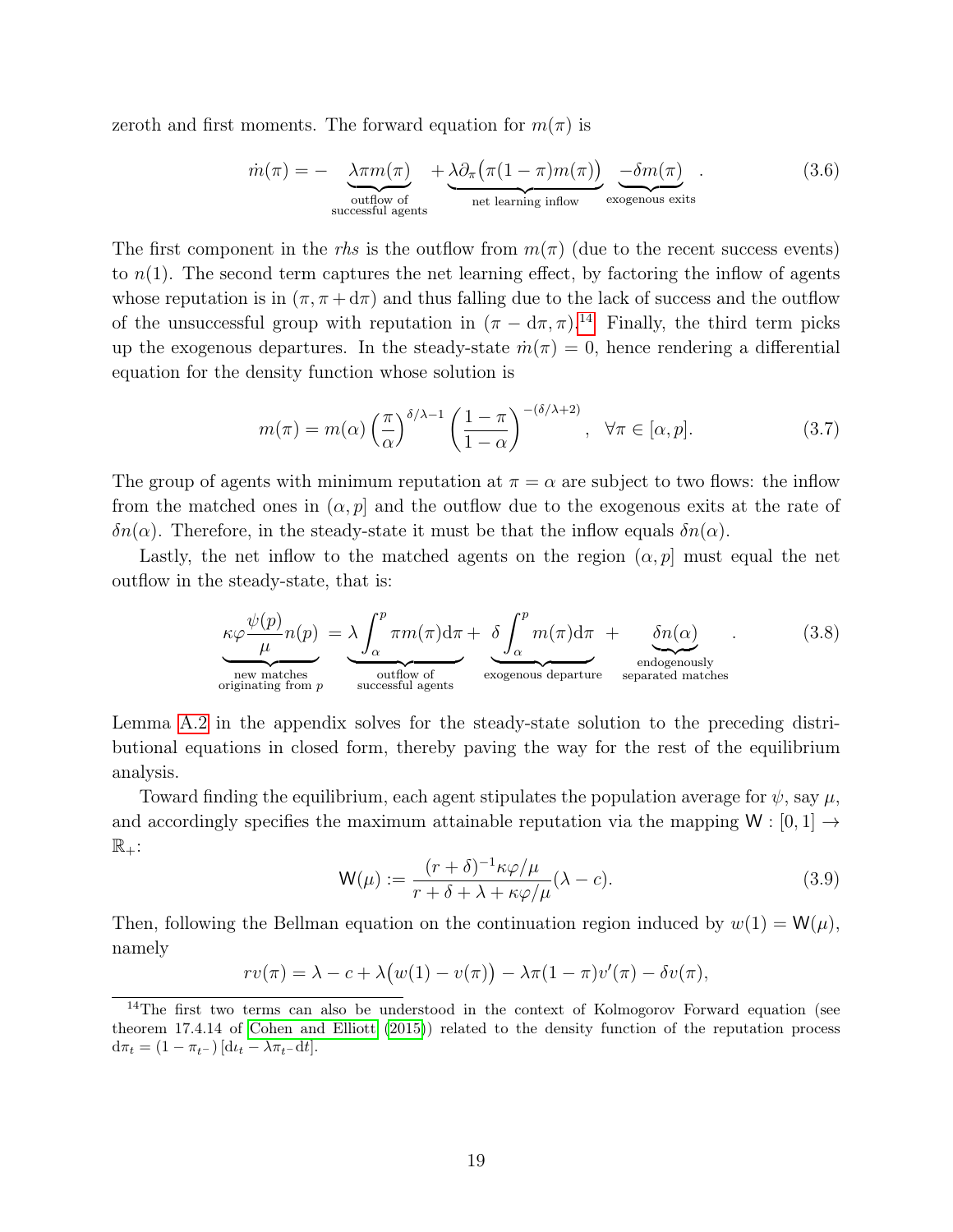each agent terminates the match at  $\alpha = \mathsf{A}(w(1))$ , where  $\mathsf{A} : \mathbb{R}_+ \to [0,1]$  and

$$
\mathsf{A}(w) := \frac{c}{\lambda(1+w)}.
$$

In the symmetric stationary equilibrium the initial stipulation about  $\mu$  is self-fulfilling that is  $\mu = \mathsf{M}(\mu, \mathsf{A} \circ \mathsf{W}(\mu))$ , where  $\mathsf{M} : [0,1]^2 \to \mathbb{R}_+$  returns the population average of reputation weights:

$$
\mathsf{M}(\mu,\alpha) = \mathsf{E}\left[\psi(\pi_{\infty})\right] = m(1) + n(1) + \psi(p)n(p) + \int_{\alpha}^{p} \psi(\pi)m(\pi)\mathrm{d}\pi + \psi(\alpha)n(\alpha).
$$

Definition 3.2 (Symmetric stationary equilibrium). The symmetric stationary equilibrium in this economy with reputational externality is the set of all fixed points of the mapping  $M(\cdot, A \circ W(\cdot))$  on the unit interval. A generic member is denoted by  $\mu_e$ . Associated with the equilibrium outcome  $\mu_e$  is the equilibrium termination point  $\alpha_e = A \circ W(\mu_e)$ .

In the appendix [A.2.3,](#page-40-0) I show that an increase in  $\alpha$  or  $\mu$ , holding the other variable constant, positively shifts the steady-state distribution of  $\pi_{\infty}$  in the sense of second order stochastic dominance. So, assuming a concave increasing form for  $\psi(\cdot)$  one can deduce that  $M(\mu, \alpha)$  is an increasing function in each argument. In addition to that, the composition map A  $\circ$  W is increasing. Therefore the mapping  $\mu \mapsto M(\mu, A \circ W(\mu))$  is a continuous increasing function from the unit interval to itself.<sup>[15](#page-19-0)</sup> Hence, a fixed point  $\mu_e$  and  $\alpha_e = A \circ W(\mu_e)$  exist, establishing the existence of a symmetric stationary equilibrium.

To contrast the equilibrium outcome with the socially optimal choice, I express the steadystate flow surplus of the economy in terms of the measures found in lemma [A.2:](#page-38-0)

<span id="page-19-1"></span>
$$
rS(\mu,\alpha) = (\lambda - c)m(1) + \int_{\alpha}^{p} (\lambda \pi - c)m(\pi) d\pi.
$$
 (3.10)

A benevolent social planner selects an  $\alpha$  so that jointly with its induced  $\mu$ , that is the fixed point of  $M(\cdot, \alpha)$ , maximize the social surplus  $S(\mu, \alpha)$ .

Definition 3.3 (Planner's problem). The planner's problem is

$$
\max_{\alpha} S(\mu, \alpha) \text{ subject to } \mu = \mathsf{M}(\mu, \alpha).
$$

Remember the externality failed to be internalized in the agents' decisions is originated from the impact of their choices on  $\mu$ . Therefore, it is essential to incorporate  $\mu = M(\mu, \alpha)$ as the constraint of the planner's problem.

Next proposition explains why the equilibrium outcome is not socially efficient, and highlights the direction along which the social surplus increases.

<span id="page-19-0"></span><sup>&</sup>lt;sup>15</sup>It is clearly continuous on (0, 1], and it is made continuous at  $\mu = 0$  by letting  $W(0) := \lim_{\mu \to 0} W(\mu)$ and  $M(0, \alpha) := \lim_{\mu \to 0} M(\mu, \alpha)$ , where both limits exist in light of the expression [\(3.9\)](#page-18-1) and lemma [A.2.](#page-38-0)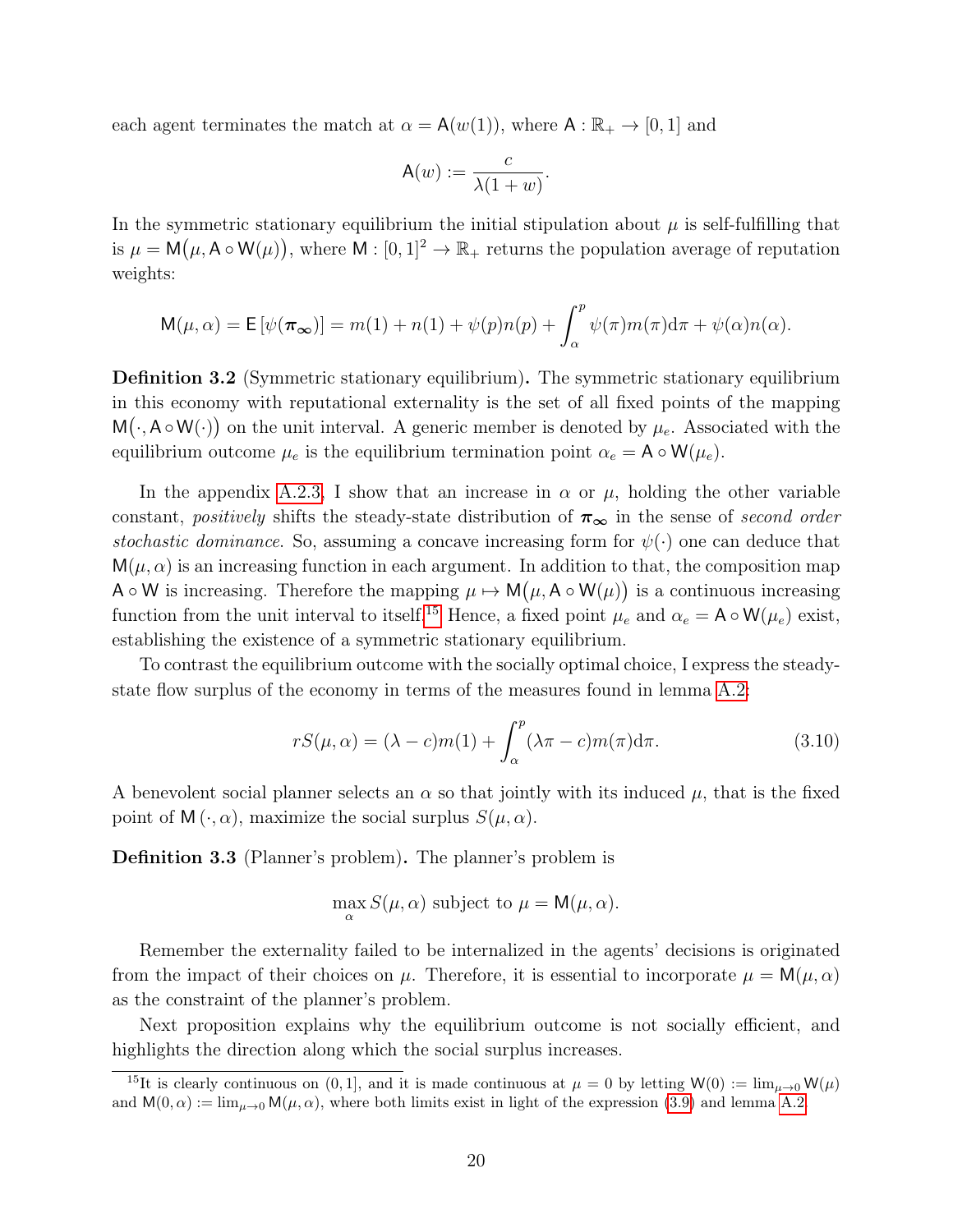**Proposition 3.4.** Every symmetric stationary equilibrium of the economy with reputational externality is not constrained-efficient. In particular, a local reduction in the termination point  $\alpha_e$  increases the social surplus.

*Proof.* Every symmetric equilibrium is characterized by its associated pair  $(\alpha_e, \mu_e)$ , in which  $\alpha_e = A \circ W(\mu_e)$  and  $\mu_e = M(\mu_e, \alpha_e)$ . It is further a stable equilibrium if  $\partial_\mu M(\mu_e, \alpha_e) < 1$ . From the expression for the social surplus in  $(3.10)$  and lemma [A.2](#page-38-0) one can see that S is decreasing in  $\mu$ , therefore, if  $M(\cdot, \alpha)$  has multiple fixed points for a given  $\alpha$  the one with the smallest  $\mu$  is the efficient one. Furthermore, this equilibrium (with the smallest  $\mu$ ) is stable because  $M(0, \alpha) > 0$ , and  $M(\cdot, \alpha)$  downcrosses the 45-degree line in its first intersection.

Toward proving the constrained inefficiency, I employ a variational approach in the neighborhood of  $\alpha_e$ . Suppose the economy is in a stable pair  $(\alpha_e, \mu_e)$ , and the planner moves  $\alpha_e$ by  $\Delta \alpha$ . The new smallest fixed point  $\mu_e + \Delta \mu$  satisfies

$$
\mu_e + \Delta \mu = \mathsf{M}(\mu_e + \Delta \mu, \alpha_e + \Delta \alpha) \approx \mathsf{M}(\mu_e, \alpha_e) + (\partial_\mu \mathsf{M})\Delta \mu + (\partial_\alpha \mathsf{M})\Delta \alpha,
$$

hence  $\Delta \mu \approx \frac{\partial_{\alpha}M}{1-\partial_{\mu}M}\Delta \alpha$ . Consequently, the change in the social surplus function would be

$$
r\Delta S \approx r\left(\frac{\partial_{\alpha} \mathsf{M}}{1-\partial_{\mu} \mathsf{M}}\partial_{\mu} S + \partial_{\alpha} S\right) \Delta \alpha.
$$

Note that in every stable fixed point of  $M(\cdot, \alpha_e)$ ,  $\frac{\partial_\alpha M}{1-\partial_\mu M} > 0$ , because M is shown to be increasing in  $\alpha$  and due to the stability  $\partial_{\mu}M < 1$ . Furthermore,  $\partial_{\mu}S < 0$ . Therefore, lowering  $\alpha_e$ , i.e.  $\Delta \alpha < 0$ , leads to a strict improvement in the social surplus if  $\partial_{\alpha} S < 0$ . Relying on expression [\(3.10\)](#page-19-1) together with lemma [A.2](#page-38-0) and applying some rearrangements lead to

$$
r\partial_{\alpha}S(\mu_{e}, \alpha_{e}) = (\lambda - c)\partial_{\alpha}m(1) - (\lambda \alpha - c)m(\alpha)
$$
  
= 
$$
-\frac{\kappa \varphi \psi(p)/\mu_{e}}{\underbrace{\delta + \kappa \varphi \psi(p)/\mu_{e} (1 - \alpha_{e})^{2}} \left(\frac{p}{1 - p}\right)^{-\delta/\lambda} \left(\frac{\alpha_{e}}{1 - \alpha_{e}}\right)^{\delta/\lambda}} \times \left[\frac{\delta(\lambda \alpha_{e} - c)}{\lambda \alpha_{e}} + \frac{(\lambda - c)\kappa \varphi/\mu_{e}}{\delta + \lambda + \kappa \varphi/\mu_{e}}\right].
$$

Therefore, the sign of  $\partial_{\alpha}S(\mu_{e}, \alpha_{e})$  is the opposite of the sign of the expression in the bracket. Recalling that in the equilibrium  $\alpha_e = A \circ W(\mu_e)$ , so

$$
\frac{\delta(\lambda \alpha_e - c)}{\lambda \alpha_e} + \frac{(\lambda - c)\kappa \varphi / \mu_e}{\delta + \lambda + \kappa \varphi / \mu_e} = -\delta \mathsf{W}(\mu_e) + \frac{(\lambda - c)\kappa \varphi / \mu_e}{\delta + \lambda + \kappa \varphi / \mu_e}
$$

$$
= -\delta \mathsf{W}(\mu_e) + \delta \lim_{r \to 0} \mathsf{W}(\mu_e) \ge 0,
$$

where the last inequality holds because  $W(\mu_e)$  is decreasing in r. This concludes that  $\partial_{\alpha}S(\mu_{e}, \alpha_{e})$  < 0, and hence a small reduction of equilibrium  $\alpha_{e}$  leads to a strict improvement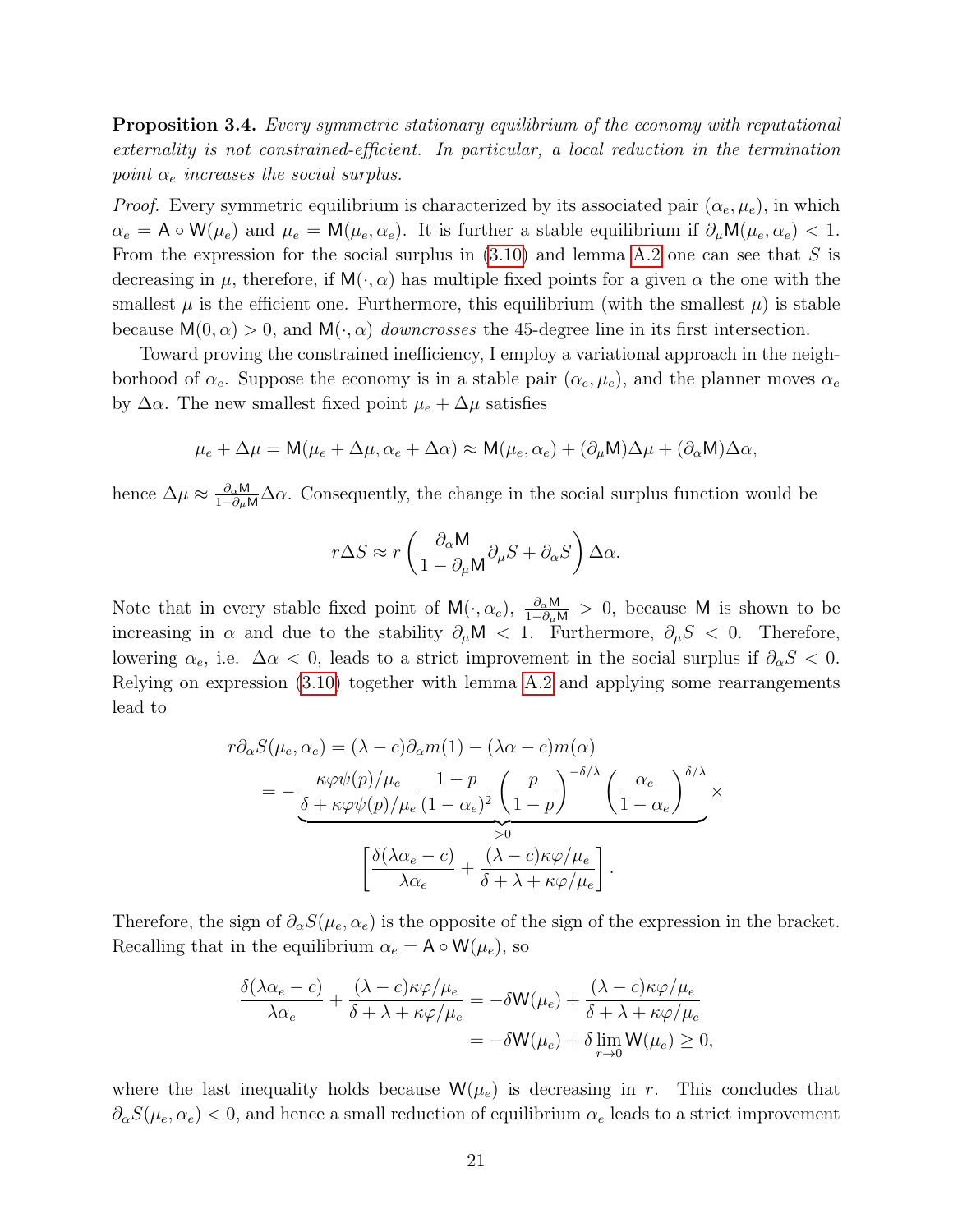<span id="page-21-1"></span>of the social surplus function.



Figure 6: Social surplus with reputational externality

Figure [6](#page-21-1) is the result of a simulation that plots the social surplus as a function of  $\alpha$ , while implicitly satisfying  $\mu = M(\mu, \alpha)$  at every  $\alpha \in [0, p]$ . As it is expressed in this plot, the equilibrium termination point  $\alpha_e$  is greater than the socially optimal point  $\alpha_*$ . Hence, the equilibrium outcome is associated with early termination of projects, and predicts a lower tolerance for failure than what is socially efficient. Furthermore, in equilibrium the proportion of agents who are both high ability and inactive (that is equal to  $\frac{\alpha(1-p)}{1-\alpha}$ ) is higher than its optimum level.

## <span id="page-21-0"></span>4 Project Spillovers

In the previous two sections the mass of available projects were treated exogenously. However, one could envision an economy where these masses depend on the past decisions of the agents, so they are endogenously determined in the equilibrium. Specifically, the choice of the matching sets could potentially have an impact on the supply side of this economy and particularly the mass of available projects (see figure [7\)](#page-22-0).

Especially in the current section and in the context of innovation research, one can interpret the type-a projects as the ones associated with risky radical innovations with longer average time to success and the type- $b$  projects as the safer incremental ventures with shorter average time to success. In another close reading, the a-projects can be thought as the early stage startups, and the b-projects as the late stage alternatives. At any rate, there is an spillover from successful a-projects to the available mass of b-projects. Formally, the stationary mass of  $\varphi_b$  depends on the mass of successful a-projects. Toward this construction, suppose a fraction  $\zeta$  of successful a-types would spill over to the rest of economy, and gives birth to the creation of the b-projects. Therefore, in any steady-state outcome it must be

 $\Box$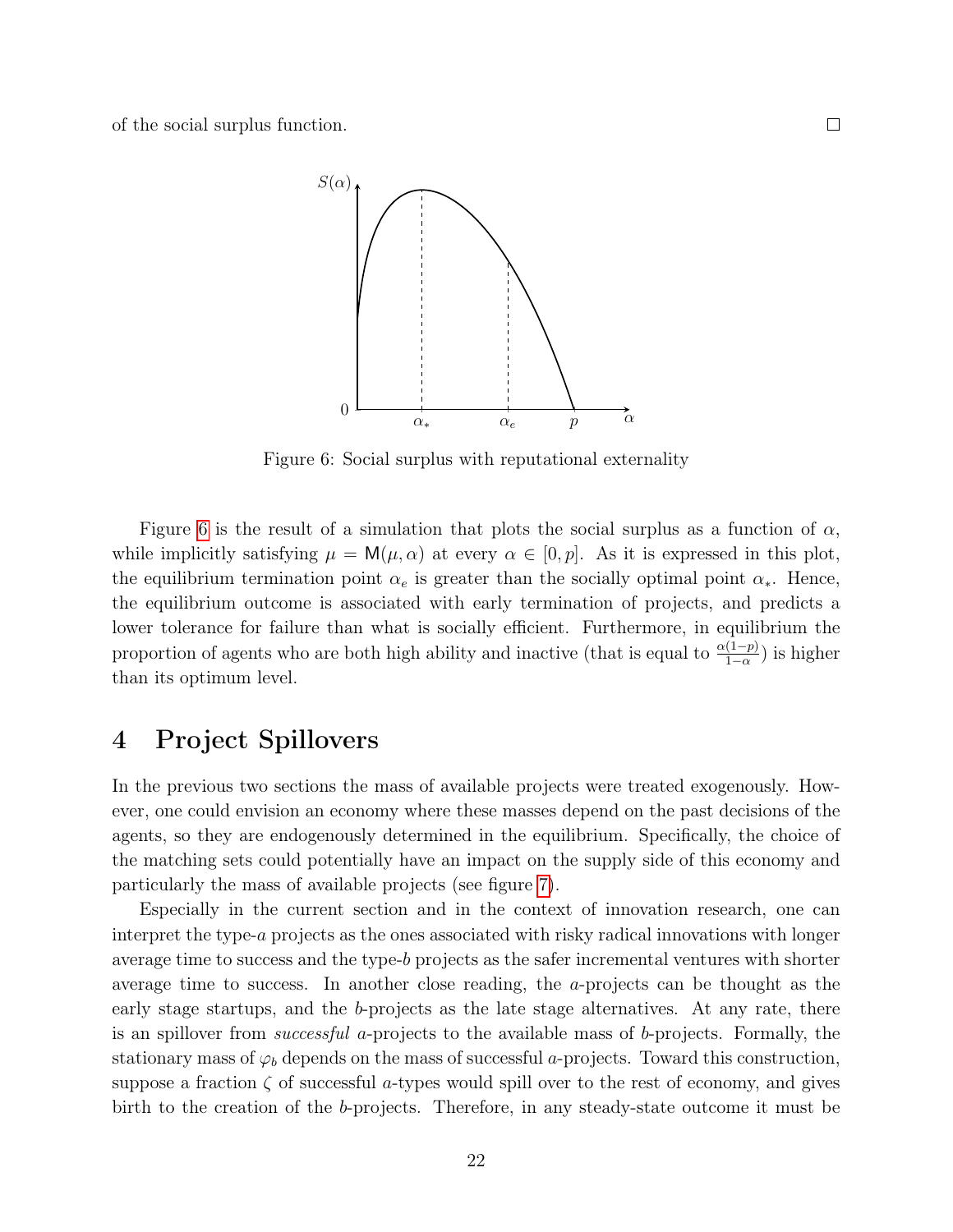<span id="page-22-0"></span>

Figure 7: Equilibrium feedbacks with endogenous mass of projects

that

$$
\zeta \lambda_a m_a(1) \chi_a(1) = \kappa \varphi_b n(1),
$$

where the  $\ell$ hs is the rate at which the *a*-projects experience success multiplied by the fraction  $\zeta$  entering into the pool of available b-types. And the rhs is the outflow rate from the pool of unmatched b-projects. So, conditioned on  $\chi_a(1) = 1$ , then  $\varphi_b = \zeta \varphi_a$ . Consequently, if

$$
\lambda_a - c > \frac{\kappa \zeta \varphi_a(\lambda_b - c)}{r + \lambda_b + \kappa \zeta \varphi_a},
$$

then agents match with a-projects, of which the successful ones create the b-types. Therefore, in the stationary equilibrium both types of projects coexist. I call this equilibrium the maximum surplus equilibrium. On the other hand, when  $\lambda_a \leq c$ , agents do not match with any project, so the partnerships shut down, and it is referred to as zero surplus equilibrium. Importantly, we observe that higher search frictions – translating to lower  $\kappa$  – brings down the opportunity cost of forgoing the option to wait for b-projects, and hence increases the likelihood of matching with a-types. Specifically, as it relates to the equilibrium social surplus, the search friction counters the spillover externality and hence is a force toward efficiency.

Toward a better understanding of the constrained optimum and the source of externality in this economy, I express the planner's constrained optimization problem below. The maximand is the expected social surplus of the economy and the constraints are the dynamical equations for the population of long-lived agents and projects. Let  $m_q(1)$  be the mass of agents with maximum reputation connected to a q-project;  $n(1)$  the mass of unmatched individuals with reputation 1;  $m_q(\pi)$  the *density* of matched agents to a q-project, and finally  $n(\pi)$  is the density of unmatched individuals with reputation  $\pi$ . All of these measures are time-dependent (even though the time index  $t$  is suppressed). Therefore, the discounted social surplus of this economy is

<span id="page-22-1"></span>
$$
S = \int_0^\infty e^{-rt} \left( \sum_q (\lambda_q - c) m_q(1) + \int (\lambda_q \pi - c) m_q(\pi) d\pi \right) dt.
$$
 (4.1)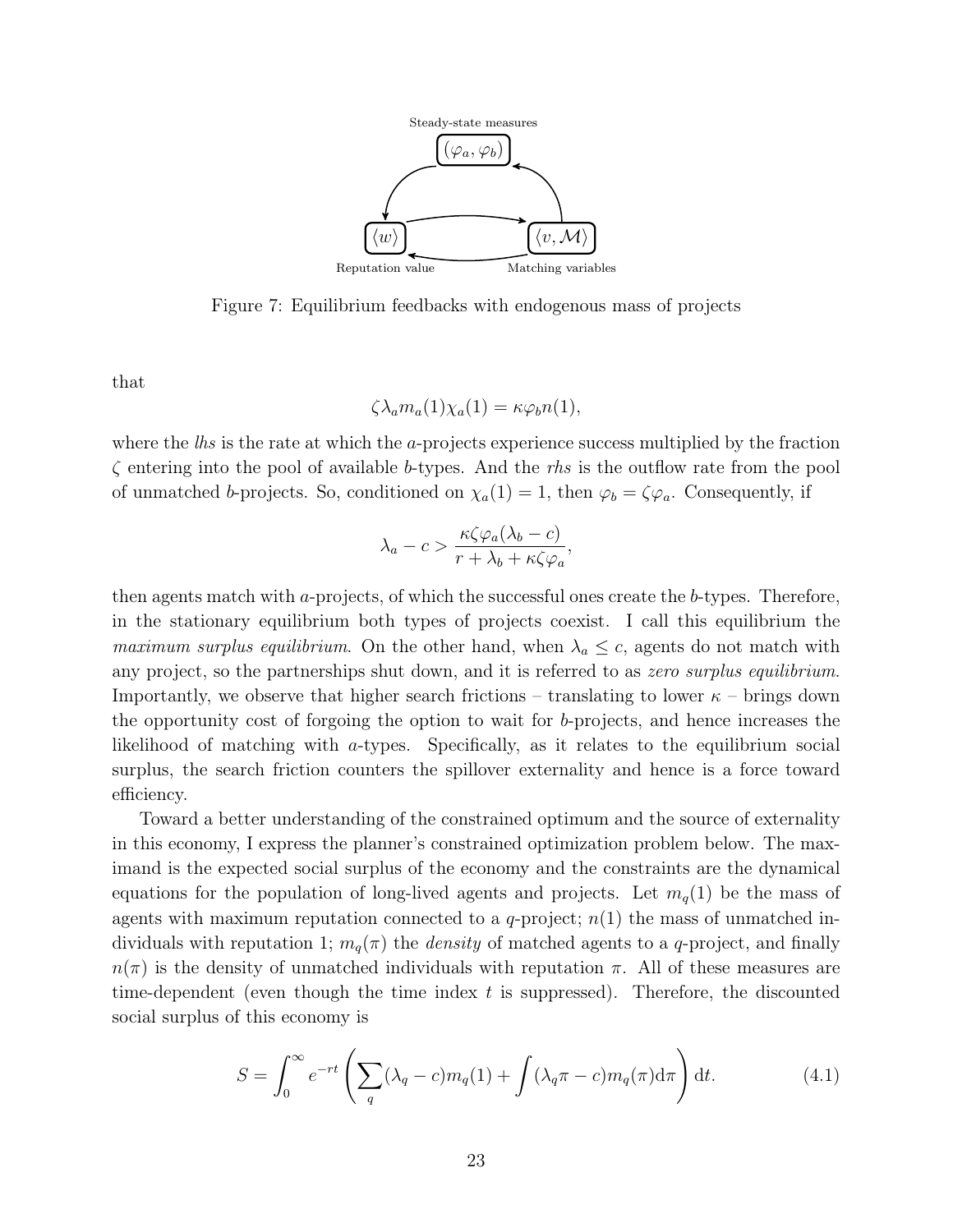The planner chooses the time-dependent matching indicators  $\chi_q(\pi)$  to maximize S subject to the following law of motions for the population measures:

$$
\dot{m}_q(1) = -\lambda_q m_q(1) + \kappa \varphi_q n(1) \chi_q(1), \text{ for } q \in \{a, b\}
$$
\n(4.2a)

<span id="page-23-5"></span><span id="page-23-2"></span><span id="page-23-1"></span><span id="page-23-0"></span>
$$
\dot{n}(1) = \sum_{q} \lambda_q m_q(1) - \sum_{q} \kappa \varphi_q n(1) \chi_q(1) + \sum_{q} \int \lambda_q \pi m_q(\pi) d\pi \tag{4.2b}
$$

$$
\dot{m}_q(\pi) = -\lambda_q \pi m_q(\pi) + \kappa \varphi_q n(\pi) \chi_q(\pi) + \lambda_q \partial_\pi (\pi (1 - \pi) m_q(\pi)), \text{ for } q \in \{a, b\}
$$
 (4.2c)

<span id="page-23-3"></span>
$$
\dot{n}(\pi) = -\sum_{q} \kappa \varphi_q n(\pi) \chi_q(\pi) \tag{4.2d}
$$

The interpretation for the above distributional dynamics is similar to [\(3.5\)](#page-17-1) and [\(3.6\)](#page-18-2), and thus omitted. The last state constraint that should be considered in the planner's problem is

<span id="page-23-4"></span>
$$
\dot{\varphi}_b = \underbrace{\zeta \lambda_a \left( m_a(1) + \int \pi m_a(\pi) d\pi \right)}_{\text{spillover from successful } a\text{-projects}} - \underbrace{\kappa \varphi_b \left( n(1) \chi_b(1) + \int n(\pi) \chi_b(\pi) d\pi \right)}_{\text{outflow due to recent partnerships}}. \tag{4.3}
$$

This equation relates the rate of change of the mass of available b-projects  $(\varphi_b)$  to the inflow originated from the spillovers of the successful a-types and the outflow of the recent partnerships made with the members of the unmatched b-group.

Let  $\{v_*(1,q), w_*(1), v_*(\pi,q), w_*(\pi)\}\)$  respectively be the co-state processes for equations  $(4.2a)$ ,  $(4.2b)$ ,  $(4.2c)$  and  $(4.2d)$ ; each of them shall be interpreted as the *social marginal value* of an additional member to its associated group. For example,  $v_*(\pi, q)$  is the social marginal value of adding one more  $(\pi, q)$  match. Also, denote the co-state process for equation [\(4.3\)](#page-23-4) by  $\rho$ . I solve for the social optimum of this economy by analyzing the current value Hamiltonian in the online appendix [B.1.](#page-45-0) It is established there that from the planner's viewpoint:

$$
\chi_q^*(\pi) = 1 \Leftrightarrow v_*(\pi, q) > w_*(\pi).
$$

Particularly, a match between an agent with reputation  $\pi$  and a type-q project is socially optimal if the social marginal value of the match  $v_*(\pi, q)$  exceeds the social marginal value of holding reputation  $w_*(\pi)$ .

Also shown in the online appendix, in the steady-state where the time derivatives are zero, the following co-state equations are resulted for social contributions:

$$
rv_{*}(1,q) = \lambda_{q} - c + \lambda_{q} (w_{*}(1) - v_{*}(1,q)) + \left[ \rho \zeta \lambda_{a} 1_{\{q=a\}} \right] \text{if } \chi_{q}^{*}(1) = 1
$$
\n
$$
rw_{*}(1) = \sum_{q} \kappa \varphi_{q} (v_{*}(1,q) - w_{*}(1)) \chi_{q}^{*}(1) - \left[ \rho \kappa \varphi_{b} \chi_{b}^{*}(1) \right]
$$
\n
$$
rv_{*}(\pi, q) = \lambda_{q} \pi - c + \lambda_{q} \pi (w_{*}(1) - v_{*}(\pi, q)) - \lambda_{q} \pi (1 - \pi) v'_{*}(\pi, q) + \left[ \rho \zeta \lambda_{a} \pi 1_{\{q=a\}} \right] \text{if } \chi_{q}^{*}(\pi) = 1
$$
\n
$$
rw_{*}(\pi) = \sum_{q} \kappa \varphi_{q} (v_{*}(\pi, q) - w_{*}(\pi)) \chi_{q}^{*}(\pi) - \left[ \rho \kappa \varphi_{b} \chi_{b}^{*}(\pi) \right]
$$
\n
$$
(4.4)
$$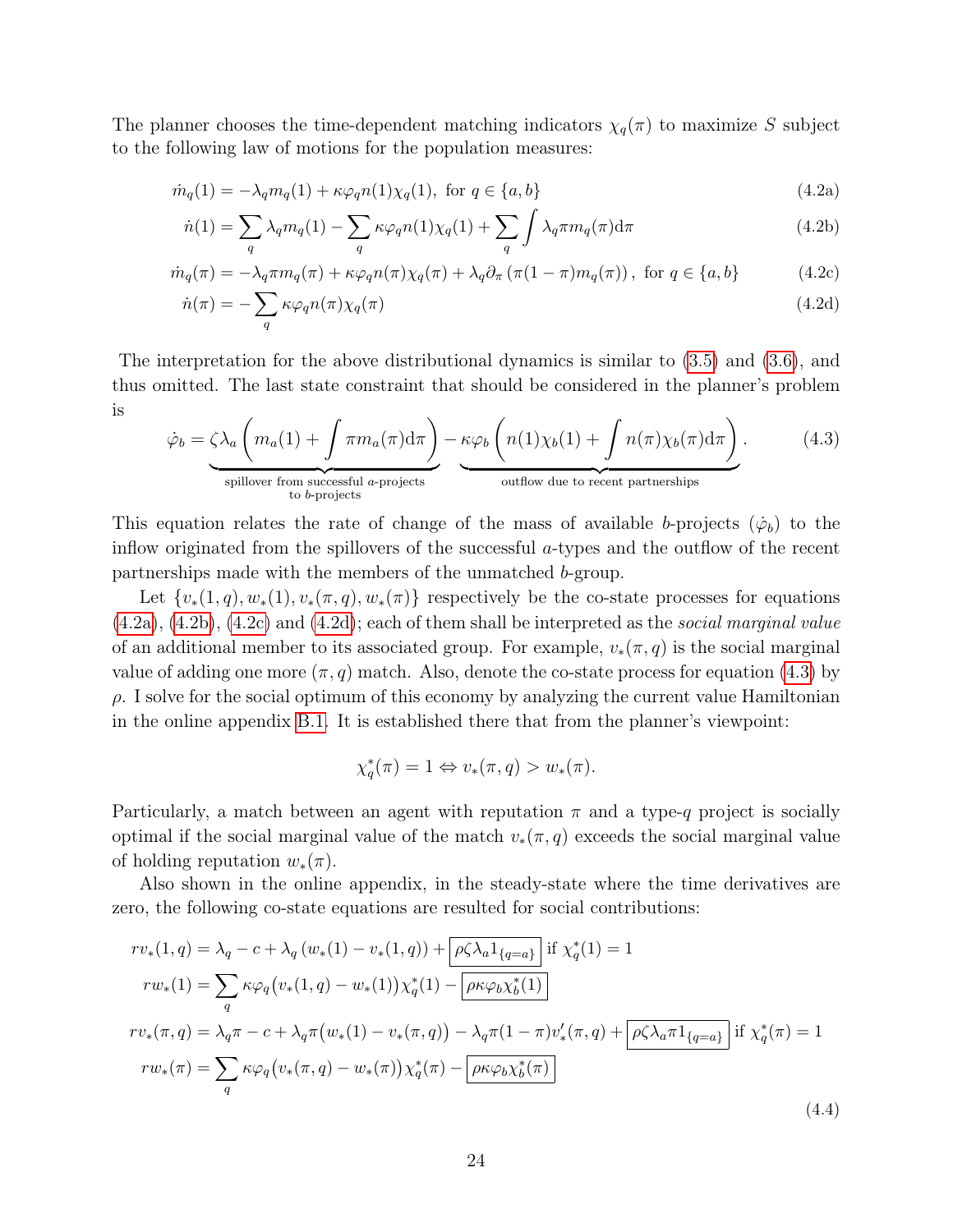The above differential characterization of the social value functions should be juxtaposed with the private valuations of  $(2.2)$  and  $(2.4)$ . In particular, the terms in the boxes precisely characterize the sources of the departure of the social from private incentives. These terms can guide us about the profile of taxes decentralizing the social optimum. When there are spillovers from  $a$ - to  $b$ -projects the above expressions suggest the redistributive mechanism that subsidizes the cost of matching with a-projects and taxes the output of matches with b-types.

The subsidy  $\rho \zeta \lambda_a \pi$  can be made either as a flow payment that depends on the current value of agent's reputation  $\pi$ , or equivalently (and more implementable) as a one-off payment that agents of a-matches receive upon the success with the face value of  $\rho\zeta$ . On the other hand the tax imposed on the unmatched agents is  $\rho \kappa \varphi_b$ , where  $\varphi_b = \zeta \varphi_a$  in the steady-state level resulted from equation [\(4.3\)](#page-23-4).

In the steady-state the redistributive schedule is budget neutral, so the planner runs no deficit or surplus. This is owed to the following accounting analysis:

total subsidy = 
$$
\rho \zeta \lambda_a m_a(1) + \rho \zeta \lambda_a \int \pi m_a(\pi) d\pi
$$
,  
total tax revenue =  $\rho \kappa \varphi_b \left( n(1) \chi_b(1) + \int n(\pi) \chi_b(\pi) d\pi \right)$ .

Since in the steady-state  $\dot{\varphi}_b = 0$ , the above two sums are equal. Furthermore, in the steadystate of this economy, the densities should be identically equal to zero, and all the masses concentrate discretely on the boundaries. This observation hints at the condition under which intervention, namely setting  $\chi_a(1) = 1$ , is justified. Particularly,  $\chi_a^*(1) = 1$  iff the resulting social surplus exceeds zero, which is what economy achieves when  $\chi_a(1) = 0$  and  $\varphi_b = \chi_b(1) = 0$ . So,  $\chi_a^*(1) = 1 \Leftrightarrow \lambda_a m_a(1) + \lambda_b m_b(1) > 0$ . This condition translates to

$$
\chi_a^*(1) = 1 \Leftrightarrow \zeta > \frac{\lambda_b(c - \lambda_a)}{\lambda_a(\lambda_b - c)}.
$$

There is a very important message behind this derivation: the centralized intervention – in the form of tax and subsidy and even setting the choice of matching sets – is justified if and only if the spillovers from  $a$ - to  $b$ -projects are strong enough.<sup>[16](#page-24-0)</sup>

Lastly, in the steady-state, the co-state process  $\rho$ , takes the following form:

<span id="page-24-1"></span>
$$
r\rho = \kappa n(1) \big( v_*(1, b) - w_*(1) - \rho \big) \chi_b^*(1). \tag{4.5}
$$

This equation confirms that that  $\rho \geq 0$  and therefore the *direction* of transfers explained above is indeed correct.

<span id="page-24-0"></span><sup>&</sup>lt;sup>16</sup>Relatedly in the entrepreneurship literature [Lerner](#page-43-12) [\(2002\)](#page-43-12) points to the failure of the Malaysian government to correctly predict the extent of such positive spillovers, and misguidedly making sizable upfront investments to boost the biotechnological developments in BioValley. The project earned the nickname of the "Valley of Bio-Ghosts" few years after its inception (chapter 6 in [Lerner](#page-43-13) [\(2009\)](#page-43-13)).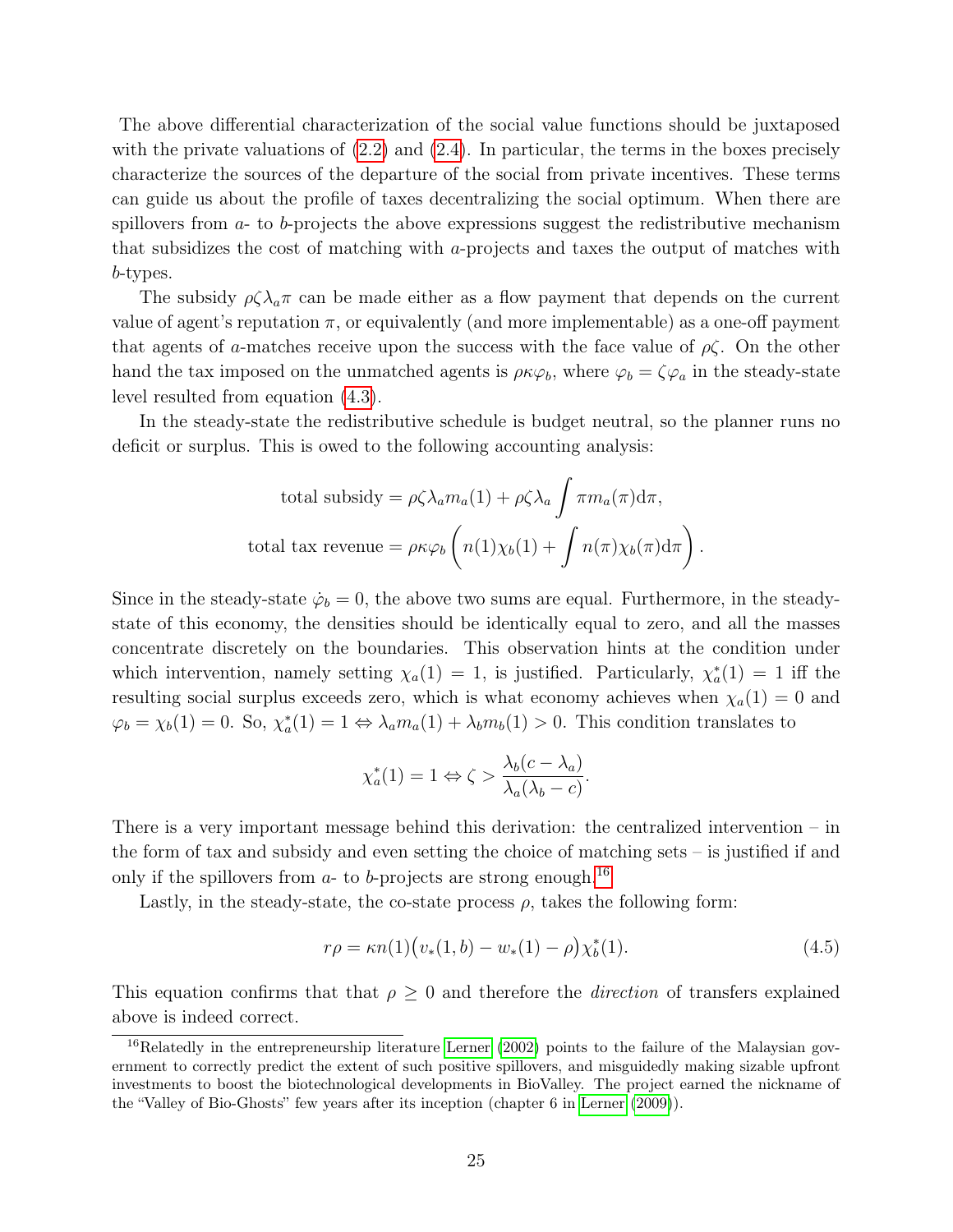## 5 Conclusion

I study the decentralized outcome of a dynamic economy populated by agents with unknown abilities and projects with observable qualities, where individuals randomly meet each other subject to search frictions and form partnerships. Since maintaining the matches are costly, agents effectively solve stopping time problems in which they weigh the expected benefits of learning about their types and accomplishing breakthroughs against the endogenous reservation function (that is called reputation value function in the paper). The matching sets indicate what type of projects an agent with certain level of reputation is willing to match with, or alternatively what levels of reputation are profitable to match with a certain project. Within the space of increasing and differentiable value functions in reputation, I show there exists a unique equilibrium with connected matching sets, whose end-points are endogenously determined, and encode a number of messages. For example, lower levels of flow cost, search frictions and time discount rate are all associated with larger equilibrium matching sets.

Building on the baseline equilibrium framework, I study the outcomes of the economy under two important sources of externality: reputational externality and project spillovers. In the former case, the meeting rate of each agent is positively impacted by her reputation and negatively by the average reputation score of other agents. As a result of this externality, I show a local increase in agent's tolerance (equivalently a local decrease in the lower endpoint of the matching sets) increases the social surplus. In addition, with a comparative static exercise on the choice of the reputation weights, I show in the markets where there is not a price for reputation and agents' reputation manifest itself in the rate of their contacts, steeper reputational incentive is a force toward efficiency. In the case of spillovers from successful low-type projects to the creation of available high-type opportunities, I show despite its conventional meaning, higher search friction could save the market from breakdown caused by the individually rational rejection of matching with low-type projects.

Finally, one could envision an economy that is subject to *both* sources of discussed externalities. The analysis offered in this paper suggests that steeper reputational incentives tilt the agents' decisions toward matching with low-type projects, and thus countering the spillover effect.

## A Proofs

## A.1 Proofs of Section [2](#page-4-0)

### A.1.1 Proof of Lemma [2.3](#page-9-2)

Suppose both matching value functions, i.e.  $v(\cdot, a)$  and  $v(\cdot, b)$ , are increasing in  $\pi$ . Then, the representation [\(2.8\)](#page-9-3) implies that  $w(\cdot)$  should be increasing in  $\pi$ . Conversely, assume  $w(\cdot)$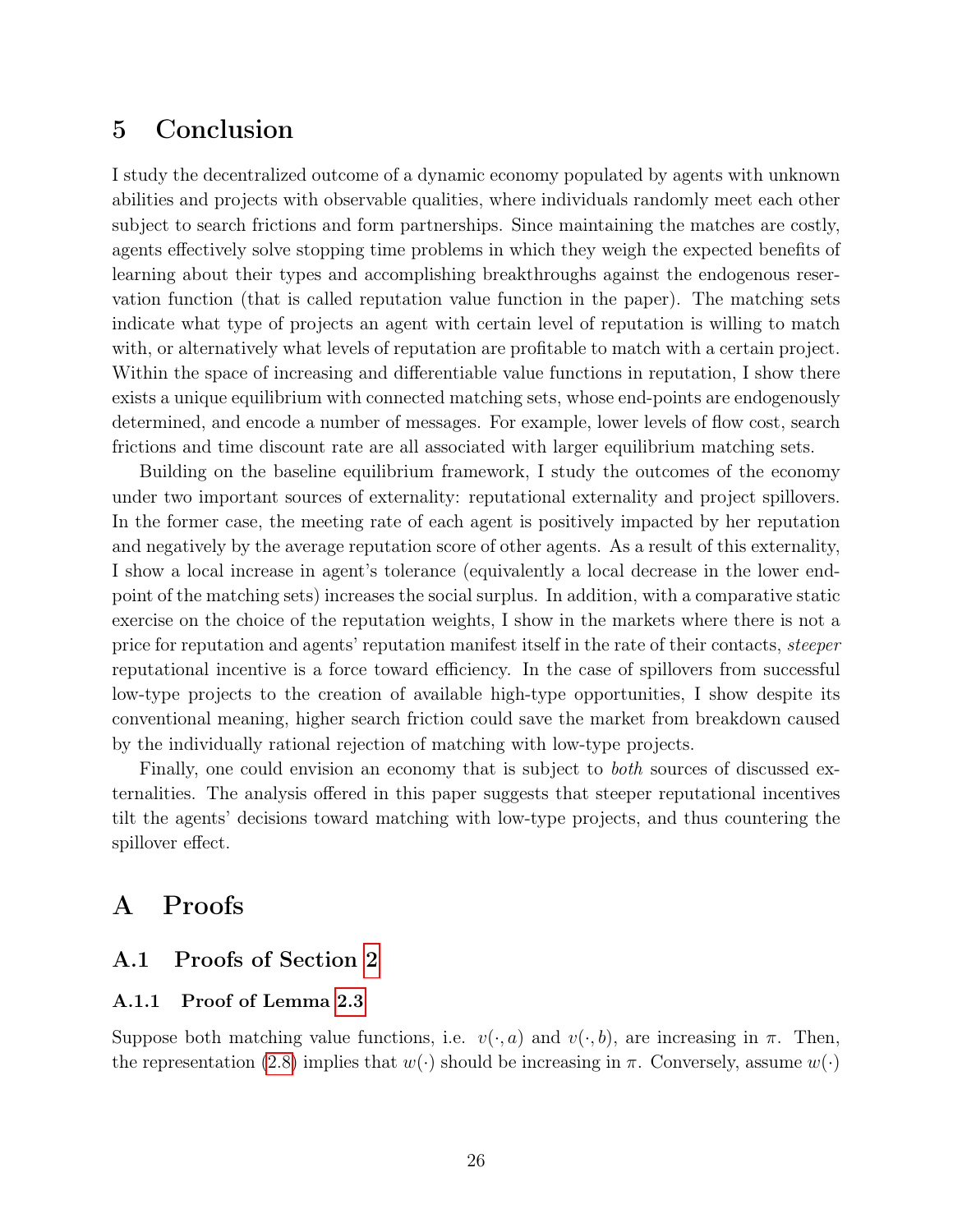is increasing in  $\pi$ , and hence almost everywhere differentiable on [0, 1].<sup>[17](#page-26-0)</sup> Recall that  $v(\cdot, q)$ is the solution to the optimal stopping time problem [\(2.3\)](#page-7-4). In that  $\tau$  is the stopping time adapted to all possible future information. However, no information is released until the breakthrough time  $\sigma$ , and hence  $\tau$  only uses the current information. This means that I can restrict the optimization space to the set of all deterministic times:

$$
v(\pi, q) = \sup_{\tau \in \mathbb{R}_+} V(\pi, q; \tau)
$$
  

$$
V(\pi, q; \tau) := \int_0^{\tau} \left( r^{-1} c \left( e^{-rt} - 1 \right) + e^{-rt} \left( 1 + w(1) \right) \right) \lambda_q \pi e^{-\lambda_q t} dt
$$

$$
+ \left( 1 - \pi + \pi e^{-\lambda_q \tau} \right) \left( r^{-1} c \left( e^{-r\tau} - 1 \right) + e^{-r\tau} w(\pi_\tau) \right).
$$

Since w is almost everywhere differentiable, then  $V(\cdot, q; \tau)$  inherits this property. Let us define  $\frac{\partial V}{\partial \pi}(\pi, q; \tau) := I_1 + I_2 + I_3$ , where

$$
I_1 := r^{-1} c \left( \frac{\lambda_q}{r + \lambda_q} \left( 1 - e^{-(r + \lambda_q)\tau} \right) - e^{-r\tau} \left( 1 - e^{-\lambda_q \tau} \right) \right),
$$
  
\n
$$
I_2 := \frac{\left( 1 + w(1) \right) \lambda_q}{r + \lambda_q} \left( 1 - e^{-(r + \lambda_q)\tau} \right) - \left( 1 - e^{-\lambda_q \tau} \right) e^{-r\tau} w(\pi_\tau),
$$
  
\n
$$
I_3 := e^{-r\tau} \left( 1 - \pi + \pi e^{-\lambda_q \tau} \right) w'(\pi_\tau) \frac{\partial \pi_\tau}{\partial \pi}.
$$

The expression for  $I_1$  is zero when  $\tau = 0$ , and has positive derivative w.r.t  $\tau$ , therefore, it is non-negative for all  $\tau \geq 0$ . The third term  $I_3$  is obviously non-negative, because w is assumed increasing and due to the Bayes law  $\partial \pi_\tau/\partial \pi > 0$ . In regard to the second term:

$$
I_2 \geq \frac{\left(1+w(1)\right)\lambda_q}{r+\lambda_q} \left(1-e^{-(r+\lambda_q)\tau}\right) - \left(1-e^{-\lambda_q\tau}\right)e^{-r\tau}w(1)
$$
  
 
$$
\geq w(1)\left(\frac{\lambda_q}{\lambda_q+r}\left(1-e^{-(r+\lambda_q)\tau}\right) - e^{-r\tau}\left(1-e^{-\lambda_q\tau}\right)\right).
$$

The component in the bracket above is increasing in  $\tau$  and equals zero at  $\tau = 0$ , therefore, it is always non-negative. To sum,  $\partial V/\partial \pi \geq 0$  almost everywhere and it is continuous in π, therefore V becomes increasing in π. Since  $v(\pi, q) = \sup_{\tau} V(\pi, q; \tau)$ , the matching value function  $v(\cdot, q)$  must be increasing too.  $\Box$ 

<span id="page-26-0"></span><sup>&</sup>lt;sup>17</sup>This is due the seminal Lebesgue theorem; see chapter 6 of [Royden and Fitzpatrick](#page-44-10) [\(1988\)](#page-44-10).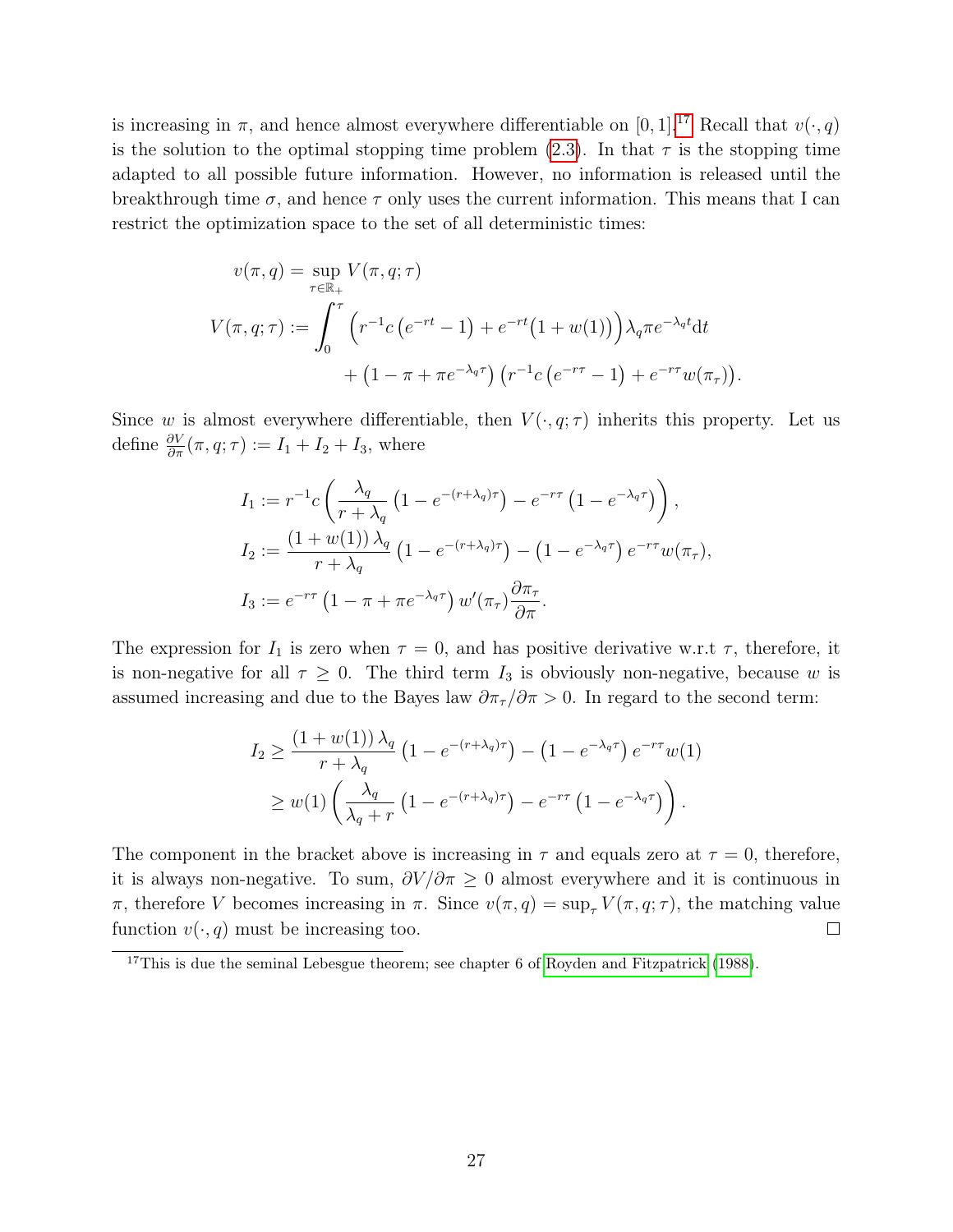#### A.1.2 Proof of Proposition [2.4](#page-10-1)

**Proof of part [\(i\):](#page-10-3)** At  $\pi = 1$  the following fixed point system falls out of [\(2.8\)](#page-9-3) and the rearranged version of [\(2.4\)](#page-7-1):

<span id="page-27-2"></span>
$$
w(1) = \max_{\chi} \left\{ \frac{r^{-1} \kappa \left( v(1, a)\varphi_a \chi_a(1) + v(1, b)\varphi_b \chi_b(1) \right)}{1 + r^{-1} \kappa \left( \varphi_a \chi_a(1) + \varphi_b \chi_b(1) \right)} \right\},
$$
(A.1a)

$$
v(1,q) = \max\left\{w(1), \frac{\lambda_q - c}{r + \lambda_q} + \frac{\lambda_q}{r + \lambda_q}w(1)\right\} \text{ for } q \in \{a, b\}.. \tag{A.1b}
$$

From [\(A.1b\)](#page-27-0) it follows that

<span id="page-27-1"></span>
$$
\chi_a(1) = 1 \Leftrightarrow rw(1) < \lambda_a - c \text{ and } \chi_b(1) = 1 \Leftrightarrow rw(1) < \lambda_b - c. \tag{A.2}
$$

So there are three cases that could possibly arise from  $(A.2)$ :

- (a)  $1 \notin \mathcal{M}_b \cup \mathcal{M}_a \Rightarrow w(1) = 0$ , yet this never happens because  $\lambda_b > c$  implies  $v(1, b) > 0$ and hence  $w(1) > 0$ .
- (b)  $1 \in \mathcal{M}_b \cap \mathcal{M}_a^c$  so

<span id="page-27-5"></span><span id="page-27-3"></span><span id="page-27-0"></span>
$$
w(1) = \frac{r^{-1} \kappa \varphi_b (\lambda_b - c)}{r + \lambda_b + \kappa \varphi_b}.
$$
 (A.3)

The pair  $v(1, a) = w(1)$  and  $v(1, b) = (1 + r/\kappa \varphi_b) w(1)$  satisfy (and is the only solution of) the fixed point system [\(A.1\)](#page-27-2) if  $\lambda_a - c \leq \frac{\kappa \varphi_b(\lambda_b - c)}{r + \lambda_b + \kappa \varphi_b}$  $\frac{\kappa\varphi_b(\lambda_b-c)}{r+\lambda_b+\kappa\varphi_b}$ .

(c)  $1 \in \mathcal{M}_b \cap \mathcal{M}_a$  so

<span id="page-27-4"></span>
$$
w(1) = \frac{r^{-1} \kappa \varphi_b \left(\lambda_b - c\right) \left(r + \lambda_a\right) + r^{-1} \kappa \varphi_a \left(\lambda_a - c\right) \left(r + \lambda_b\right)}{\left(r + \lambda_a\right) \left(r + \lambda_b\right) + \kappa \varphi_b \left(r + \lambda_a\right) + \kappa \varphi_a \left(r + \lambda_b\right)}.\tag{A.4}
$$

If  $\lambda_a - c > \frac{\kappa \varphi_b(\lambda_b - c)}{r + \lambda_b + \kappa \varphi_b}$  the above  $w(1)$  satisfies [\(A.2\)](#page-27-1). Moreover, the  $v(1, a)$  and  $v(1, b)$ obtained from  $(A.1b)$  once replaced as the optimization input in the rhs of  $(A.1a)$ confirms the  $w(1)$  in [\(A.4\)](#page-27-4), thereby closing the equilibrium loop.

**Proof of part [\(ii\):](#page-10-4)** In the sequel I use the symbol  $\partial A$  to denote the lower boundary of a subset  $A \subset [0,1]$ . To establish the convexity of  $\mathcal{M}_b$ , I first derive a useful identity for any strictly positive point  $x \in \mathcal{M}_a \cap \partial \mathcal{M}_b$ . Since x is a lower boundary point for  $\mathcal{M}_b$ , then an agent finds it optimal to terminate the match when  $\pi$  approaches down to x. Importantly, at this point the principles of continuous and smooth fit [\(Dixit](#page-43-14) [\(2013\)](#page-43-14)) must hold. The agent's outside option just below x is equal to  $w(x)$  that is supported by the option value of meeting an a-type project because  $x \in \mathcal{M}_a$ , so

$$
v(x,b) = w(x) = \frac{\kappa \varphi_a}{r + \kappa \varphi_a} v(x,a) \text{ and } v'(x,b) = w'(x) = \frac{\kappa \varphi_a}{r + \kappa \varphi_a} v'(x,a).
$$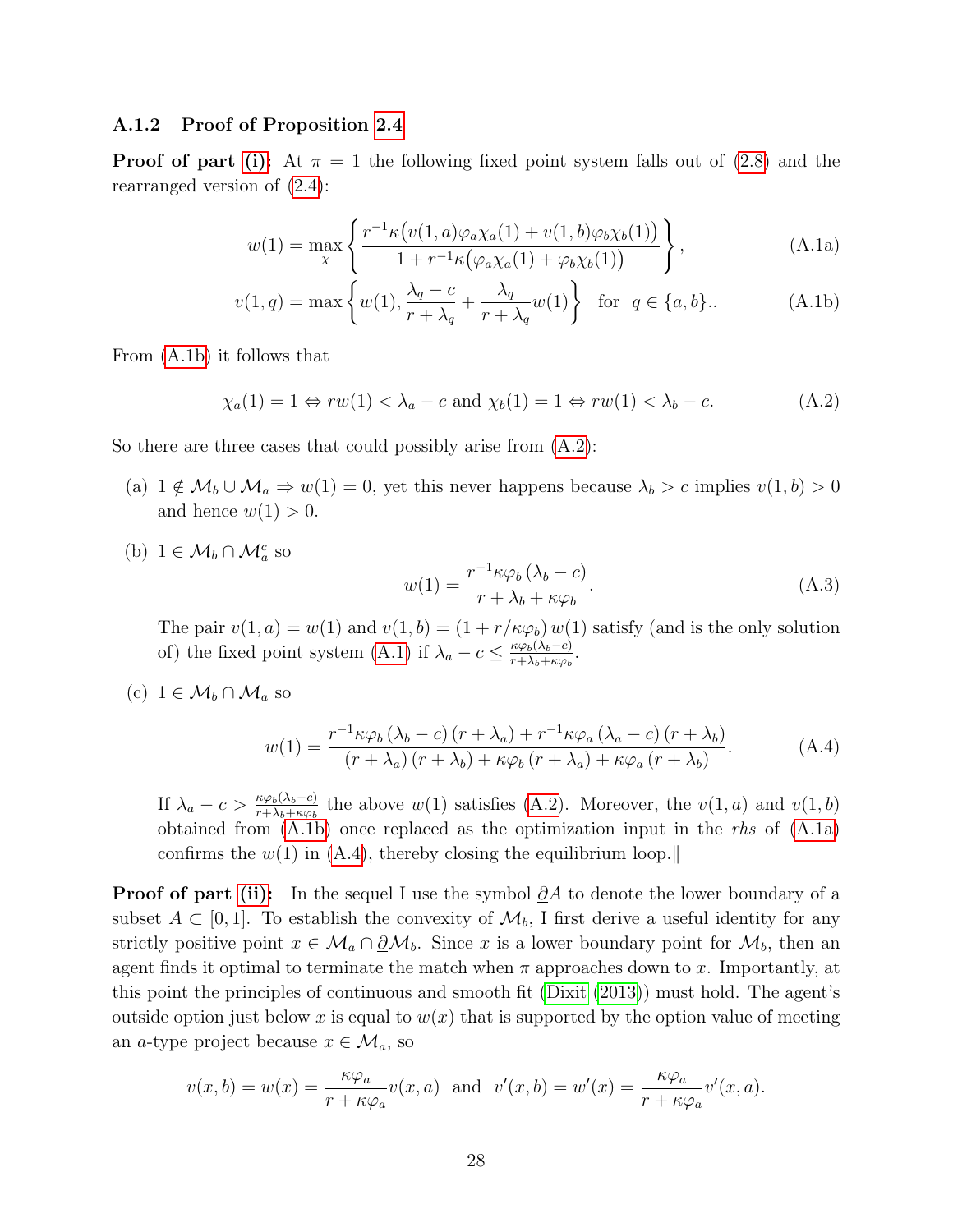Now define  $\Omega(x,q) := -c + \lambda_q x (1 + w(1))$  and  $\Gamma(x,q) := r + \lambda_q x$ . Then, employing the HJB equations on the continuation region leads to

$$
\frac{v'(x,b)}{v'(x,a)} = \frac{\lambda_a}{\lambda_b} \frac{\Omega(x,b) - \Gamma(x,b)v(x,b)}{\Omega(x,a) - \Gamma(x,a)v(x,a)}.
$$

The previous two systems of equations give rise to

$$
\frac{\kappa \varphi_a}{r + \kappa \varphi_a} \left( \frac{\lambda_b}{\lambda_a} \Gamma(x, a) - \Gamma(x, b) \right) v(x, a) = \frac{\kappa \varphi_a}{r + \kappa \varphi_a} \frac{\lambda_b}{\lambda_a} \Omega(x, a) - \Omega(x, b), \tag{A.5a}
$$

$$
\Rightarrow \frac{\kappa \varphi_a}{r + \kappa \varphi_a} \left(\frac{\lambda_b}{\lambda_a} - 1\right) r v(x, a) = -c \left(\frac{\kappa \varphi_a}{r + \kappa \varphi_a} \frac{\lambda_b}{\lambda_a} - 1\right) - \frac{r \lambda_b x \left(1 + w(1)\right)}{r + \kappa \varphi_a}.\tag{A.5b}
$$

Now assume to the contrary that  $\mathcal{M}_b$  is not connected, hence, it contains at least two separate open sets, say  $(x_0, x_1)$  and  $(x_2, x_3)$ . This implies that  $[x_1, x_2] \subset \mathcal{M}_a$ , because otherwise w assumes zero at some point in this interval which violates the monotonicity of w. Therefore,  $x_2 \in \mathcal{M}_a \cap \underline{\partial} \mathcal{M}_b$ , and [A.5b](#page-28-0) holds at  $x_2$ . I claim that  $x_0 \in \mathcal{M}_a \cap \underline{\partial} \mathcal{M}_b$  too, because otherwise  $x_0$  would be the lower boundary point at which  $v(\cdot, b)$  smoothly meets the zero function, hence applying the continuous and smooth fit to the equation [\(2.9\)](#page-9-4) yields

<span id="page-28-1"></span><span id="page-28-0"></span>
$$
x_0 = \frac{c}{\lambda_b (1 + w(1))}.
$$
 (A.6)

This expression for  $x_0$  leads to an upper bound for  $v(x_2, a)$  using  $(A.5b)$ :

$$
\frac{\kappa \varphi_a}{r + \kappa \varphi_a} \left(\frac{\lambda_b}{\lambda_a} - 1\right) r v(x_2, a) \le -c \left(\frac{\kappa \varphi_a}{r + \kappa \varphi_a} \frac{\lambda_b}{\lambda_a} - 1\right) - \frac{r \lambda_b x_0 \left(1 + w(1)\right)}{r + \kappa \varphi_a}
$$

$$
= \frac{c \kappa \varphi_a}{r + \kappa \varphi_a} \left(1 - \frac{\lambda_b}{\lambda_a}\right) < 0.
$$

That in turn means  $v(x_2, a) < 0$ , hence a contradiction results. Therefore,  $x_0$  and  $x_2$  both belong to  $\mathcal{M}_a \cap \underline{\partial} \mathcal{M}_b$ . One can now apply [\(A.5b\)](#page-28-0) at these two points and subtract their corresponding sides from each other:

$$
\frac{\kappa \varphi_a}{r + \kappa \varphi_a} \left(\frac{\lambda_b}{\lambda_a} - 1\right) r \left(v(x_2, a) - v(x_0, a)\right) = \frac{-r \lambda_b \left(1 + w(1)\right)}{r + \kappa \varphi_a} \left(x_2 - x_0\right). \tag{A.7}
$$

The lhs to this equation is positive because of the monotonicity of  $v(\cdot, a)$ , but the rhs is negative, hence a contradiction is resulted, thus proving the connectedness of  $\mathcal{M}_{b}$ .

#### Proof of part [\(iii\):](#page-10-5)

High cost regime: First, I show in this regime  $\mathcal{M}_a$  cannot have a lower boundary point in  $\mathcal{M}_b$ , that is  $\underline{\partial}\mathcal{M}_a \cap \mathcal{M}_b = \emptyset$ . Toward the contradiction assume  $\exists y \in \underline{\partial}\mathcal{M}_a \cap \mathcal{M}_b$ . Then, a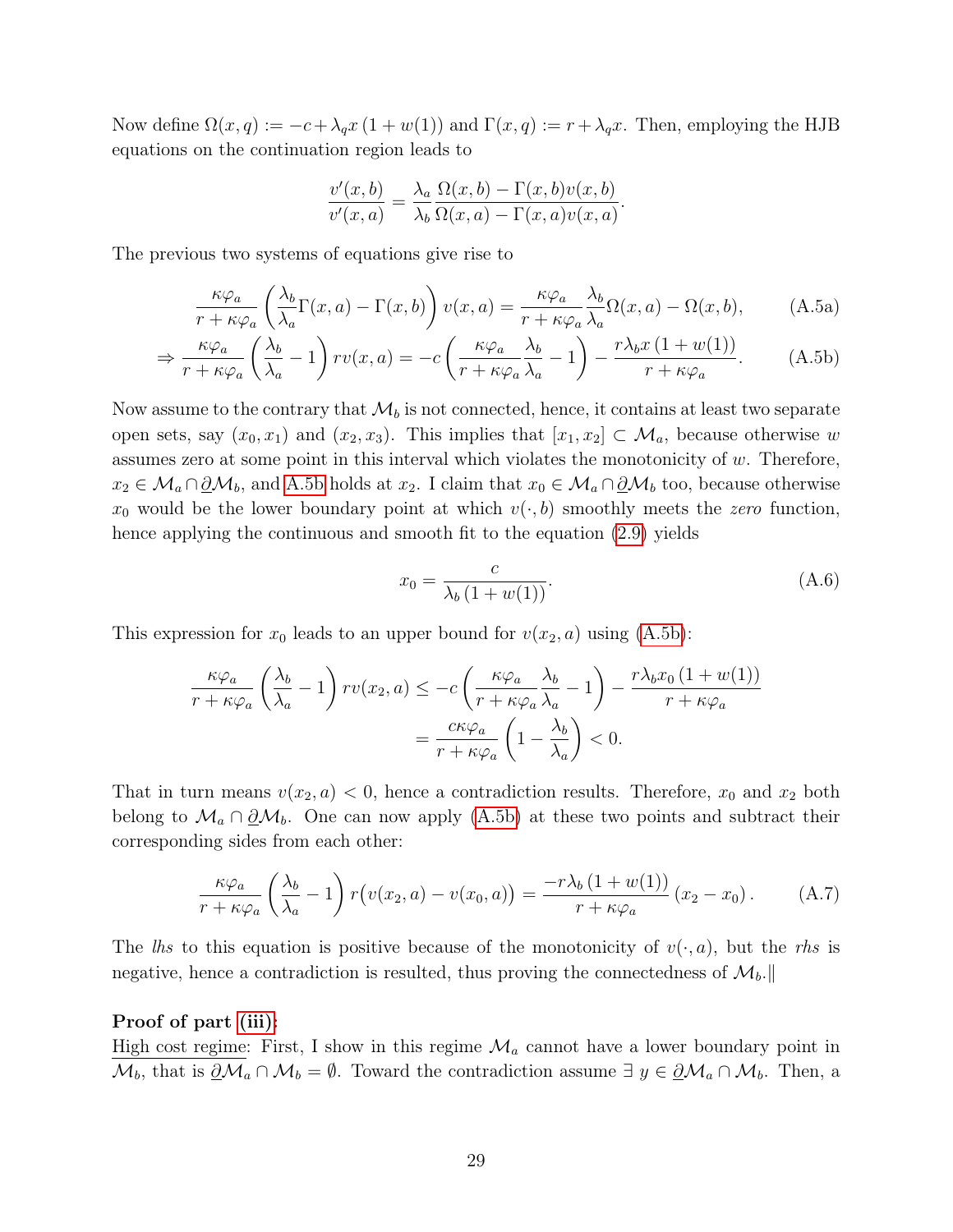similar analysis to the previous part yields

<span id="page-29-1"></span>
$$
\left(\frac{\lambda_b}{\lambda_a} - 1\right)rv(y, b) = -c\left(\frac{r + \kappa\varphi_b}{\kappa\varphi_b}\frac{\lambda_b}{\lambda_a} - 1\right) + \frac{r\lambda_b y \left(1 + w(1)\right)}{\kappa\varphi_b}.\tag{A.8}
$$

In light of lemma [2.2,](#page-8-4) such a y is a global maximum for  $v(\cdot, b)/v(\cdot, a)$  on the region  $w > 0$ . Thus, the first order derivative of  $v(\cdot, b)/v(\cdot, a)$  at y will be zero, namely  $v'(y, a)/v(y, a) =$  $v'(y, b)/v(y, b)$ . Since  $y \in \partial \mathcal{M}_a \cap \mathcal{M}_b$ , and the second order derivatives of matching value functions exist within the interior of this set (because of the solution form [\(2.9\)](#page-9-4)), then it must be that  $\lim_{\varepsilon \downarrow 0} \left( \frac{v(y+\varepsilon,b)}{v(y+\varepsilon,a)} \right)$  $\frac{v(y+\varepsilon,b)}{v(y+\varepsilon,a)}\Big)'' \leq 0.$  Let us denote  $v''(y,q) := \lim_{\varepsilon \downarrow 0} v''(y+\varepsilon,q)$  for  $q \in \{a,b\},$ then the previous second order condition implies:

<span id="page-29-0"></span>
$$
\frac{v''(y,b)}{v(y,b)} \le \frac{v''(y,a)}{v(y,a)} \Rightarrow v''(y,b) \le \frac{r + \kappa \varphi_b}{\kappa \varphi_b} v''(y,a). \tag{A.9}
$$

Next, I find an expression for the second order derivative by differentiating the HJB equation [\(2.4\)](#page-7-1) on the continuation region:

$$
rv'(y,q) = \lambda_q(1+w(1) - v(y,q)) - \lambda_q yv'(y,q) - \lambda_q(1-2y)v'(y,q) - \lambda_q y(1-y)v''(y,q).
$$

Substituting  $v'(\cdot, q)$  from the HJB in the above equation leads to

$$
\lambda_{q}y(1-y)v''(y,q) = \lambda_{q}(1+w(1)-v(y,q))
$$
  
 
$$
-\frac{(r+\lambda_{q}(1-y))}{\lambda_{q}y(1-y)} \times (-c+\lambda_{q}y(1+w(1)) - (r+\lambda_{q}y)v(y,q))
$$
  
 
$$
= -\frac{r(1+w(1))}{1-y} + \frac{r(r+\lambda_{q})}{\lambda_{q}y(1-y)}v(y,q) + \frac{c(r+\lambda_{q}(1-y))}{\lambda_{q}y(1-y)}.
$$

Plugging the second order derivatives from above into [\(A.9\)](#page-29-0) and applying some rearrangements yield the following equivalent relation

$$
rv(y,b)\left(\frac{\lambda_b}{\lambda_a} - 1\right)\left(1 + \frac{r}{\lambda_a} + \frac{r}{\lambda_b}\right) \ge \left(ry\left(1 + w(1)\right) - c(1 - y)\right)\left(\frac{r + \kappa\varphi_b}{\kappa\varphi_b}\frac{\lambda_b}{\lambda_a} - 1\right) - \frac{cr}{\lambda_b}\left(\frac{r + \kappa\varphi_b}{\kappa\varphi_b}\frac{\lambda_b^2}{\lambda_a^2} - 1\right).
$$

Substituting [\(A.8\)](#page-29-1) in above and applying several regroupings amount to:

$$
y\Big[\left(1+w(1)\right)\left(\lambda_a\left(r+\lambda_b\right)-\kappa\varphi_b\left(\lambda_b-\lambda_a\right)\right)-c\left(\lambda_b+r^{-1}\kappa\varphi_b\left(\lambda_b-\lambda_a\right)\right)\Big]\geq cr.\tag{A.10}
$$

I would then replace  $w(1)$  from  $(A.3)$  in the above expression and get an equivalent condition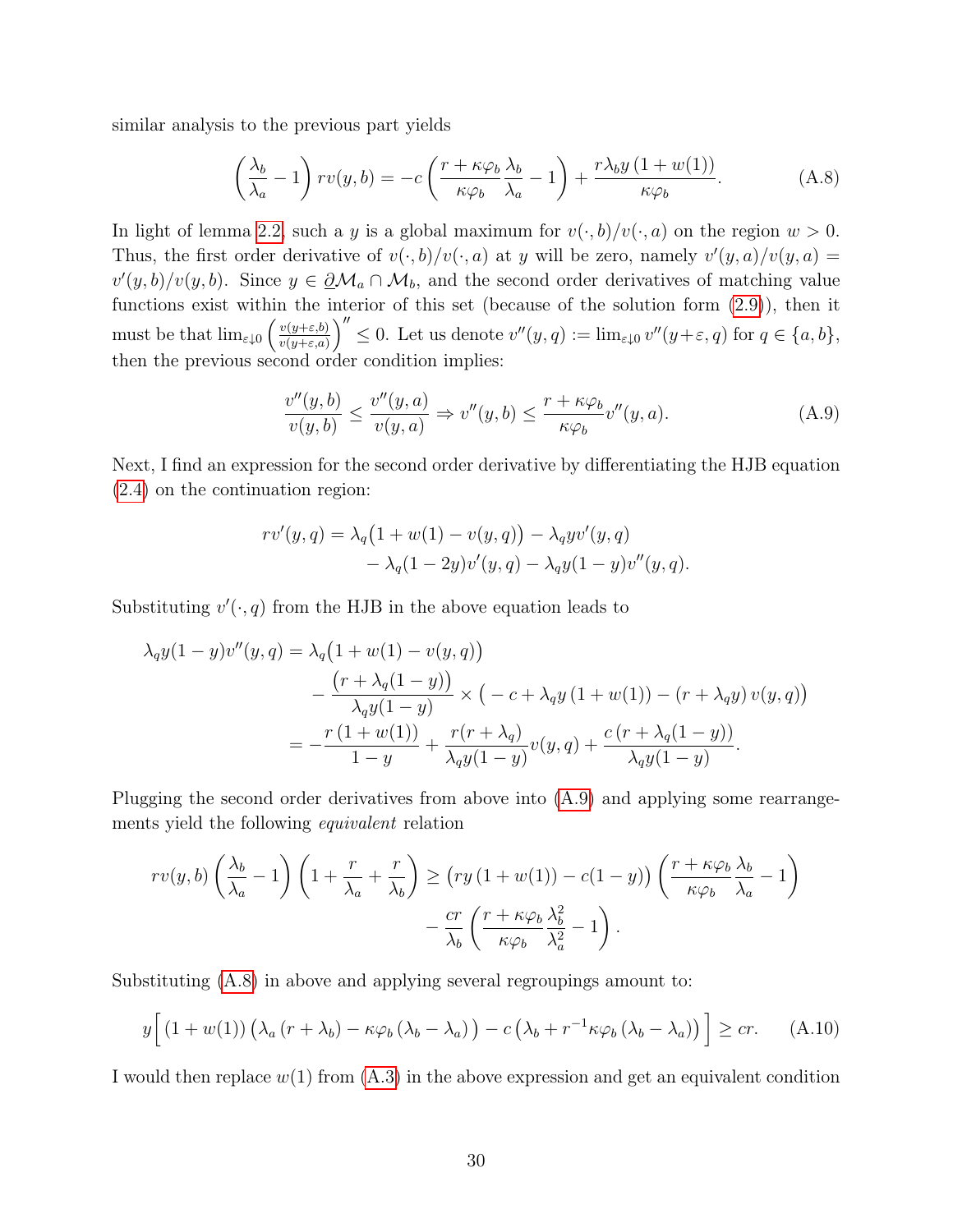<span id="page-30-0"></span>to  $(A.9)$  that is *only* in terms of the primitives:

$$
\frac{cr^2}{r + \kappa \varphi_b} \left( 1 + \frac{\kappa \varphi_b}{r + \lambda_b} \right) + cy\lambda_b \left( 1 + \frac{r}{r + \lambda_b} \frac{\kappa \varphi_b}{r + \kappa \varphi_b} \right) \n\leq y(\lambda_a (r + \lambda_b) - \kappa \varphi_b (\lambda_b - \lambda_a)).
$$
\n(A.11)

Then, I will show that the lhs above is always greater than the rhs, thus there is no  $y \in$  $\partial_{\mathcal{M}_a \cap \mathcal{M}_b}$ . Obviously at  $y = 0$  the lhs is greater than the rhs. At  $y = 1$ , the rhs is increasing in  $\lambda_a$ , so can be upper bounded when  $\lambda_a$  assumes its maximum level in the high cost regime, i.e.  $c + \frac{\kappa \varphi_b(\lambda_b - c)}{r + \lambda_b + \kappa \varphi_b}$  $\frac{\kappa\varphi_b(\lambda_b-c)}{r+\lambda_b+\kappa\varphi_b}$ . Therefore the *rhs* of [\(A.11\)](#page-30-0) at  $y=1$  is upper bounded by

$$
\lambda_a (r + \lambda_b) - \kappa \varphi_b (\lambda_b - \lambda_a) \leq c (r + \lambda_b).
$$

However, the lhs of [\(A.11\)](#page-30-0) equals  $c(r + \lambda_b)$  at  $y = 1$ . So (A.11) can never be satisfied, therefore in the high cost regime  $\mathcal{M}_a$  cannot have a lower boundary point in  $\mathcal{M}_b$ . Given  $1 \notin \mathcal{M}_a$  and the monotonicity of w on  $\mathcal{M}_b^c$ , the only possible candidate for a non-empty  $\mathcal{M}_a$ is  $(\alpha_a, \beta_a)$  such that  $\alpha_a < \alpha_b := \inf \mathcal{M}_b$ . Because of optimality,  $v(\cdot, a)$  must smoothly meet the zero function at  $\alpha_a$ , so similar analysis to [\(A.6\)](#page-28-1) would imply  $\alpha_a = c/\lambda_a(1+w(1))$ , in that  $w(1)$  follows [\(A.3\)](#page-27-5). Furthermore, the superharmonic condition for  $v(\cdot, b)$  requires that at  $\pi = \alpha_a$ :

$$
0 \geq [\mathcal{L}_b v](\alpha_a, b) - rv(\alpha_a, b) - c = \lambda_b \alpha_a (1 + w(1)) - c = \left(\frac{\lambda_b}{\lambda_a} - 1\right).
$$

However, this never holds, because the rightmost side is positive. So the only continuation set that survives the high cost regime is  $\mathcal{M}_a = \emptyset$ .

Low cost regime: Note that in this regime  $w(1)$  follows  $(A.4)$ . I first prove in equilibrium it must be that  $\mathcal{M}_a \subset \mathcal{M}_b$ . We have seen in the part [\(i\)](#page-10-3) that  $1 \in \mathcal{M}_a \cap \mathcal{M}_b$  in this regime. To show the above set inclusion, I prove  $\alpha_a := \inf \mathcal{M}_a \in \mathcal{M}_b$ , and the claim follows from the connectedness of  $\mathcal{M}_b$ . Toward the contradiction assume  $\alpha_a < \alpha_b$ , where  $\alpha_b = \inf \mathcal{M}_b$ . Examining the superharmonicity of  $v(\cdot, b)$  on  $[0, \alpha_a]$  leads to

$$
\mathcal{L}_b v(\pi, b) - r v(\pi, b) - c = \lambda_b \pi (1 + w(1)) - c = \frac{\lambda_b}{\lambda_a} \lambda_a \pi (1 + w(1)) - c
$$

$$
= \frac{\lambda_b}{\lambda_a} \lambda_a (\pi - \alpha_a) (1 + w(1)) + \left(\frac{\lambda_b}{\lambda_a} - 1\right) c.
$$

As  $\pi$  approaches  $\alpha_a$  from below, the first term above converges to zero while the second term remains a positive constant. Therefore,  $\exists \pi_0 < \alpha_a$  such that  $\mathcal{L}_b v(\pi, b) - v(\pi, b) - c > 0$  for all  $\pi \in (\pi_0, \alpha_a]$ . This violates the superharmonicity of  $v(\cdot, b)$ , so there can be no equilibrium in which the lowest boundary point  $\alpha_a \notin \mathcal{M}_b$ . Next, I show having  $\mathcal{M}_a \subset \mathcal{M}_b$  leads to the connectedness of  $\mathcal{M}_a$ . Because of the optimality of  $v(\cdot, b)$  the principles of continuous and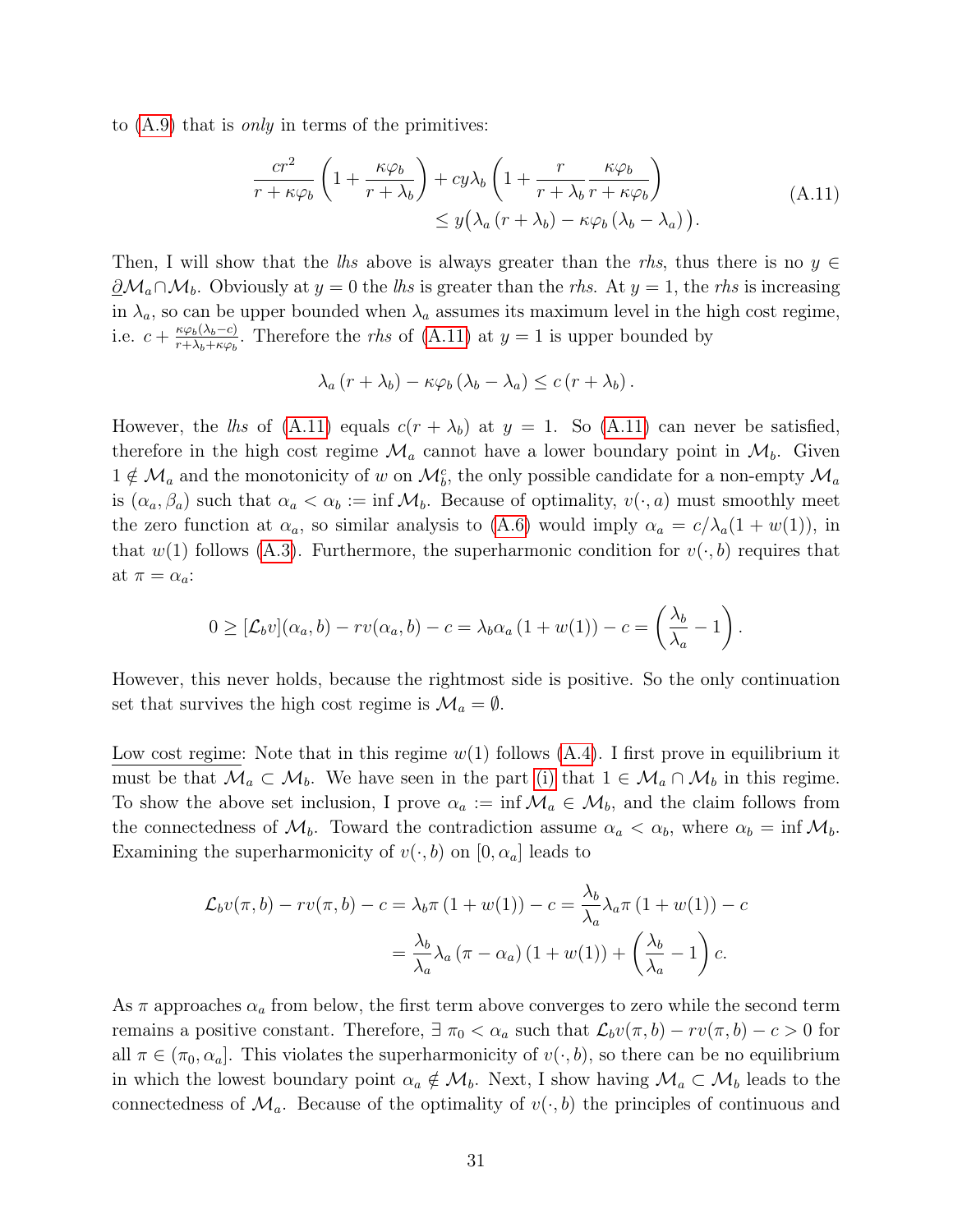smooth fit hold at  $\pi = \alpha_b$  with the zero outside option. Combining this with [\(2.9\)](#page-9-4) implies the following expression for  $v(\cdot, b)$ :

<span id="page-31-0"></span>
$$
v(\pi, b) = -\frac{c}{r} + \frac{\lambda_b}{r + \lambda_b} \left( 1 + w(1) + \frac{c}{r} \right) \pi
$$
  
+ 
$$
\left( \frac{c}{r} - \frac{\lambda_b}{r + \lambda_b} \left( 1 + w(1) + \frac{c}{r} \right) \alpha_b \right) \left( \frac{1 - \pi}{1 - \alpha_b} \right)^{1 + r/\lambda_b} \left( \frac{\pi}{\alpha_b} \right)^{-r/\lambda_b},
$$
 (A.12)

with  $\alpha_b$  following [\(A.6\)](#page-28-1). Furthermore, the above value function is convex if and only if

<span id="page-31-1"></span>
$$
\left(\frac{c}{r} - \frac{\lambda_b}{r + \lambda_b} \left(1 + w(1) + \frac{c}{r}\right) \alpha_b\right) \ge 0.
$$
\n(A.13)

Substituting  $\alpha_b$  yields an equivalent condition for convexity:

$$
\frac{c}{r} - \frac{c}{r + \lambda} - \frac{c^2}{r(r + \lambda_b)(1 + w(1))} = \frac{c}{r(r + \lambda_b)} \left( \lambda_b - \frac{c}{1 + w(1)} \right) \ge 0.
$$

The above condition always holds because  $\lambda_b > c$  and  $w(1) > 0$ , therefore  $v(\cdot, b)$  followed from [\(A.12\)](#page-31-0) is a convex function. Now define  $[\mathcal{D}_a v](\pi, a) := [\mathcal{L}_a v](\pi, a) - rv(\pi, a) - c$ , and note that from the HJB equation

$$
[\mathcal{D}_a v](\pi, a) = \frac{-\kappa \varphi_b}{r + \kappa \varphi_b} (\lambda_b - \lambda_a) \frac{rv(\pi, b) + c}{\lambda_b} + \frac{r \lambda_a \pi (1 + w(1)) - cr}{r + \kappa \varphi_b}.
$$

Consequently, convexity of  $v(\cdot, b)$  implies

$$
\frac{\partial^2}{\partial \pi^2} [\mathcal{D}_a v](\pi, a) = \frac{-\kappa \varphi_b(\lambda_b - \lambda_a)}{(r + \kappa \varphi_b) \lambda_b} v''(\pi, b) < 0.
$$

Therefore,  $[\mathcal{D}_a v](\cdot, a)$  is a concave function in  $\pi$ . Were  $\mathcal{M}_a$  not be connected then at least it has two disjoint components, say  $(x_1, x_2)$  and  $(x_3, x_4)$  where  $x_2 < x_3$ . Superharmonicity jointly with the satisfaction of Bellman equation on the continuation region require that  $[\mathcal{D}_a v](\cdot, a)$  be negative just below  $x_1$ , zero on  $[x_1, x_2]$ , negative again on  $(x_2, x_3)$ , followed by being zero on  $(x_3, x_4)$ . This pattern is not consistent with the concavity of  $[\mathcal{D}_a v](\cdot, a)$ , therefore  $\mathcal{M}_a$  must be connected.  $\Box$ 

#### A.1.3 Proof of Theorem [2.5](#page-12-1)

I prove the assertion only for the high cost regime, as the proof of the other case follows the same logic, but is just lengthier. Proposition [2.4](#page-10-1) provides necessary conditions for matching sets associated with increasing value functions in  $C^1[0,1]$ . Specifically, we know from this proposition that in the high cost regime the only matching sets surviving the optimality principles are  $\mathcal{M}_a = \emptyset$  and  $\mathcal{M}_b = (\alpha_b, 1]$ , where  $\alpha_b$  is found via the continuous and smooth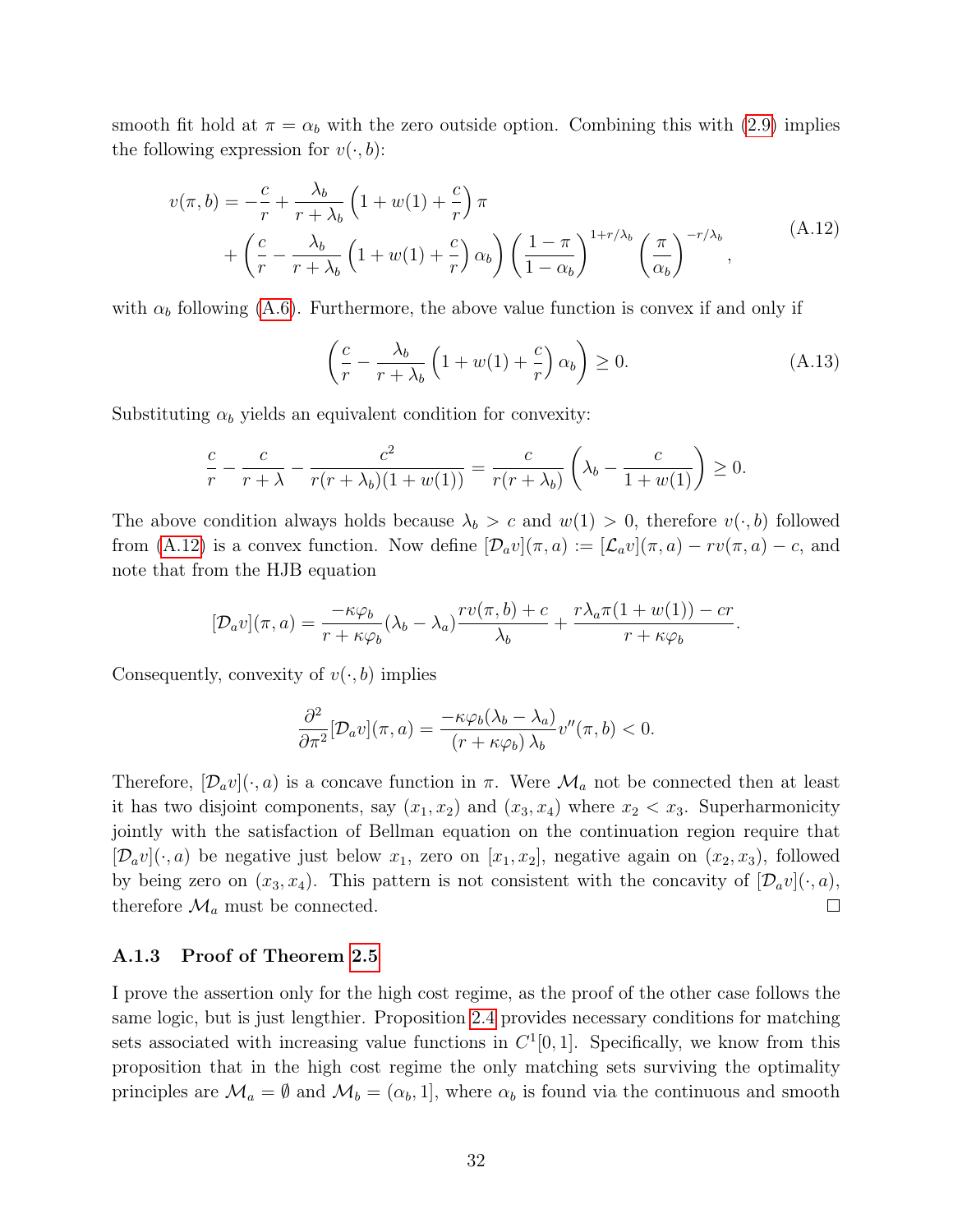fit principles as

<span id="page-32-1"></span>
$$
\alpha_b = \frac{c}{\lambda_b \left(1 + w(1)\right)}.\tag{A.14}
$$

Also, from the construction of that proposition we know that the following profile embodies the only candidate for an equilibrium with increasing  $C^1[0,1]$  value functions on  $(\alpha_b, 1]$ :

<span id="page-32-0"></span>
$$
v(\pi, a) = w(\pi) = \frac{\kappa \varphi_b}{r + \kappa \varphi_b} v(\pi, b),
$$
  
\n
$$
v(\pi, b) = -\frac{c}{r} + \frac{\lambda_b}{r + \lambda_b} \left(1 + w(1) + \frac{c}{r}\right) \pi
$$
  
\n
$$
+ \left(\frac{c}{r} - \frac{\lambda_b}{r + \lambda_b} \left(1 + w(1) + \frac{c}{r}\right) \alpha_b\right) \left(\frac{1 - \pi}{1 - \alpha_b}\right)^{1 + r/\lambda_b} \left(\frac{\pi}{\alpha_b}\right)^{-r/\lambda_b}.
$$
\n(A.15)

And all are equal to zero on  $[0, \alpha_b]$ . Therefore, our task here is to employ a *verification* scheme to show that the above value functions are indeed the optimal equilibrium values. I divide the proof into three steps: (a) verifying the majorizing and superharmonicity conditions; (b) using these two and applying a Martingale argument to establish the optimality of the above profile of the value functions; (c) for large r the Banach fixed point theorem is applied and proves the uniqueness of the identified equilibrium in the larger space of essentially bounded measurable functions. Lastly, only in the remaining parts of the proof, I slightly change the notation and use  $v_q(\pi) := v(\pi, q)$  for  $q \in \{a, b\}.$ 

#### Step (a):

Majorizing. This step is quite straightforward because in [\(A.15\)](#page-32-0)  $w = v_a$  and  $v_b \geq w =$  $\overline{\kappa} \varphi_b$  $\frac{\kappa\varphi_b}{r+\kappa\varphi_b}v_b.$ 

Superharmonicity of  $v_b$ . Obviously the superharmonic condition holds with equality on  $(\alpha_b, 1]$ because of the Bellman equation. However, it needs to be checked on  $[0, \alpha_b]$  as it is carried out below:

$$
[\mathcal{L}_b v_b](\pi) - r v_b(\pi) - c = \lambda_b \pi (1 + w(1)) - c \leq \lambda_b \alpha_b (1 + w(1)) - c = 0.
$$

Superharmonicity of  $v_a$ . Remember that in the high cost regime  $\mathcal{M}_a = \emptyset$ , thus  $v_a = w$ . So on  $[0, \alpha_b]$ :

$$
[\mathcal{L}_a v_a](\pi) - r v_a(\pi) - c = \lambda_a \pi (1 + w(1)) - c
$$
  

$$
\leq \lambda_b \alpha_b (1 + w(1)) - c \leq 0,
$$

where in the last inequality I used the expression [\(A.14\)](#page-32-1) for  $\alpha_b$ . The analysis of the super-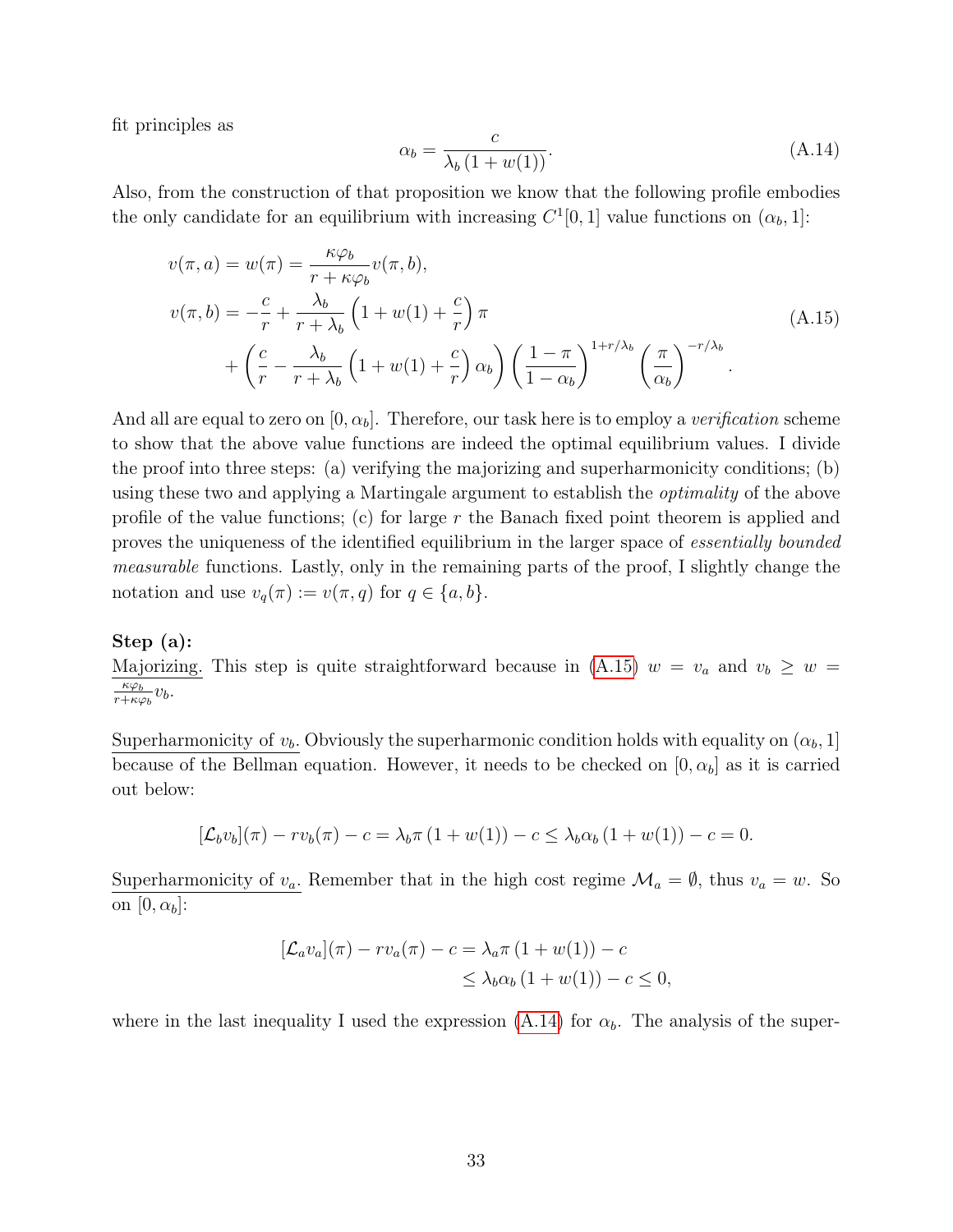harmonicity of  $v_a$  on  $(\alpha_b, 1]$  however needs a little more work:

$$
[\mathcal{L}_a v_a](\pi) - rv_a(\pi) - c = \left[ \mathcal{L}_a \left( \frac{\kappa \varphi_b}{r + \kappa \varphi_b} v_b \right) \right] (\pi) - \frac{r \kappa \varphi_b}{r + \kappa \varphi_b} v_b(\pi) - c
$$
  
\n
$$
= \frac{\kappa \varphi_b}{r + \kappa \varphi_b} \left( [\mathcal{L}_a v_b](\pi) - rv_b(\pi) - c \right)
$$
  
\n
$$
+ \frac{r \lambda_a \pi}{r + \kappa \varphi_b} (1 + w(1)) - \frac{rc}{r + \kappa \varphi_b}
$$
  
\n
$$
= -\frac{\kappa \varphi_b}{r + \kappa \varphi_b} \left[ (\mathcal{L}_b - \mathcal{L}_a) v_b \right] (\pi) + \frac{r \lambda_a \pi}{r + \kappa \varphi_b} (1 + w(1)) - \frac{rc}{r + \kappa \varphi_b}
$$
  
\n
$$
= -\frac{\kappa \varphi_b}{r + \kappa \varphi_b} (\lambda_b - \lambda_a) \pi \left( 1 + w(1) - v_b(\pi) - (1 - \pi) v_b'(\pi) \right)
$$
  
\n
$$
+ \frac{r \lambda_a \pi}{r + \kappa \varphi_b} (1 + w(1)) - \frac{rc}{r + \kappa \varphi_b}.
$$

Some straightforward manipulations similar to equation [\(A.13\)](#page-31-1) implies the candidate  $v<sub>b</sub>$  in [\(A.15\)](#page-32-0) is also convex, therefore,  $v_b(\pi) + (1 - \pi)v'_b(\pi) \le v_b(1)$  that yields an upper bound on the above relation:

$$
\begin{split} [\mathcal{L}_a v_a](\pi) - r v_a(\pi) - c &\leq -\frac{\kappa \varphi_b}{r + \kappa \varphi_b} \frac{r(\lambda_b - \lambda_a)\pi}{r + \lambda_b} \left(1 + w(1) + \frac{c}{r}\right) + \frac{r \lambda_a \pi \left(1 + w(1)\right) - cr}{r + \kappa \varphi_b} \\ &\leq \left(-\frac{\kappa \varphi_b}{r + \kappa \varphi_b} \frac{r(\lambda_b - \lambda_a)}{r + \lambda_b} \left(1 + w(1) + \frac{c}{r}\right) + \frac{r \lambda_a \left(1 + w(1)\right) - rc}{r + \kappa \varphi_b}\right)^+ .\end{split}
$$

In the second inequality above I used the fact that the  $r\hbar s$  of the first inequality is affine in  $\pi$  and negative at  $\pi = 0$ . Now denote the argument of  $(\cdot)^+$  by 3. It is increasing in  $\lambda_a$ , hence can be bounded above when  $\lambda_a$  is replaced with  $c + rw(1)$  (its maximum value in the high cost regime):

$$
3 \leq -\frac{\kappa \varphi_b}{r + \kappa \varphi_b} \frac{r(\lambda_b - c - rw(1))}{r + \lambda_b} \left(1 + w(1) + \frac{c}{r}\right) + \frac{r(c + rw(1))\left(1 + w(1)\right) - rc}{r + \kappa \varphi_b} = -\frac{\kappa \varphi_b}{r + \kappa \varphi_b} \frac{(\lambda_b - c)\left(r + \lambda_b\right)\left(r + \kappa \varphi_b + c\right)}{r\left(\kappa \varphi_b + r + \lambda_b\right)^2} + \frac{\kappa \varphi_b}{r + \kappa \varphi_b} \frac{(\lambda_b - c)\left(r + \lambda_b\right)\left(r + \kappa \varphi_b + c\right)}{r\left(\kappa \varphi_b + r + \lambda_b\right)^2} = 0,
$$

where in the second line  $w(1)$  is replaced from  $(A.3)$ . This concludes the superharmonicity of  $v_a$  w.r.t  $\mathcal{L}_a$  on  $(\alpha_b, 1]$ , and hence on the entire unit interval.

**Step (b):** Define  $\mathbf{v}_q(\iota, \pi) := v_q(\pi)1_{\{\iota=0\}} + (\iota + w(\pi))1_{\{\iota=1\}}$ , where  $\iota$  is the success indicator process. Since **v** is a bounded function, for each  $q \in \{a, b\}$ , one can find a bounded (and hence uniformly integrable) Martingale process  $M<sup>q</sup>$  such that:

<span id="page-33-0"></span>
$$
e^{-rt}\mathbf{v}_q(\iota_t, \pi_t) = \mathbf{v}_q(\iota, \pi) + \int_0^t e^{-rs} \big( \mathbb{L}_q \mathbf{v}_q(\cdot, \cdot) - r \mathbf{v}_q(\cdot, \cdot) \big) (\iota_{s^-}, \pi_{s^-}) \mathrm{d}s + M_t^q. \tag{A.16}
$$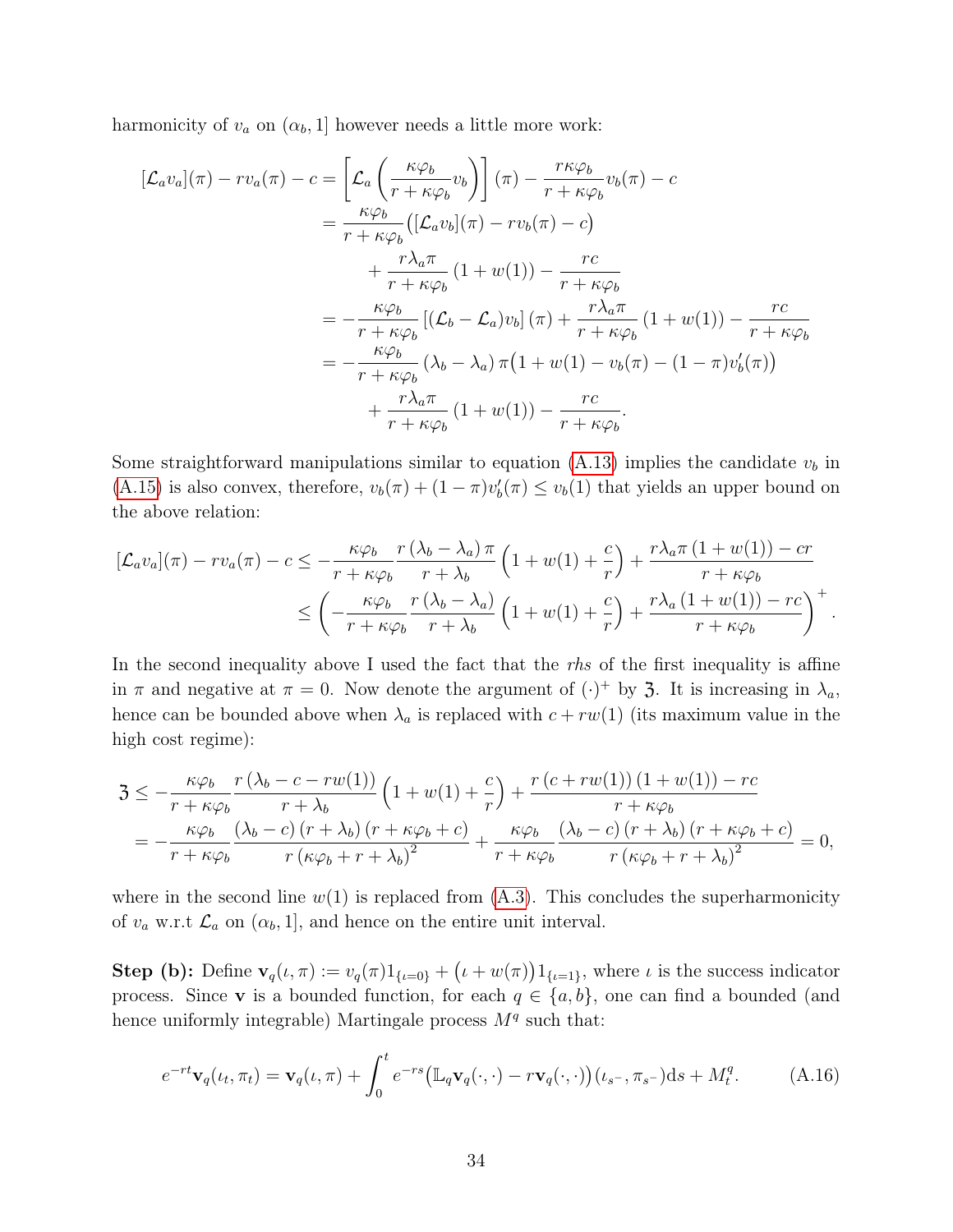In that  $\mathbb{L}_q\mathbf{v}_q(\iota,\pi) := [\mathcal{L}_qv_q](\pi)1_{\{\iota=0\}}$ . From the majorant condition, for every stopping time  $\tau$ , we have  $\mathbf{v}_q(\iota_\tau, \pi_\tau) \geq \iota_\tau + w(\pi_\tau)$ , therefore

$$
e^{-r\tau}(\iota_{\tau} + w(\pi_{\tau})) \leq \mathbf{v}_{q}(\iota, \pi) + \int_{0}^{\tau} e^{-rs} (\mathbb{L}_{q} \mathbf{v}_{q}(\cdot, \cdot) - r\mathbf{v}_{q}(\cdot, \cdot)) (\iota_{s^{-}}, \pi_{s^{-}}) ds + M_{\tau}^{q}
$$
  

$$
\leq \mathbf{v}_{q}(\iota, \pi) + \int_{0}^{\tau} c e^{-rs} ds + M_{\tau}^{q},
$$

wherein the second inequality I used the superharmonic property proven in step (a). Doob's optional stopping theorem implies  $EM_{\tau}^{q} = 0$ , hence for every stopping time  $\tau$ ,

$$
\mathbf{v}(\iota,\pi) \geq \mathsf{E}_{\pi,q,\iota} \left[ e^{-r\tau} \left( \iota_{\tau} + w(\pi_{\tau}) \right) - c \int_0^{\tau} e^{-rs} \mathrm{d} s \right].
$$

That in turn implies

$$
v(\pi, q) \ge \sup_{\tau} \mathsf{E}_{\pi, q, \iota = 0} \left[ e^{-r\tau} \left( \iota_{\tau} + w(\pi_{\tau}) \right) - c \int_0^{\tau} e^{-rs} \mathrm{d}s \right].
$$

Now for each q, let  $\tau(q) := \inf \{ t \geq 0 : \pi_t \notin \mathcal{M}_q \text{ or } t_t = 1 \}$  that is the optimal stopping policy. Using this in [\(A.16\)](#page-33-0) yields

$$
e^{-r\tau(q)} \left( \iota_{\tau(q)} + w(\pi_{\tau(q)}) \right) = e^{-r\tau(q)} \mathbf{v}_q(\iota_{\tau(q)}, \pi_{\tau(q)})
$$
  
\n
$$
= \mathbf{v}_q(\iota, \pi) + \int_0^{\tau(q)} e^{-rs} (\mathbb{L}_q \mathbf{v}_q(\cdot, \cdot) - r \mathbf{v}_q(\cdot, \cdot)) (\iota_{s^-}, \pi_{s^-}) ds + M_{\tau(q)}^q
$$
  
\n
$$
= \mathbf{v}_q(\iota, \pi) - \int_0^{\tau(q)} c e^{-rs} ds + M_{\tau(q)}^q,
$$

which after taking expectations of both sides amounts to

$$
\mathbf{v}_q(\iota,\pi) = \mathsf{E}_{\pi,q,\iota} \left[ e^{-r\tau(q)} \left( \iota_{\tau(q)} + w(\pi_{\tau(q)}) - c \int_0^{\tau(q)} e^{-rs} \mathrm{d} s \right], \right.
$$

thereby concluding the verification proof.

Step (c): In this part we apply the contraction mapping theorem to study equilibrium uniqueness. For every  $(v_a, v_b, w) \in (L^{\infty}[0, 1])^3$ , define

$$
\mathbb{T}_q w(\pi) := \sup_{\tau} \left\{ \mathsf{E}_q \left[ e^{-r\sigma} - c \int_0^{\sigma} e^{-rs} \mathrm{d}s + e^{-r\sigma} w(\pi_{\sigma}); \sigma \le \tau \right] \right. \\ \left. + \mathsf{E}_q \left[ -c \int_0^{\tau} e^{-rs} \mathrm{d}s + e^{-r\tau} w(\pi_{\tau}); \sigma > \tau \right] \right\} \text{ for } q \in \{a, b\},
$$
  

$$
\mathbb{T}_0 [(v_a, v_b, w)](\pi) := r^{-1} \kappa \sum_{q \in \mathcal{M}(\pi)} \left[ v_q(\pi) - w(\pi) \right] \varphi_q,
$$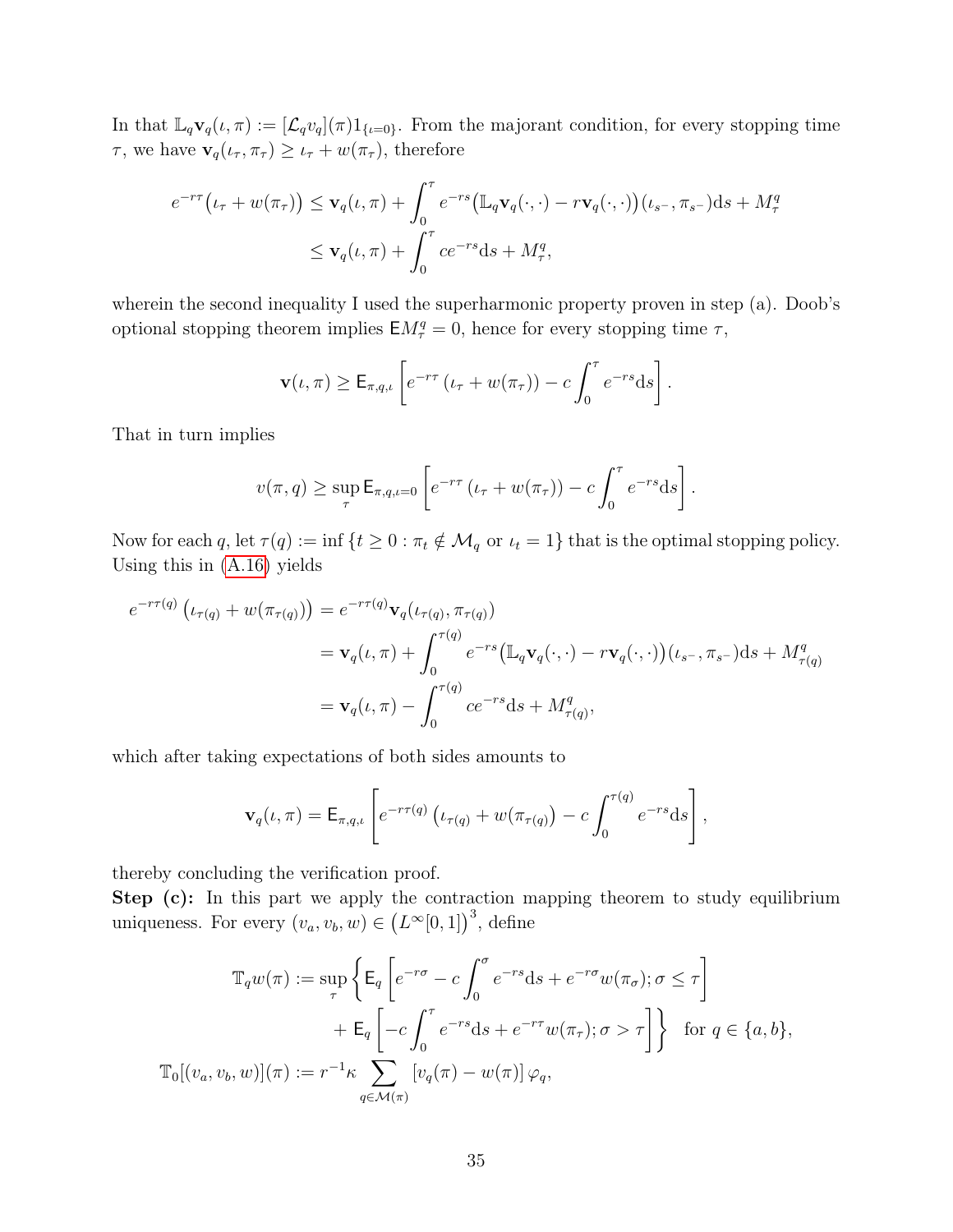where  $\mathsf{E}_q$  is the expectation w.r.t to the Poisson process with intensity  $\lambda_q$  and  $\mathcal{M}(\pi) = \{q :$  $v_q(\pi) > w(\pi)$ . Define  $\mathbb{T} := (\mathbb{T}_a, \mathbb{T}_b, \mathbb{T}_0)$ . The goal of this part of the proof is to show the fixed point of T exists and is unique in  $(L^{\infty}[0,1])^3$ . Given the definition of  $\mathcal{M}(\pi)$  one can see that  $\mathbb{T}_0$  and  $\mathbb{T}_q$  preserve the measurability and essential boundedness. Therefore,  $\mathbb{T}(L^{\infty}[0,1])^3 \subset (L^{\infty}[0,1])^3$ . The next step is to investigate the contraction property of T. For this, let us equip  $(L^{\infty}[0,1])^3$  with the following norm,

$$
||(v_a, v_b, w)||_{\varsigma} := \varsigma (||v_a||_{\infty} + ||v_b||_{\infty}) + ||w||_{\infty},
$$

where  $\varsigma > 0$  is to be determined. First, I examine the contraction coefficient of  $\mathbb{T}_q$ . For every  $w, \tilde{w} \in L^{\infty}[0,1]$ :

$$
\left| \mathbb{T}_q[w] - \mathbb{T}_q[\tilde{w}] \right| (\pi) \le \sup_{\tau} \left\{ \mathsf{E}_q \left[ e^{-r\sigma} \left| w(\pi_\sigma) - \tilde{w}(\pi_\sigma) \right|; \sigma \le \tau \right] \right. \\ \left. + \mathsf{E}_q \left[ e^{-r\tau} \left| w(\pi_\tau) - \tilde{w}(\pi_\tau) \right|; \sigma > \tau \right] \right\} \\ \le \|w - \tilde{w}\|_{\infty} \sup_{\tau} \mathsf{E}_q \left[ e^{-r(\tau \wedge \sigma)} \right] = \|w - \tilde{w}\|_{\infty}.
$$

Let  $\phi := \varphi_a + \varphi_b$ , and  $v, \tilde{v} \in (L^{\infty}[0, 1])^2$ , respectively inducing the matching sets M and  $\widetilde{\mathcal{M}}$ . Then:

$$
\left(\mathbb{T}_0[(v,w)] - \mathbb{T}_0[(\tilde{v},\tilde{w})]\right)(\pi) = r^{-1}\kappa \left(\sum_{q \in \mathcal{M}(\pi)} \left(v_q(\pi) - w(\pi)\right)\varphi_q - \sum_{q \in \widetilde{\mathcal{M}}(\pi)} \left(\tilde{v}_q(\pi) - \tilde{w}(\pi)\right)\varphi_q\right).
$$

Partitioning the matching sets  $\mathcal M$  and  $\widetilde{\mathcal M}$  yields the following equivalent expression:

$$
\left(\mathbb{T}_{0}[(v,w)] - \mathbb{T}_{0}[(\tilde{v},\tilde{w})]\right)(\pi) = r^{-1}\kappa \sum_{q \in \mathcal{M}(\pi)\backslash\widetilde{\mathcal{M}}(\pi)} \left(v_{q}(\pi) - \tilde{v}_{q}(\pi) - w(\pi) + \tilde{w}(\pi)\right)\varphi_{q} \n+ r^{-1}\kappa \sum_{q \in \mathcal{M}(\pi)\cap\widetilde{\mathcal{M}}(\pi)} \left(v_{q}(\pi) - \tilde{v}_{q}(\pi) - w(\pi) + \tilde{w}(\pi)\right)\varphi_{q} \n+ r^{-1}\kappa \sum_{q \in \mathcal{M}(\pi)\backslash\widetilde{\mathcal{M}}(\pi)} \left(\tilde{v}_{q}(\pi) - \tilde{w}(\pi)\right)\varphi_{q} \n- r^{-1}\kappa \sum_{q \in \widetilde{\mathcal{M}}(\pi)\backslash\mathcal{M}(\pi)} \left(\tilde{v}_{q}(\pi) - \tilde{w}(\pi)\right)\varphi_{q} \n\leq r^{-1}\kappa\phi \left(\sum_{q \in \{a,b\}} \|\tilde{v}_{q} - \tilde{v}_{q}\|_{\infty} + \|\tilde{w} - \tilde{w}\|_{\infty}\right).
$$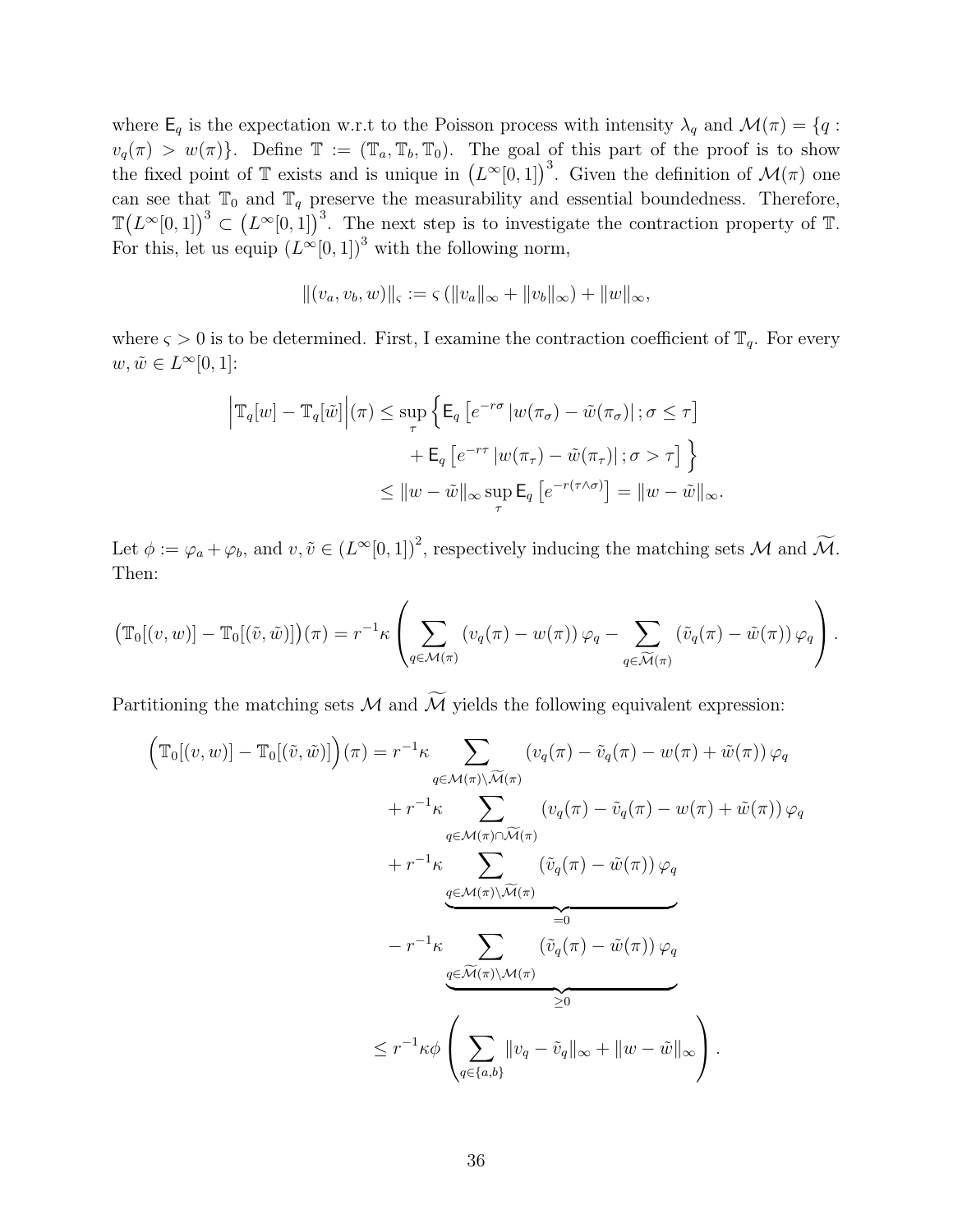Putting together the previous bounds yields:

$$
\left\| \mathbb{T} \left[ (v_a, v_b, w) \right] - \mathbb{T} \left[ (\tilde{v}_a, \tilde{v}_b, \tilde{w}) \right] \right\|_{\varsigma} = \varsigma \left( \left\| \mathbb{T}_a[w] - \mathbb{T}_a[\tilde{w}] \right\|_{\infty} + \left\| \mathbb{T}_b[w] - \mathbb{T}_b[\tilde{w}] \right\|_{\infty} \right)
$$
  
+ 
$$
\left\| \mathbb{T}_0 \left[ (v_a, v_b, w) \right] - \mathbb{T}_0 \left[ (\tilde{v}_a, \tilde{v}_b, \tilde{w}) \right] \right\|_{\infty}
$$
  

$$
\leq 2\varsigma \|w - \tilde{w}\|_{\infty} + r^{-1} \kappa \phi \left( \sum_{q \in \{a, b\}} \|v_q - \tilde{v}_q\|_{\infty} + \|w - \tilde{w}\|_{\infty} \right)
$$
  
= 
$$
r^{-1} \kappa \phi \|v_a - \tilde{v}_a\|_{\infty} + r^{-1} \kappa \phi \|v_b - \tilde{v}_b\|_{\infty}
$$
  
+ 
$$
\left( 2\varsigma + r^{-1} \kappa \phi \right) \|w - \tilde{w}\|_{\infty}.
$$

Assume  $r^{-1}\kappa\phi < 1/3$ , and find  $\varepsilon > 0$  such that  $r^{-1}\kappa\phi < 1/(1+\varepsilon)(3+2\varepsilon)$ , and let  $\varsigma =$  $(1+\varepsilon)r^{-1}\kappa\phi$ , then

$$
\left\| \mathbb{T} \left[ (v_a, v_b, w) \right] - \mathbb{T} \left[ (\tilde{v}_a, \tilde{v}_b, \tilde{w}) \right] \right\|_{\varsigma} \le \frac{r^{-1} \kappa \phi}{\varsigma} \left( \varsigma \| v_a - \tilde{v}_a \|_{\infty} + \varsigma \| v_b - \tilde{v}_b \|_{\infty} + \frac{\varsigma (2\varsigma + r^{-1} \kappa \phi)}{r^{-1} \kappa \phi} \| w - \tilde{w} \|_{\infty} \right)
$$

$$
\le \frac{1}{1 + \varepsilon} \left\| (v_a, v_b, w) - (\tilde{v}_a, \tilde{v}_b, \tilde{w}) \right\|_{\varsigma}.
$$

So the Banach fixed point theorem implies that there exists a unique fixed point in the space of essentially bounded measurable functions, as long as  $r > 3\kappa\phi$ .  $\Box$ 

## A.2 Proofs of Section [3](#page-13-0)

#### A.2.1 Proof of Proposition [3.1](#page-15-4)

I need the following lemma to prove the proposition.

**Lemma A.1.** In any normal equilibrium  $w(\cdot)$  is increasing iff  $\{v(\cdot, a), v(\cdot, b)\}$  are increasing.

*Proof.* In the normal equilibria  $w(\pi)$  follows

$$
w(\pi) = \max_{\chi} \left\{ \frac{r^{-1} \kappa \psi(\pi) \left[ v(\pi, a) \varphi_a \chi_a(\pi) + v(\pi, b) \varphi_b \chi_b(\pi) \right]}{\mu + r^{-1} \kappa \psi(\pi) \left[ \varphi_a \chi_a(\pi) + \varphi_b \chi_b(\pi) \right]} \right\}.
$$

Assume first, that  $\{v(\cdot, a), v(\cdot, b)\}\$  are increasing. It is known that the maximum of increasing functions remains increasing, therefore I have to show for any combination of  $\chi$ 's the rhs of the above expression is increasing in  $\pi$ . For example, let  $\chi_a = \chi_b = 1$ , then its derivative is positively proportional to

$$
r^{-1}\kappa\psi(\pi)\big(v'(\pi,a)\varphi_a+v'(\pi,b)\varphi_b\big)+r^{-1}\kappa\mu\psi'(\pi)\big(v(\pi,a)\varphi_a+v(\pi,b)\varphi_b\big)\geq 0.
$$

The other permutations of  $\chi_a$  and  $\chi_b$  can also be checked, and one can similarly verify that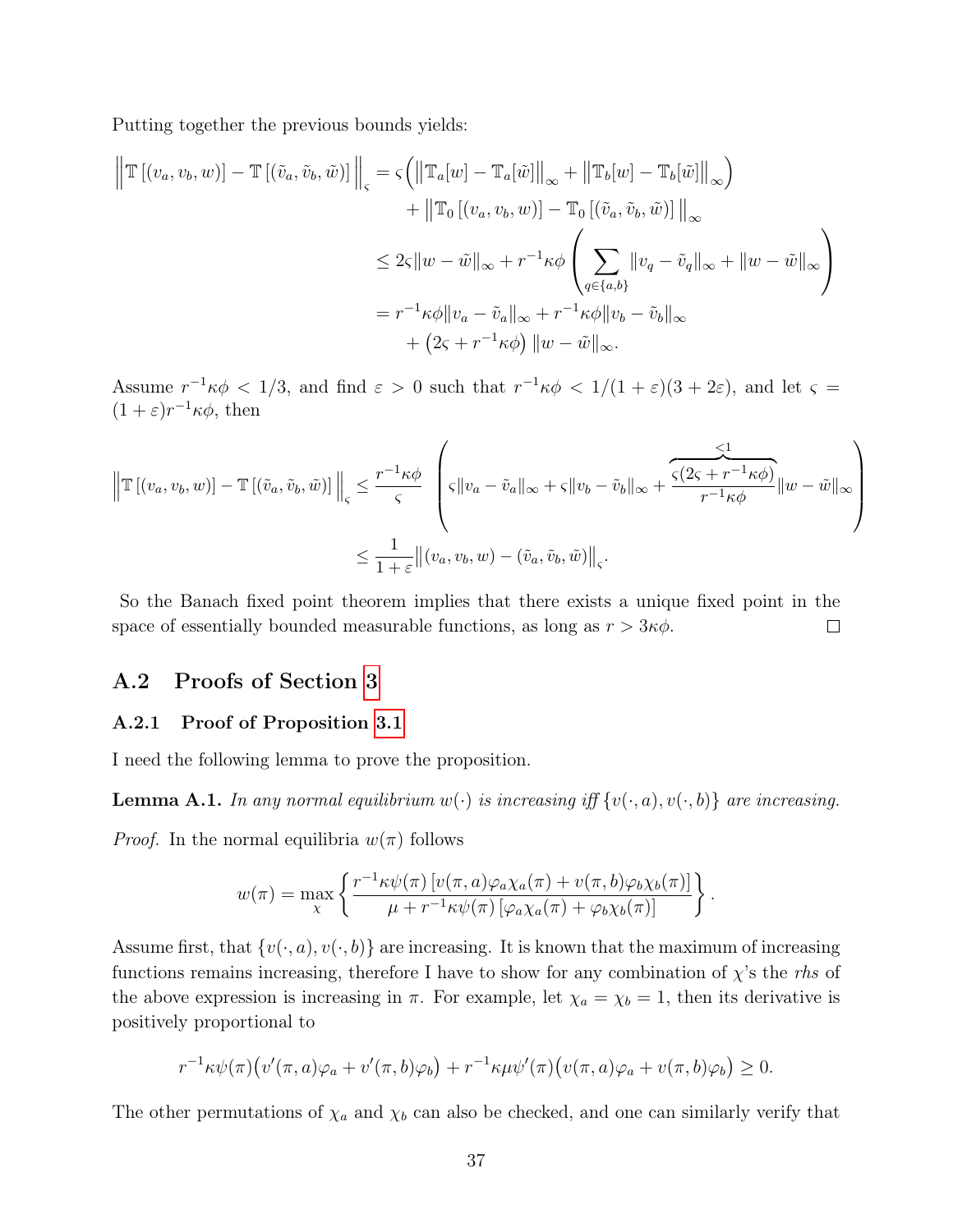for each combination, the rhs is increasing in  $\pi$ , therefore  $w(\cdot)$  becomes increasing.

Conversely, now assume  $w(\cdot)$  is increasing. Then the same analysis presented in lemma [2.3](#page-9-2) implies that  $\{v(\cdot, a), v(\cdot, b)\}\$  are increasing.

**Proof of part [\(i\):](#page-15-2)** For proving the existence of a normal equilibrium, I first establish the existence of a fixed point  $\alpha_e$  to the system [\(3.3\)](#page-14-2) and [\(3.4\)](#page-15-5). To fix ideas, let us define the following mappings  $M : [0, 1] \rightarrow [0, 1], W : [0, 1] \rightarrow \mathbb{R}_+$  and  $A : \mathbb{R}_+ \rightarrow [0, 1]$ :

$$
M(x) := \frac{1-p}{1-x}\psi(x) + \frac{p-x}{1-x},
$$
  
\n
$$
W(\mu) := \max_{\chi} \left\{ \frac{r^{-1}\kappa \left[ \varphi_b \left( \lambda_b - c \right) \left( r + \lambda_a \right) \chi_b(1) + \varphi_a \left( \lambda_a - c \right) \left( r + \lambda_b \right) \chi_a(1) \right]}{(r + \lambda_a) \left( r + \lambda_b \right) \mu + \kappa \varphi_b \left( r + \lambda_a \right) \chi_b(1) + \kappa \varphi_a \left( r + \lambda_b \right) \chi_a(1)} \right\},
$$
  
\n
$$
A(w) := \frac{c}{\lambda_b(1+w)}.
$$

Then,  $\alpha_e$  is the fixed point of  $\mathbf{H} : [0,1] \to [0,1]$ , where  $\mathbf{H} := \mathsf{A} \circ \mathsf{W} \circ \mathsf{M}$ . Since this map is continuous on  $[0, 1]$ , the existence of the fixed point is obvious. However, the normal equilibrium requires  $\alpha_e < p$ . For this note that  $H(0) > 0$  and

$$
\mathbf{H}(p) = \frac{c}{\lambda_b \left(1 + \mathbf{W}(\psi(p))\right)} < \frac{c}{\lambda_b} < p.
$$

The intermediate value theorem therefore implies that there always exists a normal equilibrium with  $0 < \alpha_e < p$ .

Next, I analyze the best-response correspondence of a typical agent. Suppose all individuals except one follow the matching strategy induced by  $\mathcal{M}_b = (\alpha_e, 1]$  and  $\mathcal{M}_a \subset \mathcal{M}_b$ . Then,  $\mu = M(\alpha_e)$ . Using the machinery developed in the proof of the proposition [2.4](#page-10-1) and the previous lemma, one can easily confirm that the unique best-response of the potential deviant agent is the aforementioned matching sets  $(\mathcal{M}_a, \mathcal{M}_b)$ .

**Proof of part [\(ii\):](#page-15-3)** Assuming  $\psi'' \leq 0$  implies that

$$
\mathsf{M}'(x) = \frac{1-p}{1-x} \left( \psi'(x) - \frac{1-\psi(x)}{1-x} \right) \ge 0.
$$

Hence, the composition map becomes increasing from  $[0, 1]$  to itself, because W and A are both decreasing.

Endow the space of admissible weighting functions  $\Psi$  in equation [\(3.1\)](#page-14-3) with the pointwise order  $\zeta$ , i.e.  $\psi_2 \zeta \psi_1$  if  $\psi_2(x) \ge \psi_1(x)$ ,  $\forall x \in [0,1]$ . So,  $(\Psi, \zeta)$  becomes a partially ordered set that is used as the underlying parameter space for the fixed point map  $H$ . With slight abuse of notation, I extend the domain of H as  $H : [0,1] \times \Psi \rightarrow [0,1]$ . Holding x constant,  $\mathbf{H}(x, \psi)$  is increasing in  $\psi$  w.r.t  $\succsim$  order. Therefore, the mapping H is an increasing function from  $[0,1] \times \Psi$  to  $[0,1]$ . Now one can apply corollaries 2.5.1 and 2.5.2 of [Topkis](#page-44-11) [\(2011\)](#page-44-11) to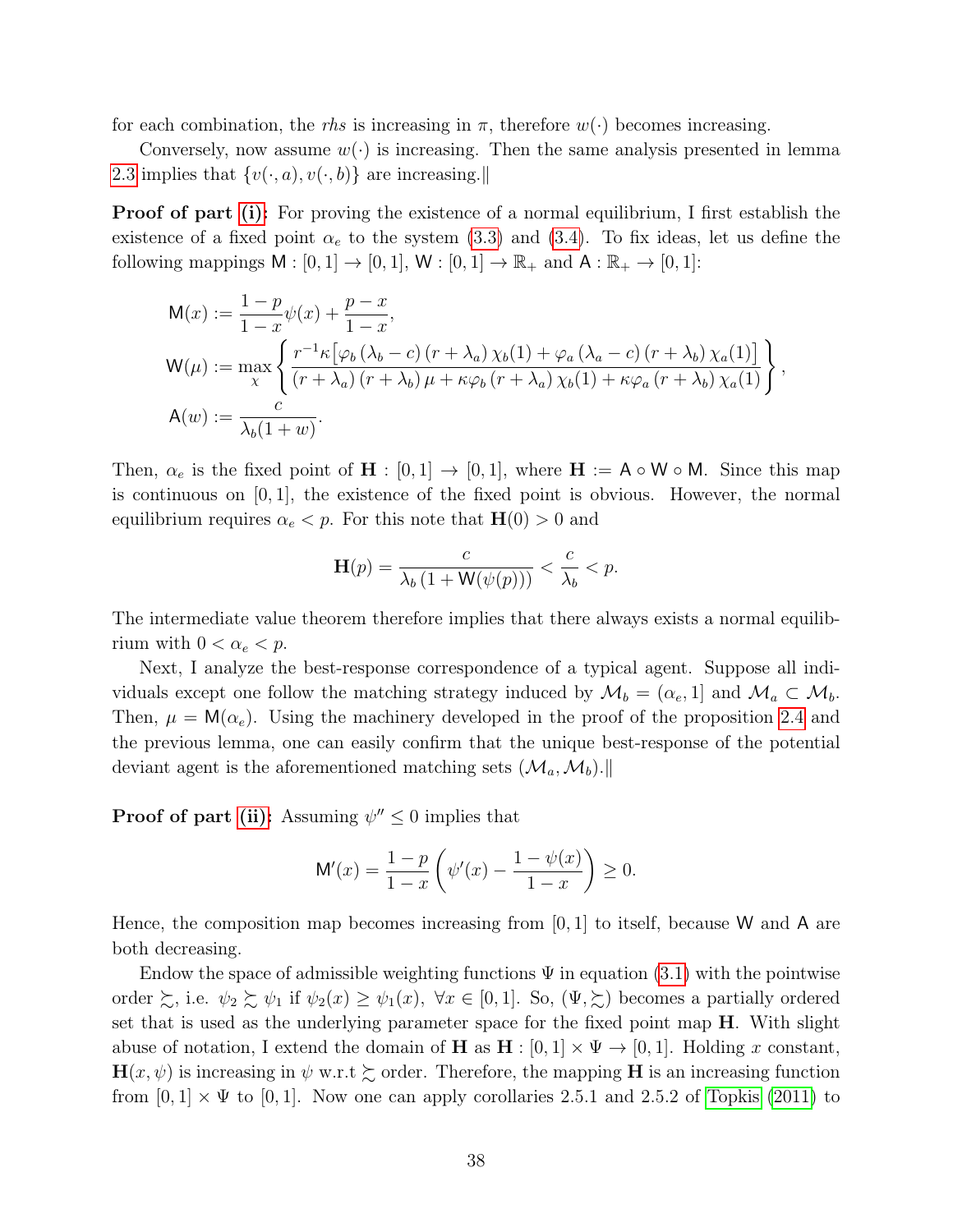conclude that the set of fixed points is a complete lattice and its greatest (least) element is increasing in  $\psi \in \Psi$ . Finally, the lattice of fixed points, namely the space of  $\alpha_e$ 's, completely Pareto rank the equilibria. Because smaller values of  $\alpha_e$  lead to smaller  $\mu$  and hence larger  $w(1)$  and  $\{v(1,b), v(1,a)\}\$ . In addition, it is associated with larger masses of matched and unmatched agents with maximum reputation (i.e.  $\pi = 1$ ). Therefore, the welfare ranking of equilibria coincides inversely with the ranking of the fixed points of H.  $\Box$ 

#### A.2.2 Steady-state Measures

<span id="page-38-0"></span>Lemma A.2. In the steady-state of the economy with short-lived agents and reputational externality,

$$
\int_{\alpha}^{p} m(\pi) d\pi = \frac{\kappa \varphi \psi(p)/\mu}{\delta + \kappa \varphi \psi(p)/\mu} \frac{p - \alpha}{\Upsilon_2(\alpha) - \alpha \Upsilon_1(\alpha)} \left( \Upsilon_1(\alpha) - \frac{\lambda}{\delta + \lambda} \Upsilon_2(\alpha) \right), \tag{A.17a}
$$

$$
\int_{\alpha}^{p} \pi m(\pi) d\pi = \frac{\kappa \varphi \psi(p)/\mu}{\delta + \kappa \varphi \psi(p)/\mu} \frac{\delta}{\delta + \lambda} \frac{(p-\alpha) \Upsilon_{2}(\alpha)}{\Upsilon_{2}(\alpha) - \alpha \Upsilon_{1}(\alpha)},
$$
\n(A.17b)

$$
m(1) = \frac{\kappa \varphi \psi(p)/\mu}{\delta + \kappa \varphi \psi(p)/\mu} \frac{\kappa \varphi/\mu}{\delta + \lambda + \kappa \varphi/\mu} \frac{\lambda}{\delta + \lambda} \frac{(p - \alpha) \Upsilon_2(\alpha)}{\Upsilon_2(\alpha) - \alpha \Upsilon_1(\alpha)},
$$
(A.17c)

$$
n(\alpha) = \frac{\kappa \varphi \psi(p)/\mu}{\delta + \kappa \varphi \psi(p)/\mu} \frac{\Upsilon_2(\alpha) - p\Upsilon_1(\alpha)}{\Upsilon_2(\alpha) - \alpha \Upsilon_1(\alpha)},
$$
\n(A.17d)

where

$$
\Upsilon_i(\alpha) := \left(\frac{p}{\alpha}\right)^{\delta/\lambda - 1} \left(\frac{1-p}{1-\alpha}\right)^{-(\delta/\lambda + 2)} p^i (1-p) - \alpha^i (1-\alpha), \text{ for } i \in \{1, 2\}.
$$

*Proof.* In the steady-state the time derivatives in  $(3.5)$  are zero, therefore  $(3.5a)$  and  $(3.5b)$ amount to:

<span id="page-38-6"></span><span id="page-38-5"></span><span id="page-38-4"></span><span id="page-38-3"></span><span id="page-38-1"></span>
$$
n(1) = \frac{\delta + \lambda}{\kappa \varphi / \mu} m(1), \tag{A.18a}
$$

$$
(\delta + \lambda + \kappa \varphi/\mu)\delta m(1) = \kappa \varphi/\mu \int_{\alpha}^{p} \lambda \pi m(\pi) d\pi.
$$
 (A.18b)

Also at  $\pi = p$ , equation [\(3.5c\)](#page-17-4) implies that  $n(p) = \delta/(\delta + \kappa \varphi \psi(p)/\mu)$ . Next, the expression found in [\(3.7\)](#page-18-3) translates to

<span id="page-38-2"></span>
$$
\int_{\alpha}^{p} \pi m(\pi) d\pi = \frac{\lambda m(\alpha)}{\delta + \lambda} \Upsilon_{2}(\alpha).
$$
 (A.19)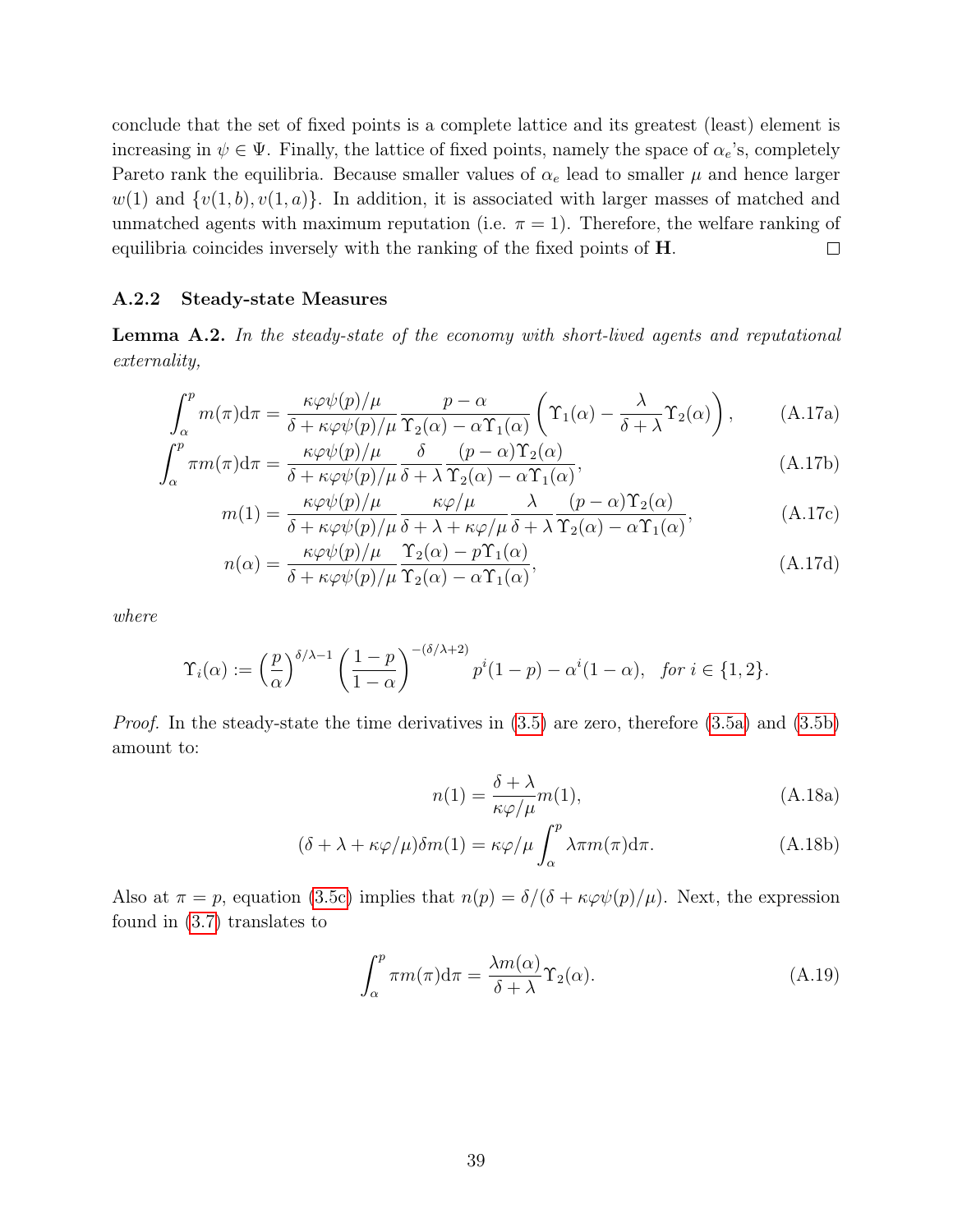The rhs to [\(3.8\)](#page-18-4) can be simplified using the steady-state ODE resulted from  $\dot{m}(\pi) = 0$ :

<span id="page-39-0"></span>
$$
\kappa \varphi \frac{\psi(p)}{\mu} n(p) = \frac{\delta \kappa \varphi \psi(p)/\mu}{\delta + \kappa \varphi \psi(p)/\mu} = \lambda \int_{\alpha}^{p} \pi m(\pi) d\pi + \delta \int_{\alpha}^{p} m(\pi) d\pi + \delta n(\alpha)
$$
  

$$
= \lambda \int_{\alpha}^{p} \partial_{\pi} (\pi(1 - \pi) m(\pi)) d\pi + \delta n(\alpha)
$$
  

$$
= \lambda (p(1 - p)m(p) - \alpha(1 - \alpha) m(\alpha)) + \delta n(\alpha)
$$
  

$$
= \lambda m(\alpha) \Upsilon_{1}(\alpha) + \delta n(\alpha).
$$
 (A.20)

Recall that because of Bayesian learning during the matches the steady-state average reputation must be equal to  $p$ :

$$
m(1) + n(1) + pn(p) + \int_{\alpha}^{p} \pi m(\pi) d\pi + \alpha n(\alpha) = p.
$$

Simplifying this relation using [\(A.18b\)](#page-38-1) and [\(A.19\)](#page-38-2) implies

<span id="page-39-1"></span>
$$
\lambda m(\alpha)\Upsilon_2(\alpha) + \alpha \delta n(\alpha) = \frac{\delta \kappa \varphi \psi(p)/\mu}{\delta + \kappa \varphi \psi(p)/\mu} p.
$$
 (A.21)

It is now straightforward to solve for  $n(\alpha)$  and  $m(\alpha)$  using [\(A.20\)](#page-39-0) and [\(A.21\)](#page-39-1), thereby obtaining [\(A.17d\)](#page-38-3) and

<span id="page-39-2"></span>
$$
m(\alpha) = \frac{\delta \kappa \varphi \psi(p)/\mu}{\lambda (\delta + \kappa \varphi \psi(p)/\mu)} \frac{p - \alpha}{\Upsilon_2(\alpha) - \alpha \Upsilon_1(\alpha)}.
$$
 (A.22)

Substituting  $m(\alpha)$  from above into [\(A.19\)](#page-38-2) yields the lemma's claim for  $\int_{\alpha}^{p} \pi m(\pi) d\pi$ , i.e. equation [\(A.17b\)](#page-38-4). Subsequently,  $m(1)$  can be found from [\(A.18b\)](#page-38-1) thus verifying [\(A.17c\)](#page-38-5). Finally, from the second line in [\(A.20\)](#page-39-0), one obtains the following expression

$$
\int_{\alpha}^{p} m(\pi) d\pi = \frac{\lambda m(\alpha)}{\delta} \left( \Upsilon_1(\alpha) - \frac{\lambda}{\delta + \lambda} \Upsilon_2(\alpha) \right),
$$

that amounts to [\(A.17a\)](#page-38-6) by replacing  $m(\alpha)$  in the above expression.

 $\Box$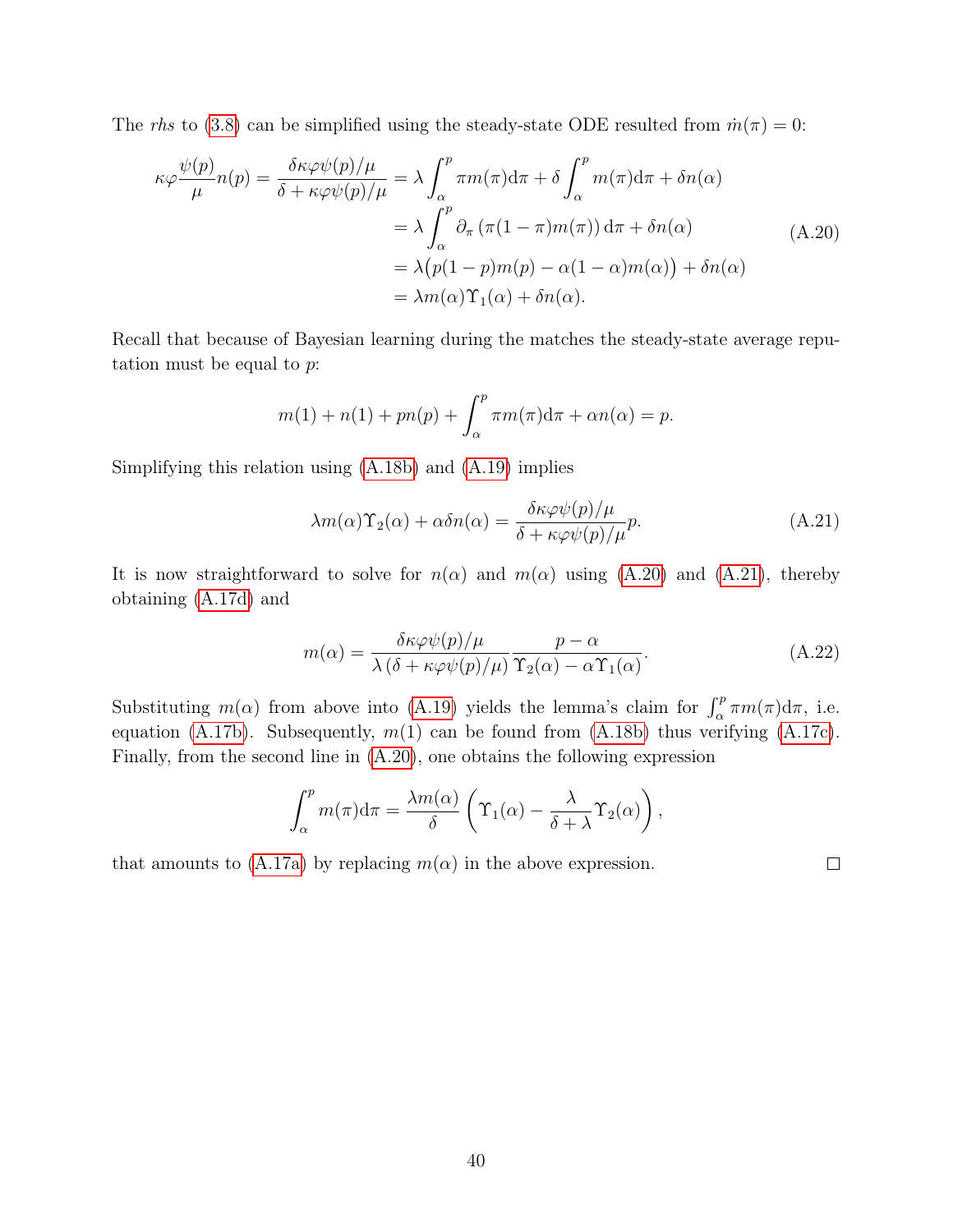#### <span id="page-40-0"></span>A.2.3 Stochastic Ordering Results

For a better understanding of the stochastic ordering of the steady distribution  $\pi_{\infty}$ , I would first express the CDF of the density  $m(\cdot)$ :

<span id="page-40-2"></span>
$$
\int_{\alpha}^{\pi} m(x) dx = \frac{\kappa \varphi \psi(p)/\mu}{\delta + \kappa \varphi \psi(p)/\mu} \frac{p - \alpha}{\Upsilon_{2,1}(\alpha, p) - \alpha \Upsilon_{1,1}(\alpha, p)} \left( \frac{\delta}{\delta + \lambda} \Upsilon_{2,1}(\alpha, \pi) + \Upsilon_{1,2}(\alpha, \pi) \right),
$$

$$
\Upsilon_{i,j}(x, y) := \left( \frac{y}{x} \right)^{(\delta/\lambda - 1)} \left( \frac{1 - y}{1 - x} \right)^{-(\delta/\lambda + 2)} y^{i} (1 - y)^{j} - x^{i} (1 - x)^{j}.
$$
(A.23)

In addition, using the solution found for  $m(\pi)$  and the expression [\(A.22\)](#page-39-2) for  $m(\alpha)$  it is easy to verify that for  $\pi \in [\alpha, p]$ 

<span id="page-40-4"></span>
$$
m(\pi) = \frac{\delta \kappa \varphi \psi(p)/\mu}{\lambda (\delta + \kappa \varphi \psi(p)/\mu)} \left(\frac{\pi}{p}\right)^{(\delta/\lambda - 1)} \left(\frac{1 - \pi}{1 - p}\right)^{-(\delta/\lambda + 2)} \frac{1}{p(1 - p)},\tag{A.24}
$$

therefore for a fixed  $\mu$  the above density is *independent* of  $\alpha$ .

My next goal is to show that  $M(\mu, \alpha)$  is increasing in each argument holding the other one constant. For this, I appeal to the theory of stochastic orders, and in particular, I employ the second order stochastic dominance. For two real-valued random variables  $X$  and  $Y$ , it is said that  $X \succeq_{\textsf{SSD}} Y$  if  $\mathsf{E}u(X) \geq \mathsf{E}u(Y)$  for every increasing and concave function u. An equivalent definition is that  $X \succeq_{\text{SSD}} Y$  if  $E[(X - t)_{-}] \geq E[(Y - t)_{-}]$  for every  $t \in \mathbb{R}$ , provided that the expectations exist.<sup>[18](#page-40-1)</sup> The next lemma offers a sufficient condition for the second order stochastic dominance that originates from the work of [Karlin and Novikoff](#page-43-15) [\(1963\)](#page-43-15).

<span id="page-40-3"></span>Lemma A.3 (Sufficient condition for SSD). Suppose the following two conditions hold:

- (i)  $E[X] \geq E[Y]$ .
- (ii) There exists  $t_0 \in \mathbb{R}$  such that for all  $t \leq t_0$ ,  $\mathsf{P}(X \geq t) \geq \mathsf{P}(Y \geq t)$  and for all  $t > t_0$ ,  $P(X \ge t) \le P(Y \ge t)$ .

Then  $X \succeq_{\textsf{SSD}} Y$ .

*Proof.* For every  $t \leq t_0$ ,

$$
E[(X-t)_{-}] = -\int_{0}^{\infty} P(-(X-t)_{-} > u) du = -\int_{0}^{\infty} P(X < t - u) du
$$
  
=  $-\int_{-\infty}^{t} P(X < z) dz \ge -\int_{-\infty}^{t} P(Y < z) dz = E[(Y-t)_{-}].$ 

<span id="page-40-1"></span><sup>18</sup>For every  $r \in \mathbb{R}$ ,  $(r)$ <sub>−</sub> := min{r, 0}. The reader can refer to chapter 4 of [Shaked and Shanthikumar](#page-44-12) [\(2007\)](#page-44-12) for the proof of the equivalence.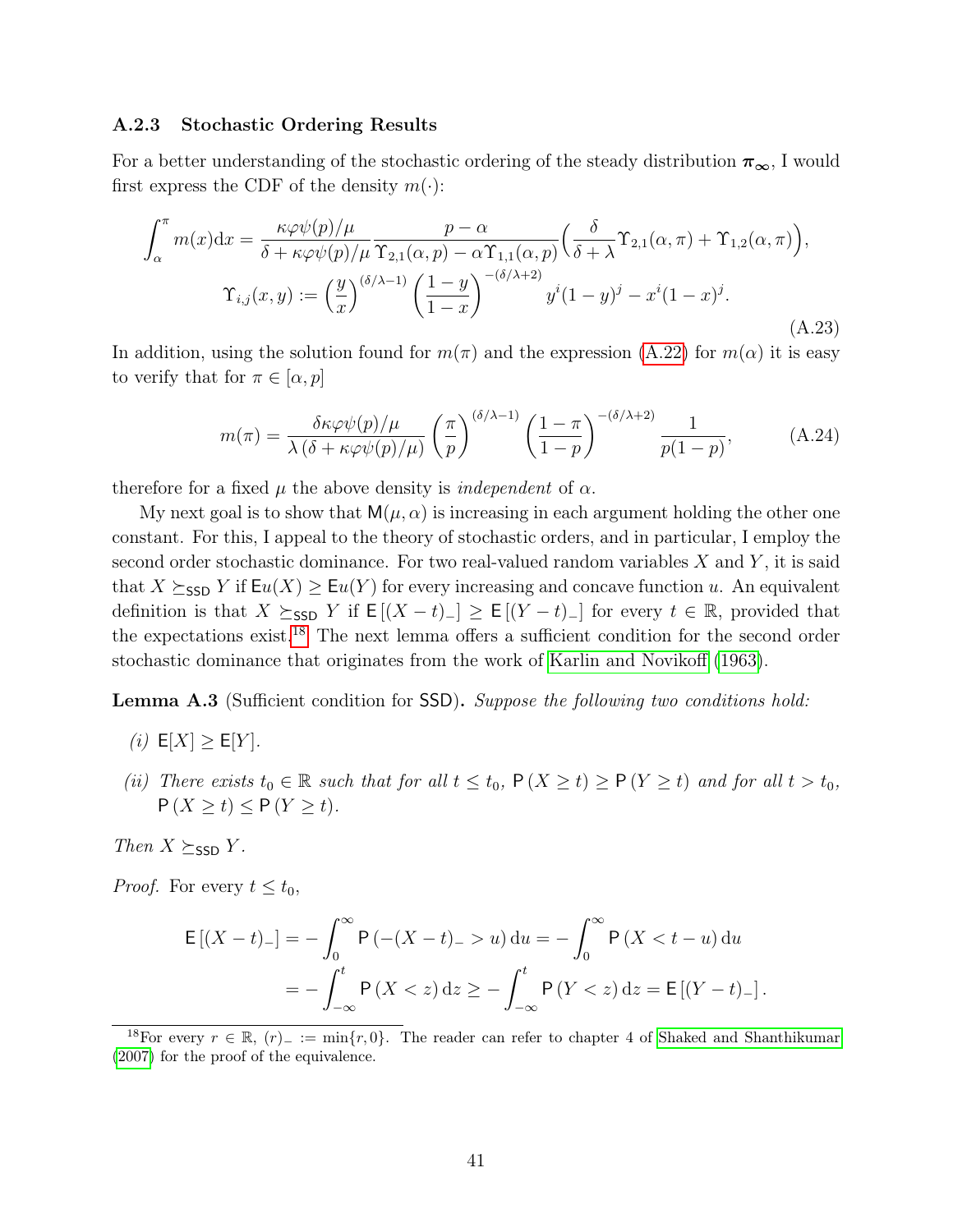Also, an equivalent representation for  $E[(X - t)]$  is

$$
E[(X - t)_{-}] = E[(X - t); X < t]
$$
  
= E[X] - t - E[X - t; X \ge t] = E[X] - t - \int\_{t}^{\infty} P(X \ge z) dz.

Therefore,

$$
E[(X-t)_{-}] - E[(Y-t)_{-}] = E[X] - E[Y] + \int_{t}^{\infty} (P(Y \ge z) - P(X \ge z)) dz.
$$

The first term is positive and the integral term is also positive for all  $t > t_0$ , so  $\mathsf{E}[(X - t)_{-}] \ge$  $E[(Y - t)]$  for  $t > t_0$  as well.  $\Box$ 

I will use the technique offered in this lemma to prove that an increase in  $\alpha$  or  $\mu$  positively shifts the steady-state distribution of  $\pi_{\infty}$ . This distribution is completely described by the measures found in lemma [A.2.](#page-38-0) For every Borel subset  $B \subset [0,1]$ :

$$
P(\pi_{\infty} \in B) = (m(1) + n(1))\delta_1(B) + n(p)\delta_p(B) + \int_B m(\pi) d\pi + n(\alpha)\delta_{\alpha}(B).
$$

Lemma A.4. Let  $\alpha_1 \leq \alpha_2 < p$  and  $\mu_1 \leq \mu_2$ , then

- <span id="page-41-0"></span>(i) Holding  $\alpha$  constant,  $\pi_{\infty}(\mu_2) \succeq_{\text{SSD}} \pi_{\infty}(\mu_1)$ .
- <span id="page-41-2"></span>(ii) Holding  $\mu$  constant,  $\pi_{\infty}(\alpha_2) \succeq_{\text{SSD}} \pi_{\infty}(\alpha_1)$ .

*Proof.* **Part** [\(i\):](#page-41-0) I show that

<span id="page-41-1"></span>
$$
P(\pi_{\infty}(\mu_2) \ge t) \begin{cases} \ge P(\pi_{\infty}(\mu_1) \ge t) & \forall t \le p \\ \le P(\pi_{\infty}(\mu_1) \ge t) & \forall t > p. \end{cases}
$$
(A.25)

Note that for every  $t > p$ 

$$
P(\pi_{\infty} \ge t) = m(1) + n(1) = \frac{\kappa \varphi \psi(p)/\mu}{\delta + \kappa \varphi \psi(p)/\mu} \frac{\lambda}{\delta + \lambda} \frac{(p - \alpha) \Upsilon_{2,1}(\alpha, p)}{\Upsilon_{2,1}(\alpha, p) - \alpha \Upsilon_{1,1}(\alpha, p)},
$$

that is obviously decreasing in  $\mu$ , hence proving the second assertion in [\(A.25\)](#page-41-1). For every  $t \leq p$ ,

$$
P(\boldsymbol{\pi}_{\boldsymbol{\infty}} \geq t) = 1 - P(\boldsymbol{\pi}_{\boldsymbol{\infty}} < t) = 1 - \left(n(\alpha) + \int_{\alpha}^{t} m(\pi) d\pi\right).
$$

According to [\(A.17d\)](#page-38-3), the mass  $n(\alpha)$  is decreasing in  $\mu$ , so is  $\int_{\alpha}^{t} m(\pi) d\pi$  owing to [\(A.23\)](#page-40-2). Hence,  $P(\pi_{\infty} \geq t)$  must be increasing in  $\mu$  for every  $t \leq p$ , thus establishing the first line of [\(A.25\)](#page-41-1). Given that  $E[\pi_{\infty}(\mu_2)] = E[\pi_{\infty}(\mu_1)] = p$ , then both parts of the lemma [A.3](#page-40-3) are satisfied to conclude part [\(i\).](#page-41-0)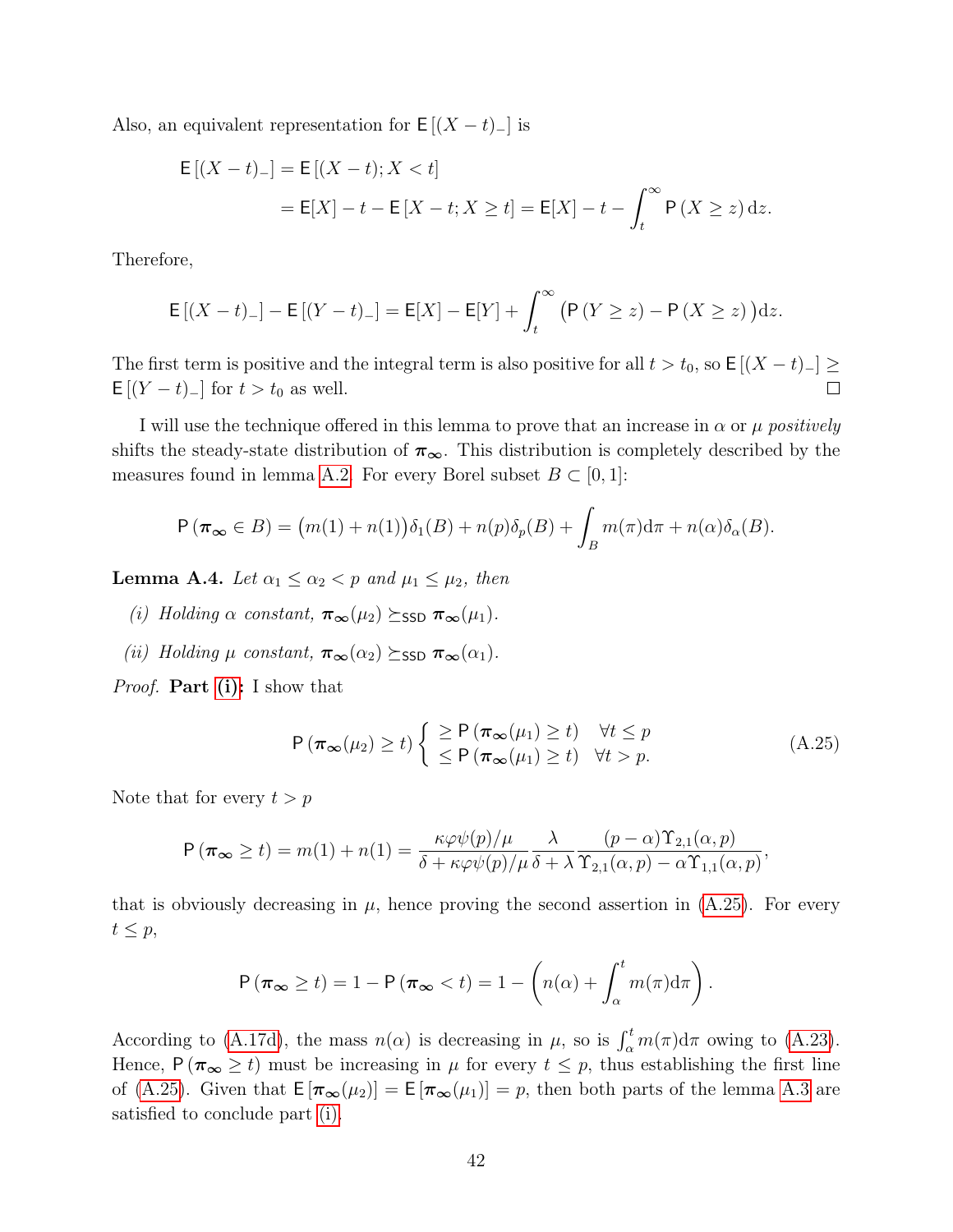**Part [\(ii\):](#page-41-2)** Holding  $\mu$  constant, for every  $t \leq \alpha_2$  we have  $P(\pi_{\infty}(\alpha_2) \geq t) = 1 \geq P(\pi_{\infty}(\alpha_1) \geq t)$ . Alternatively, for every  $t > \alpha_2$ 

$$
P(\boldsymbol{\pi}_{\boldsymbol{\infty}}(\alpha) \geq t) = 1_{\{t \leq p\}} \left( \int_t^p m(\pi) d\pi + n(p) \right) + n(1) + m(1).
$$

Because of [\(A.24\)](#page-40-4) the integral term is independent of  $\alpha$  (for a fixed  $\mu$ ). This is the case for  $n(p)$  as well. Therefore, it is sufficient to show that holding  $\mu$  constant,  $n(1) + m(1)$  is decreasing in  $\alpha$ . This is equivalent to verifying the following expression is decreasing in  $\alpha$ :

$$
\frac{(p-\alpha)\Upsilon_{2,1}(\alpha,p)}{\Upsilon_{2,1}(\alpha,p)-\alpha\Upsilon_{1,1}(\alpha,p)} = \frac{(p-\alpha)\Upsilon_{2,1}(\alpha,p)}{(p-\alpha)p(1-p)\left(\frac{p}{\alpha}\right)^{\delta/\lambda-1}\left(\frac{1-p}{1-\alpha}\right)^{-(\delta/\lambda+2)}}\\=p\left[1-\frac{\alpha^2(1-\alpha)}{p^2(1-p)}\left(\frac{\alpha}{p}\right)^{\delta/\lambda-1}\left(\frac{1-\alpha}{1-p}\right)^{-(\delta/\lambda+2)}\right]\\=p\left[1-\left(\frac{\alpha}{1-\alpha}\right)^{\delta/\lambda+1}\left(\frac{p}{1-p}\right)^{-(\delta/\lambda+1)}\right]
$$

Since  $\alpha/(1-\alpha)$  is increasing in  $\alpha$ , then the above expression is decreasing in  $\alpha$ , so as a result of this, for every  $\alpha_1 < \alpha_2 < p$  and  $t > \alpha_2$ , it holds that  $P(\pi_{\infty}(\alpha_2) \ge t) \le P(\pi_{\infty}(\alpha_1) \ge t)$ . Hence, lemma [A.3](#page-40-3) can be applied to establish part [\(ii\).](#page-41-2)  $\Box$ 

## References

- <span id="page-42-6"></span>[1] Charalambos D. Aliprantis and Kim C. Border (2006). Infinite Dimensional Analysis, A Hitch-hiker's Guide, Springer.
- <span id="page-42-2"></span>[2] Axel Anderson and Lones Smith (2010). "Dynamic Matching and Evolving Reputations," The Review of Economic Studies, 77(1): 3–29.
- <span id="page-42-1"></span>[3] Simon Board and Moritz Meyer-ter-Vehn (2013). "Reputation for Quality," Econometrica, 81(6):  $2381 - 2462$ .
- <span id="page-42-4"></span>[4] Patrick Bolton and Christopher Harris (1999). "Strategic Experimentation," Economet $rica, 67(2): 349-374.$
- <span id="page-42-0"></span>[5] Alessandro Bonatti and Johannes Hörner (2017). "Career Concerns with Exponential Learning," Theoretical Economics, 12(1): 425–475.
- <span id="page-42-3"></span>[6] Hector Chade, Jan Eeckhout, and Lones Smith (2017). "Sorting through Search and Matching Models in Economics," Journal of Economic Literature, 55(2): 493-544.
- <span id="page-42-5"></span>[7] Samuel N. Cohen and Robert J. Elliott (2015). Stochastic Calculus and Applications, volume 2, Springer.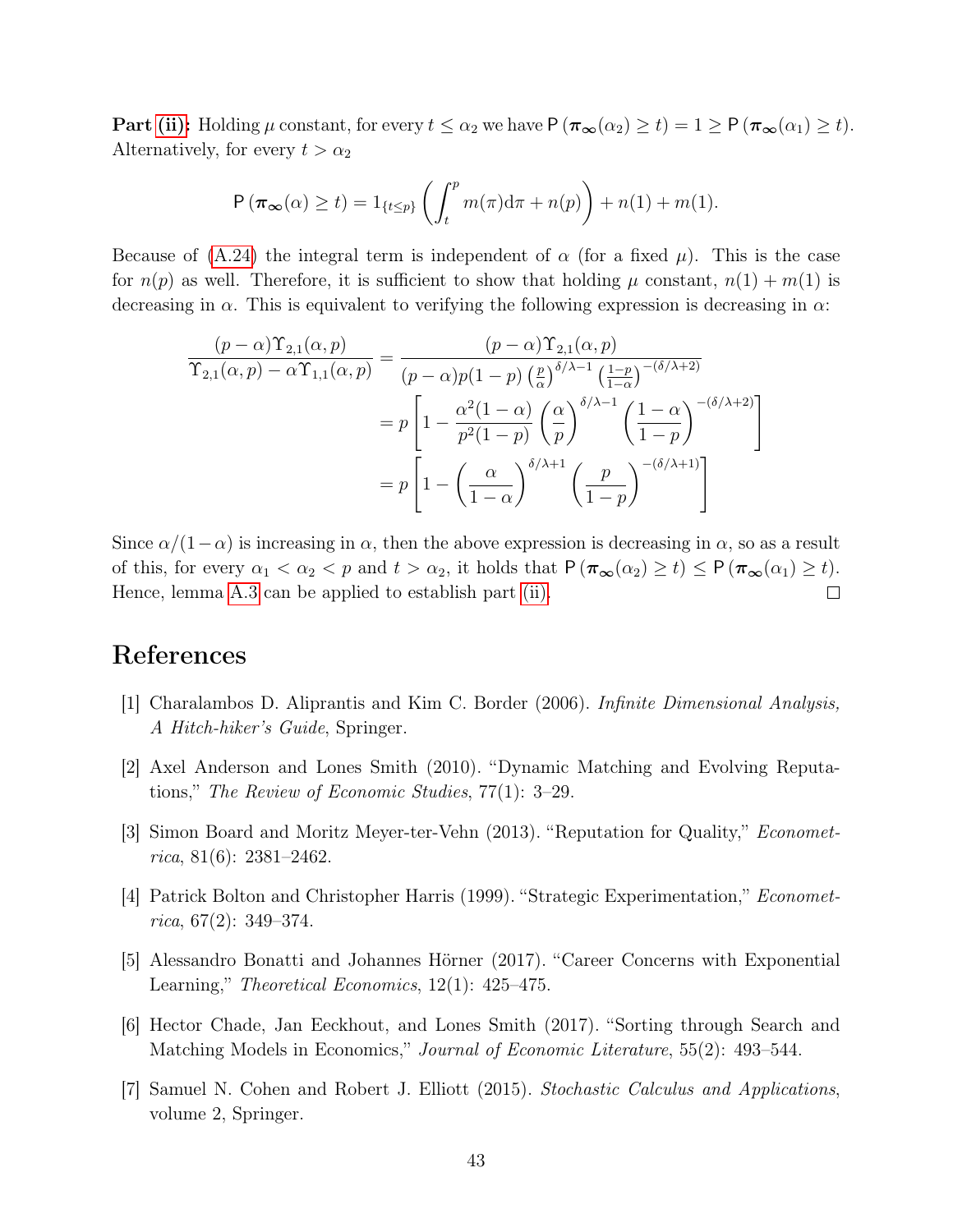- <span id="page-43-14"></span>[8] Avinash Dixit (2013). The Art of Smooth Pasting, Routledge.
- <span id="page-43-7"></span>[9] Jan Eeckhout and Xi Weng (2010). "Assortative Learning," Working Paper.
- <span id="page-43-10"></span>[10] Michael Ewens, Ramana Nanda, and Matthew Rhodes-Kropf (2018). "Cost of Experimentation and the Evolution of Venture Capital," Journal of Financial Economics, 128(3): 422–442.
- <span id="page-43-11"></span>[11] Paul A. Gompers (1996). "Grandstanding in the Venture Capital Industry," Journal of Financial Economics, 42(1): 133–156.
- <span id="page-43-0"></span>[12] Paul Gompers and Josh Lerner (1999). "An Analysis of Compensation in the US Venture Capital Partnership," Journal of Financial Economics, 51(1): 3–44.
- <span id="page-43-8"></span>[13] Michael Gorman and William A. Sahlman (1989). "What do Venture Capitalists do?" Journal of Business Venturing, 4(4): 231–248.
- <span id="page-43-9"></span>[14] Thomas Hellmann and Manju Puri (2002). "Venture Capital and the Professionalization of Start-up Firms: Empirical Evidence," The Journal of Finance, 57(1): 169–197.
- <span id="page-43-4"></span>[15] Bengt Holmström (1999). "Managerial Incentive Problems: A Dynamic Perspective," The Review of Economic Studies, 66(1): 169–182.
- <span id="page-43-6"></span>[16] Boyan Jovanovic (1979). "Job Matching and the Theory of Turnover," Journal of Political Economy, 87(5, Part 1): 972–990.
- <span id="page-43-15"></span>[17] Samuel Karlin and Albert Novikoff (1963). "Generalized Convex Inequalities." Pacific Journal of Mathematics, 13(4): 1251–1279.
- <span id="page-43-2"></span>[18] Godfrey Keller and Sven Rady (2010). "Strategic Experimentation with Poisson Bandits," Theoretical Economics, 5(2): 275–311.
- <span id="page-43-3"></span>[19] ——— (2015). "Breakdowns," *Theoretical Economics*, 10(1): 175–202.
- <span id="page-43-1"></span>[20] Godfrey Keller, Sven Rady, and Martin Cripps (2005). "Strategic Experimentation with Exponential Bandits," Econometrica, 73(1): 39–68.
- <span id="page-43-16"></span>[21] Mark A. Krasnoselskij (1964). Positive Solutions of Operator Equations, Noordhoff.
- <span id="page-43-12"></span>[22] Josh Lerner (2002). "When Bureaucrats Meet Entrepreneurs: the Design of Effective Public Venture Capital Programmes," The Economic Journal, 112(477): F73–F84.
- <span id="page-43-13"></span>[23] ——— (2009). *Boulevard of Broken Dreams*, Princeton University Press.
- <span id="page-43-5"></span>[24] Josh Lerner, David Moore, and Stuart Shepherd (2005). "A Study of New Zealand's Venture Capital Market and Implications for Public Policy," Report to the Ministry of Research Science & Technology, LECG Limited, New Zealand.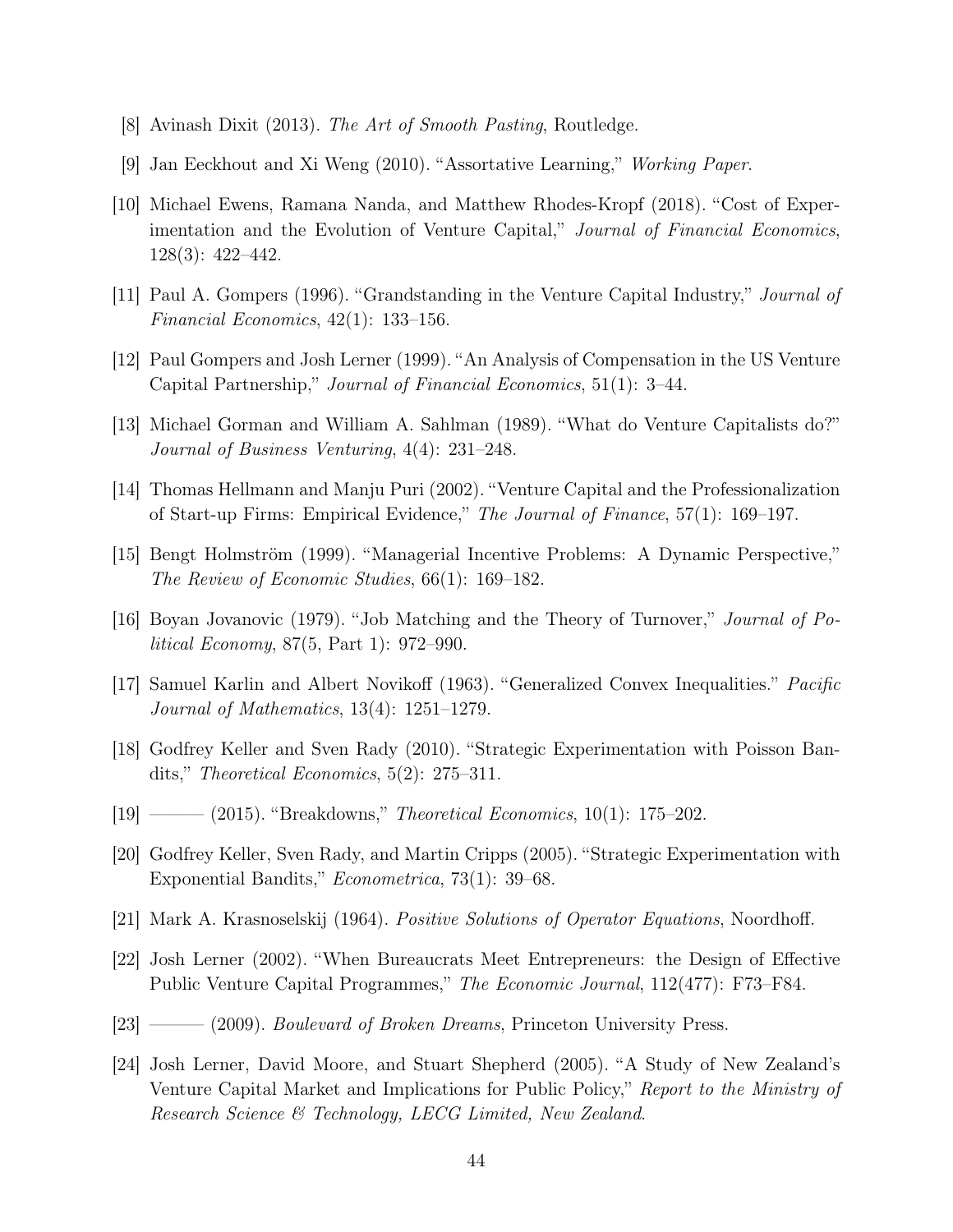- <span id="page-44-3"></span>[25] Fei Li and Xi Weng (2017). "Efficient Learning and Job Turnover in the Labor Market," International Economic Review, 58(3): 727–750.
- <span id="page-44-14"></span>[26] Torgny Lindvall (2002). Lectures on the Coupling Method, Courier Corporation.
- <span id="page-44-8"></span>[27] Gustavo Manso (2011). "Motivating Innovation," The Journal of Finance, 66(5): 1823– 1860.
- <span id="page-44-2"></span>[28] Giuseppe Moscarini (2005). "Job Matching and the Wage Distribution," Econometrica, 73(2): 481–516.
- <span id="page-44-9"></span>[29] Ramana Nanda, Sampsa Samila, and Olav Sorenson (2020). "The Persistent Effect of Initial Success: Evidence from Venture Capital," Journal of Financial Economics, 137(1): 231–248.
- <span id="page-44-6"></span>[30] Goran Peskir and Albert Shiryaev (2006). Optimal Stopping and Free-boundary Problems, Springer.
- <span id="page-44-5"></span>[31] Farzad Pourbabaee (2020). "Robust Experimentation in the Continuous Time Bandit Problem," Economic Theory: 1–31.
- <span id="page-44-10"></span>[32] Halsey L. Royden and Patrick Fitzpatrick (1988). Real Analysis, volume 32, Macmillan New York.
- <span id="page-44-12"></span>[33] Moshe Shaked and J. George Shanthikumar (2007). Stochastic Orders, Springer Science & Business Media.
- <span id="page-44-0"></span>[34] Robert Shimer and Lones Smith (2000). "Assortative Matching and Search," *Economet*rica, 68(2): 343–369.
- <span id="page-44-1"></span>[35] Morten Sørensen (2007). "How Smart is Smart Money? A Two-Sided Matching Model of Venture Capital," The Journal of Finance, 62(6): 2725–2762.
- <span id="page-44-7"></span>[36] Xuan Tian and Tracy Yue Wang (2014). "Tolerance for Failure and Corporate Innovation," The Review of Financial Studies, 27(1): 211–255.
- <span id="page-44-11"></span>[37] Donald M. Topkis (2011). Supermodularity and Complementarity, Princeton University Press.
- <span id="page-44-4"></span>[38] Masako Ueda (2004). "Banks versus Venture Capital: Project Evaluation, Screening, and Expropriation," The Journal of Finance, 59(2): 601–621.
- <span id="page-44-13"></span>[39] Evert Van Imhoff and Jozeff M.M. Ritzen (1988). "Optimal Economic Growth and Nonstable Population," De Economist,  $136(3)$ :  $339-357$ .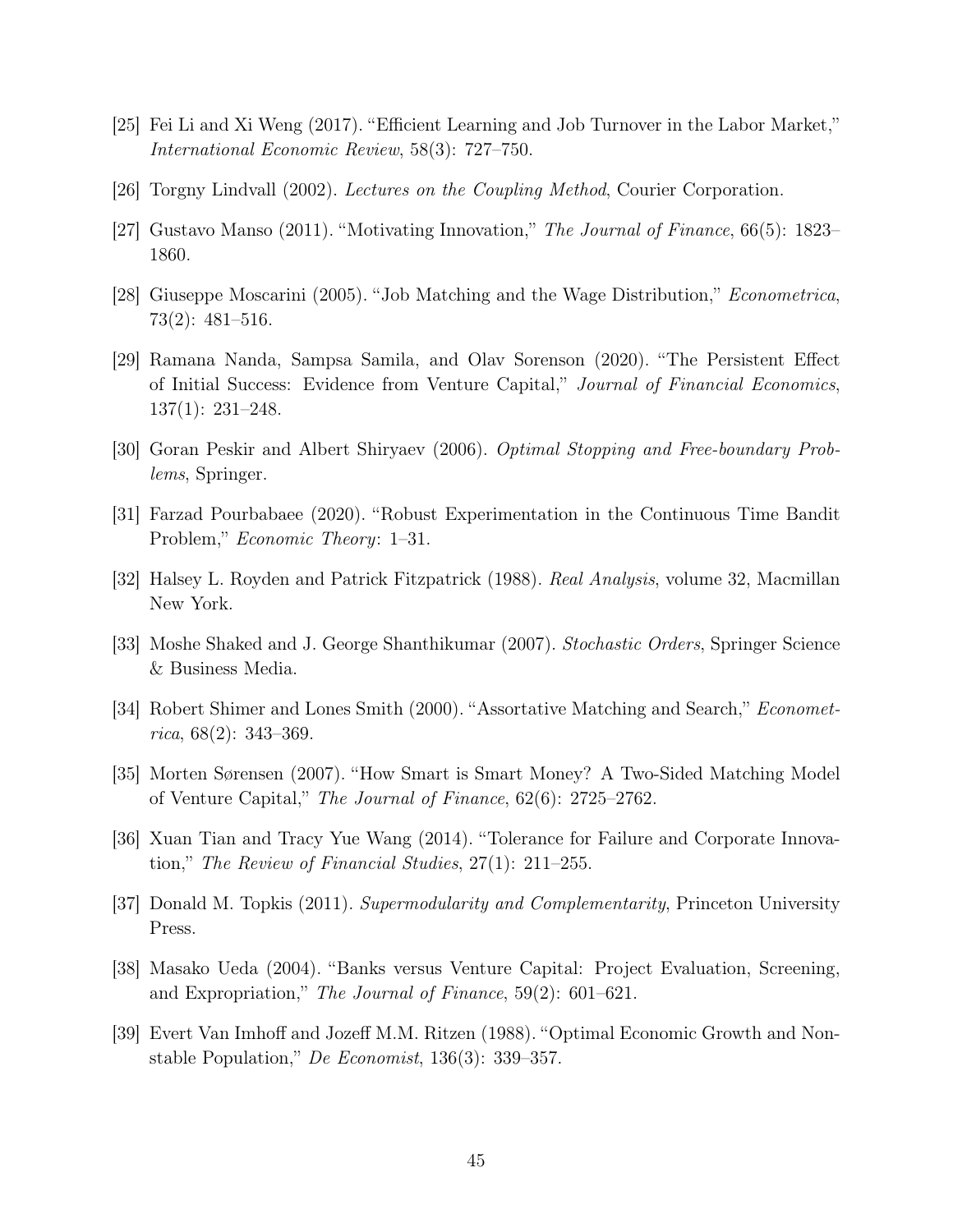## B Online Appendix

## <span id="page-45-0"></span>B.1 Social Optimum in Section [4](#page-21-0)

The planner maximizes the present value of social surplus  $S$  that is expressed in equation [\(4.1\)](#page-22-1), subject to the population dynamics in [\(4.2\)](#page-23-5) and [\(4.3\)](#page-23-4). The instruments that the planner has at her disposal is the choice of the matching sets, i.e  $\{\chi_q(\pi) : q \in \{a, b\} \text{ and } \pi \in$  $[0, 1]$ . The current value Hamiltonian for this problem is

$$
\mathcal{H} = \sum_{q} \left[ (\lambda_q - c) m_q(1) + \int (\lambda_q \pi - c) m_q(\pi) d\pi \right] \n+ \sum_{q} v_* (1, q) \left[ -\lambda_q m_q(1) + \kappa \varphi_q n(1) \chi_q(1) \right] \n+ w_* (1) \left[ \sum_{q} \lambda_q m_q(1) - \sum_{q} \kappa \varphi_q n(1) \chi_q(1) + \sum_{q} \int \lambda_q \pi m_q(\pi) d\pi \right] \n+ \sum_{q} \int v_* (\pi, q) \left[ -\lambda_q \pi m_q(\pi) + \kappa \varphi_q n(\pi) \chi_q(\pi) + \lambda_q \partial_\pi (\pi (1 - \pi) m_q(\pi)) \right] d\pi \n+ \int w_* (\pi) \left[ -\sum_{q} \kappa \varphi_q n(\pi) \chi_q(\pi) \right] d\pi \n+ \rho \left[ \zeta \lambda_q \left( m_q(1) + \int \pi m_a(\pi) d\pi \right) - \kappa \varphi_b \left( n(1) \chi_q(1) + \int n(\pi) \chi_q(\pi) d\pi \right) \right].
$$

Applying the integration by part implies that

$$
\int v_*(\pi, q) \lambda_q \partial_\pi (\pi (1-\pi) m_q(\pi)) d\pi = - \int \lambda_q \pi (1-\pi) v'_*(\pi, q) m_q(\pi) d\pi.
$$

Substituting this in the Hamiltonian and regrouping with respect to the population measures amount to

$$
\mathcal{H} = \sum_{q} m_q(1) \Big[ \lambda_q - c + \lambda_q \big( w_*(1) - v_*(1, q) \big) + \rho \zeta \lambda_a 1_{\{q=a\}} \Big] \n+ n(1) \Big[ \sum_{q} \kappa \varphi_q \big( v_*(1, q) - w_*(1) \big) \chi_q(1) - \rho \kappa \varphi_b \chi_b(1) \Big] \n+ \sum_{q} \int m_q(\pi) \Big[ \lambda_q \pi - c + \lambda_q \pi \big( w_*(1) - v_*(\pi, q) \big) - \lambda_q \pi (1 - \pi) v'_*(\pi, q) + \rho \zeta \lambda_a \pi 1_{\{q=a\}} \Big] d\pi \n+ \int n(\pi) \Big[ \sum_{q} \kappa \varphi_q \big( v_*(\pi, q) - w_*(\pi) \big) \chi_q(\pi) - \rho \kappa \varphi_b \chi_b(\pi) \Big] d\pi.
$$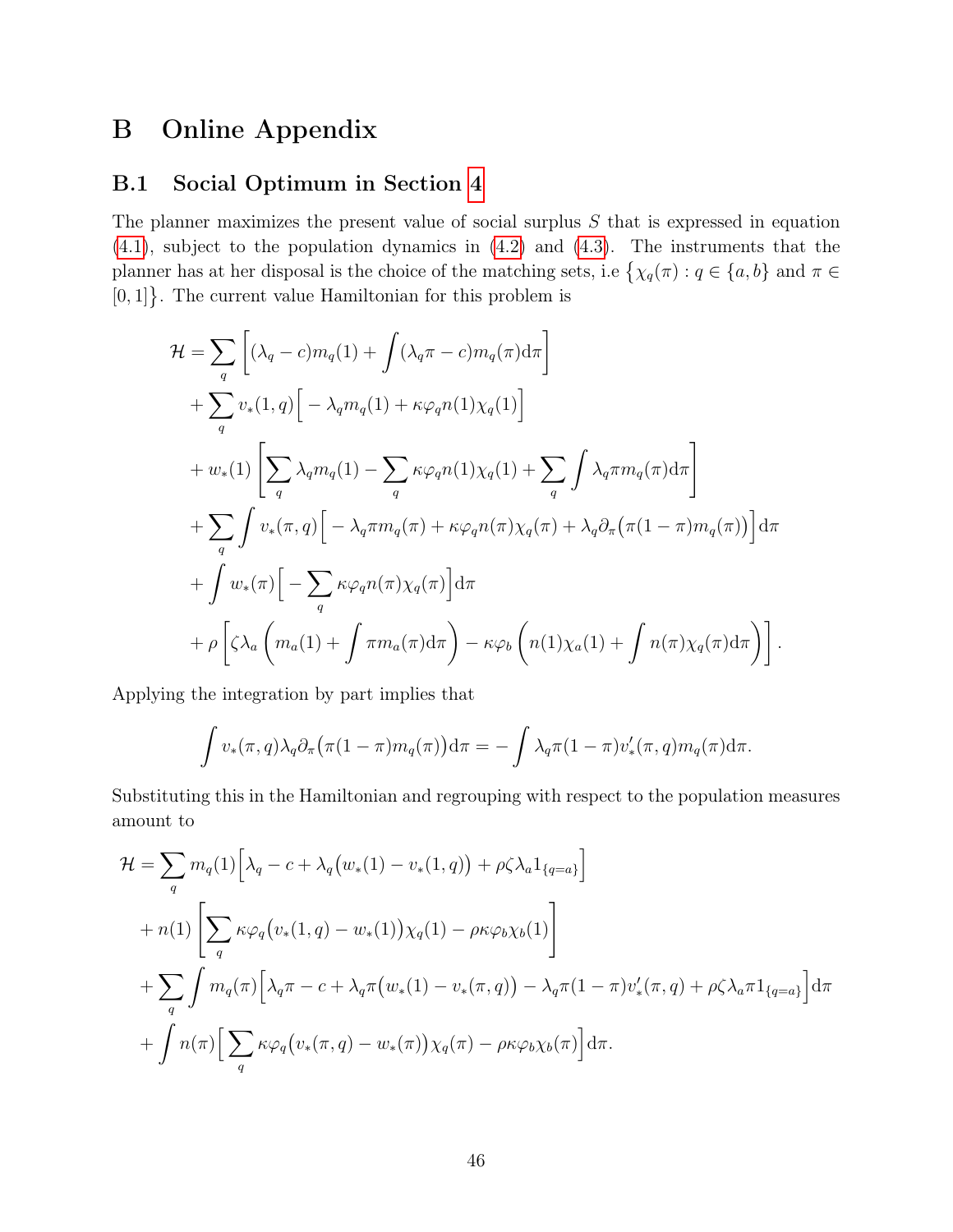The planner's optimization problem, as expressed above, features a continuum of control and state processes. Therefore, I appeal to the heuristic method of [Van Imhoff and Ritzen](#page-44-13) [\(1988\)](#page-44-13) (chapter 6) to interpret the integrals as the summation of discrete variables over intervals of length  $d\pi$ . The first implication of the above representation is that from the planner's viewpoint the optimal matching indicator  $\chi^*$  satisfies:

$$
\chi_q^*(\pi) = 1 \Leftrightarrow v_*(\pi, q) > w_*(\pi),
$$

that is a match is socially optimal if the social marginal value of the partnership (i.e.  $v_*$ ) dominates the social marginal value of reputation while being unmatched (i.e.  $w_*$ ).

Next, I express the co-state equations for each of the social marginal values. In that, I will use the Gâteaux derivative (see chapter 7 in [Aliprantis and Border](#page-42-6) [\(2006\)](#page-42-6)) of the Hamiltonian w.r.t the associated probability measure. For instance, to find out the derivative of  $\mathcal{H}$  w.r.t  $n(x)$  (for  $x < 1$ ), define  $\delta_x$  as the Dirac mass concentrated at x, then:

$$
\mathbb{D}_{n(x)}\mathcal{H} := \lim_{\varepsilon \to 0} \frac{\mathcal{H}[n(x) + \varepsilon \delta_x] - \mathcal{H}[n(x)]}{\varepsilon}
$$
\n
$$
= \lim_{\varepsilon \to 0} \frac{1}{\varepsilon} \int \varepsilon \delta_x(\pi) \left[ \sum_q \kappa \varphi_q(v_*(\pi, q) - w_*(\pi)) \chi_q^*(\pi) - \rho \kappa \varphi_b \chi_b^*(\pi) \right] d\pi
$$
\n
$$
= \sum_q \kappa \varphi_q(v_*(x, q) - w_*(x)) \chi_q^*(x) - \rho \kappa \varphi_b \chi_b^*(x).
$$

Hence the co-state equations are ordered as follows:

$$
rv_*(1, q) - \dot{v}_*(\pi, q) = \mathbb{D}_{m_q(1)} \mathcal{H} = \lambda_q - c + \lambda_q (w_*(1) - v_*(1, q)) + \rho \zeta \lambda_a 1_{\{q=a\}},
$$
  
\n
$$
rw_*(1) - \dot{w}_*(1) = \mathbb{D}_{n(1)} \mathcal{H} = \sum_q \kappa \varphi_q (v_*(1, q) - w_*(1)) \chi_q^*(1) - \rho \kappa \varphi_b \chi_b(1),
$$
  
\n
$$
rv_*(\pi, q) - \dot{v}_*(\pi, q) = \mathbb{D}_{m_q(\pi)} \mathcal{H}
$$
  
\n
$$
= \lambda_q \pi - c + \lambda_q \pi (w_*(1) - v_*(\pi, q)) - \lambda_q \pi (1 - \pi) v'_*(\pi, q) + \rho \zeta \lambda_a \pi 1_{\{q=a\}},
$$
  
\n
$$
rw_*(\pi) - \dot{w}_*(\pi) = \mathbb{D}_{n(\pi)} \mathcal{H} = \sum_q \kappa \varphi_q (v_*(\pi, q) - w_*(\pi)) \chi_q^*(\pi) - \rho \kappa \varphi_b \chi_b^*(\pi).
$$

The social shadow value of the mass of high-type projects, i.e.  $\rho$ , satisfies the following first order condition:

$$
r\rho - \dot{\rho} = \frac{\partial \mathcal{H}}{\partial \varphi_b}
$$
  
=  $\kappa n(1) (v_*(1, b) - w_*(1) - \rho) \chi_b^*(1) + \int \kappa n(\pi) (v_*(\pi, b) - w_*(\pi) - \rho) \chi_b^*(\pi) d\pi.$ 

In the steady-state the above representation leads to [\(4.5\)](#page-24-1).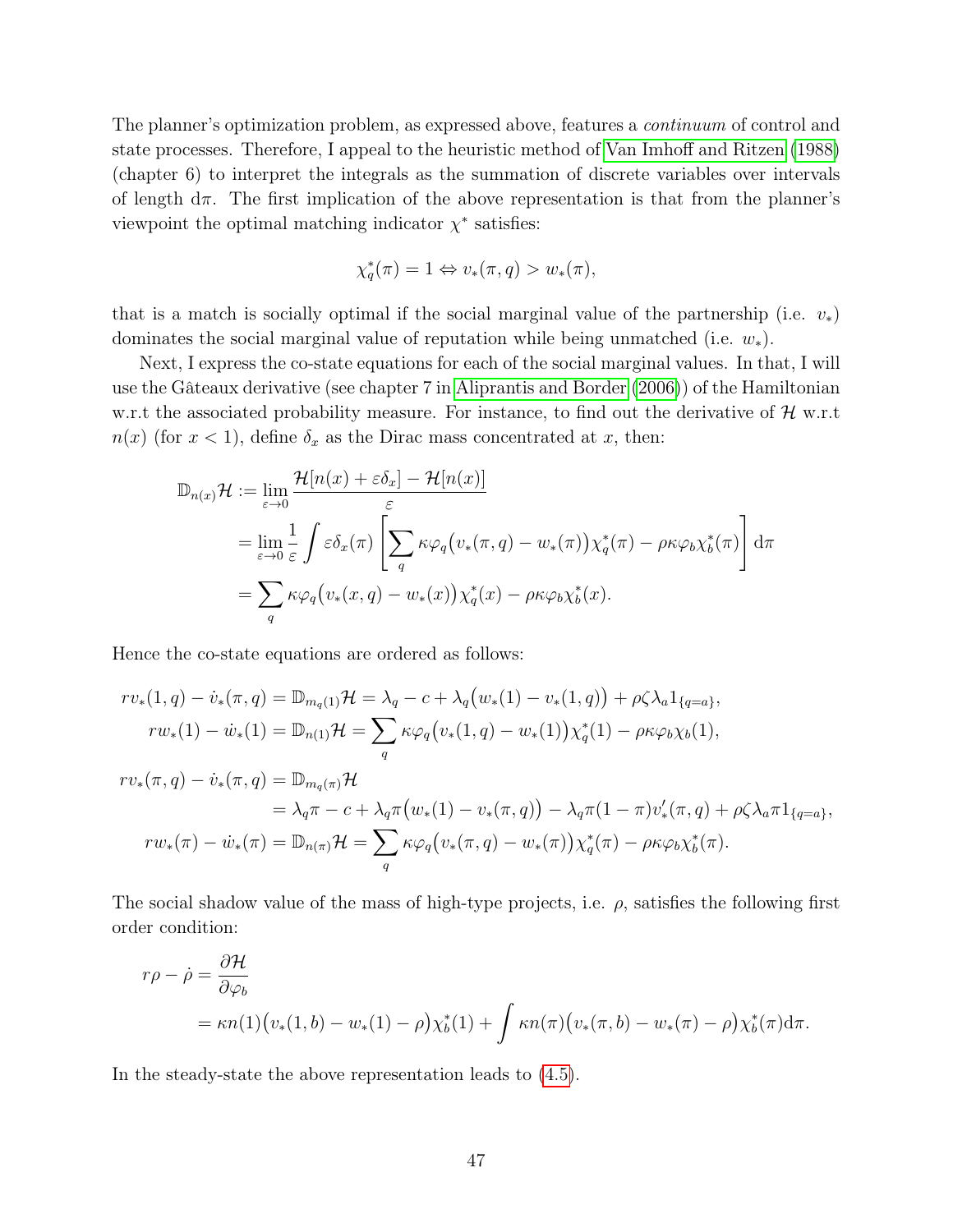### <span id="page-47-0"></span>B.2 General Type Space

The goal of this appendix is to extend the results of section [2](#page-4-0) to the general type space for projects. Specifically, I show there always exists an *increasing* reputation function  $w$ that satisfies the agents' fixed point problem. Suppose the projects' types are drawn from an arbitrary distribution with CDF  $\phi(\cdot)$  on a bounded support [a, b]. The success arrival intensity takes the general form of  $\lambda_q(\theta)$ , for which I denote  $\lambda_q(H) = \overline{\lambda}_q$  and  $\lambda_q(L) = \underline{\lambda}_q$ , and assume  $\Delta_q \leq \bar{\lambda}_q \leq \lambda$  for all  $q \in \mathsf{Supp}(\phi)$ .

The reputation value function satisfies

$$
w(\pi) = \frac{\kappa}{r} \int \left[ v(\pi, q) - w(\pi) \right]^+ \phi(\mathrm{d}q),
$$

therefore for every measurable subset  $B \subset [a, b]$ , one can see the equilibrium value functions  $(w, v)$  satisfy

$$
w(\pi) \ge \frac{\kappa}{r} \int_B \left[ v(\pi, q) - w(\pi) \right] \phi(\mathrm{d}q) \Rightarrow w(\pi) \ge \frac{\int_B v(\pi, q) \phi(\mathrm{d}q)}{1 + \frac{\kappa}{r} \phi(B)}.
$$

Setting  $B^* = \{q : v(\pi, q) > w(\pi)\}\$ to bind the above inequality, one can propose the following equivalent representation for the reputation value function:

<span id="page-47-1"></span>
$$
w(\pi) = \sup \left\{ \frac{\int_B v(\pi, q)\phi(\mathrm{d}q)}{1 + \frac{\kappa}{r}\phi(B)} : \text{measurable } B \subset [a, b] \right\}.
$$
 (B.1)

On the other hand, given the reputation function  $w$ , each agent solves the stopping time problem when matched with a project of type q:

<span id="page-47-3"></span>
$$
v(\pi, q) = \sup_{\tau} \mathsf{E} \left[ 1_{\{\sigma \leq \tau\}} e^{-r\sigma} - c \int_0^{\sigma \wedge \tau} e^{-rs} \mathrm{d}s + e^{-r(\sigma \wedge \tau)} w(\pi_{\sigma \wedge \tau}) \right]. \tag{B.2}
$$

For a given q, let  $\mathbb{T}_q w$  be the matching value function resulted from the above problem. Hence from  $(B.1)$  it follows that w is the fixed point to the following operator:

<span id="page-47-4"></span>
$$
\mathcal{A}w := \sup \left\{ \frac{\int_B \mathbb{T}_q w \, \phi(\mathrm{d}q)}{1 + \frac{\kappa}{r} \phi(B)} : \text{measurable } B \subset [a, b] \right\}. \tag{B.3}
$$

In what follows I propose the appropriate function space on which  $A$  will be defined, and study its fixed points. Let  $L^1[0,1]$  be the Banach space of Lebesgue integrable functions on the unit interval, and  $L^1_+[0,1]$  be the subset of non-negative functions which is readily seen to be a cone.<sup>[19](#page-47-2)</sup> Let  $\succsim$  be the partial order induced by the cone  $L^1_+[0,1]$  on the Banach space  $L^1[0,1]$ , that is  $w_2 \succsim w_1$  if  $w_2(\pi) \geq w_1(\pi)$ ,  $\forall \pi \in [0,1]$ . Then, it follows from  $(B.2)$  that  $\mathbb{T}_q$  is

<span id="page-47-2"></span><sup>&</sup>lt;sup>19</sup>A cone is a subset K of a Banach space which is (i) closed, (ii) for every  $x, y \in K$  and  $\alpha, \beta \geq 0$ :  $\alpha x + \beta y \in \mathcal{K}$ , and (iii)  $\mathcal{K} \cap (-\mathcal{K}) = 0$ .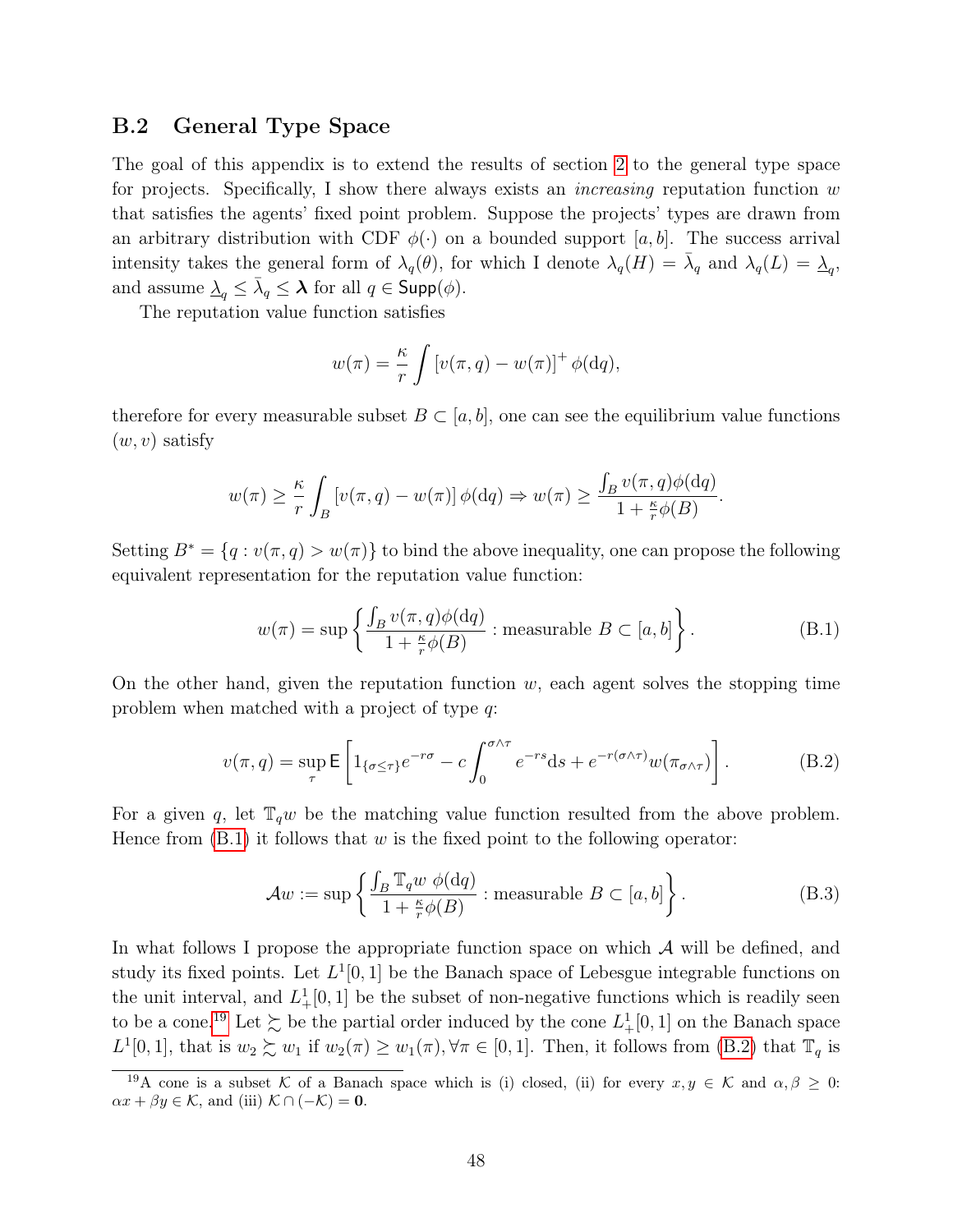a positive and monotone operator, that is letting **0** to be the zero element of  $L^1[0,1]$ , then  $\mathbb{T}_q0 \succsim 0$ , and  $\mathbb{T}_q w_2 \succsim \mathbb{T}_q w_1$  for  $w_2 \succsim w_1$  in  $L^1_+[0,1]$ . Further, it can easily be verified that A inherits positivity and monotonicity from the collection  $\{\mathbb{T}_q : q \in [a, b]\}.$  Next, I show without loss of generality, we can restrict the search for the fixed point to the bounded region of all  $w \in L_+^1[0,1]$  where  $||w||_{\infty} \leq \lambda/r^{20}$  $||w||_{\infty} \leq \lambda/r^{20}$  $||w||_{\infty} \leq \lambda/r^{20}$ 

<span id="page-48-2"></span>**Lemma B.1.** For every  $w \in L_+^1[0,1],$ 

$$
\|\mathbb{T}_q w\| \le \max\left\{\|w\|, \frac{\lambda}{r+\lambda}(1+\|w\|)\right\}, \quad \phi-almost\ surely.
$$

*Proof.* For every  $q \in \mathsf{Supp}(\phi)$ ,

$$
\mathbb{T}_{q} w(\pi) = \sup_{\tau} \mathsf{E} \left[ 1_{\{\sigma \leq \tau\}} e^{-r\sigma} - c \int_{0}^{\sigma \wedge \tau} e^{-rs} \mathrm{d}s + e^{-r(\sigma \wedge \tau)} w(\pi_{\sigma \wedge \tau}) \right]
$$
  
\$\leq\$ 
$$
\sup_{\tau} \mathsf{E} \left[ 1_{\{\sigma \leq \tau\}} e^{-r\sigma} + e^{-r(\sigma \wedge \tau)} w(\pi_{\sigma \wedge \tau}) \right]
$$
  
\$\leq\$ 
$$
\sup_{\tau} \mathsf{E} \left[ 1_{\{\sigma \leq \tau\}} e^{-r\sigma} + e^{-r(\sigma \wedge \tau)} ||w|| \right].
$$

Let  $\sigma \stackrel{d}{=} \exp(\lambda)$ , then  $\sigma \succeq \sigma$  in the sense of the first order stochastic dominance.<sup>[21](#page-48-1)</sup> Since the random variable inside the last expectation above is decreasing in  $\sigma$ , then

$$
\mathbb{T}_{q} w(\pi) \leq \sup_{\tau} \mathsf{E}\Big[\mathbb{1}_{\{\sigma \leq \tau\}} e^{-r\sigma} + e^{-r(\sigma \wedge \tau)} \|w\|\Big].
$$

The above stopping time problem has no state variable (such as  $\pi$ ), and it maintains its memory-less property inherited from the exponential distribution of  $\sigma$ , therefore, the optimal stopping rule is either  $\tau = 0$  or  $\tau = \infty$ , that implies:

$$
\mathbb{T}_q w(\pi) \leq \max \left\{ ||w||, \mathsf{E}\left[e^{-r\sigma}\right] \left(1 + ||w||\right) \right\}.
$$

Since  $E[e^{-r\sigma}] = \lambda/(r + \lambda)$  the claim follows.

I use the previous lemma to limit the search for the space of fixed points.

**Lemma B.2.** Any fixed point of  $A$  (if exists) is order bounded above by the constant function  $\lambda/r$ .

*Proof.* First, note that the supremum in [\(B.3\)](#page-47-4) is achieved by  $B_w = \{q : \mathbb{T}_q w(\pi, q) > w(\pi)\}\$ for any candidate fixed point  $w$ . Then, for any such candidate

$$
\left(1 + \frac{\kappa}{r}\phi(B_w)\right)w(\pi) = \int_{B_w} \mathbb{T}_q w(\pi)\phi(\mathrm{d}q),
$$

 $\Box$ 

<span id="page-48-0"></span> $^{20}$ Henceforth, if not stated explicitly all norms are the sup-norm.

<span id="page-48-1"></span><sup>&</sup>lt;sup>21</sup>The term  $\exp(\lambda)$  denotes an exponential random variable with the rate  $\lambda$ .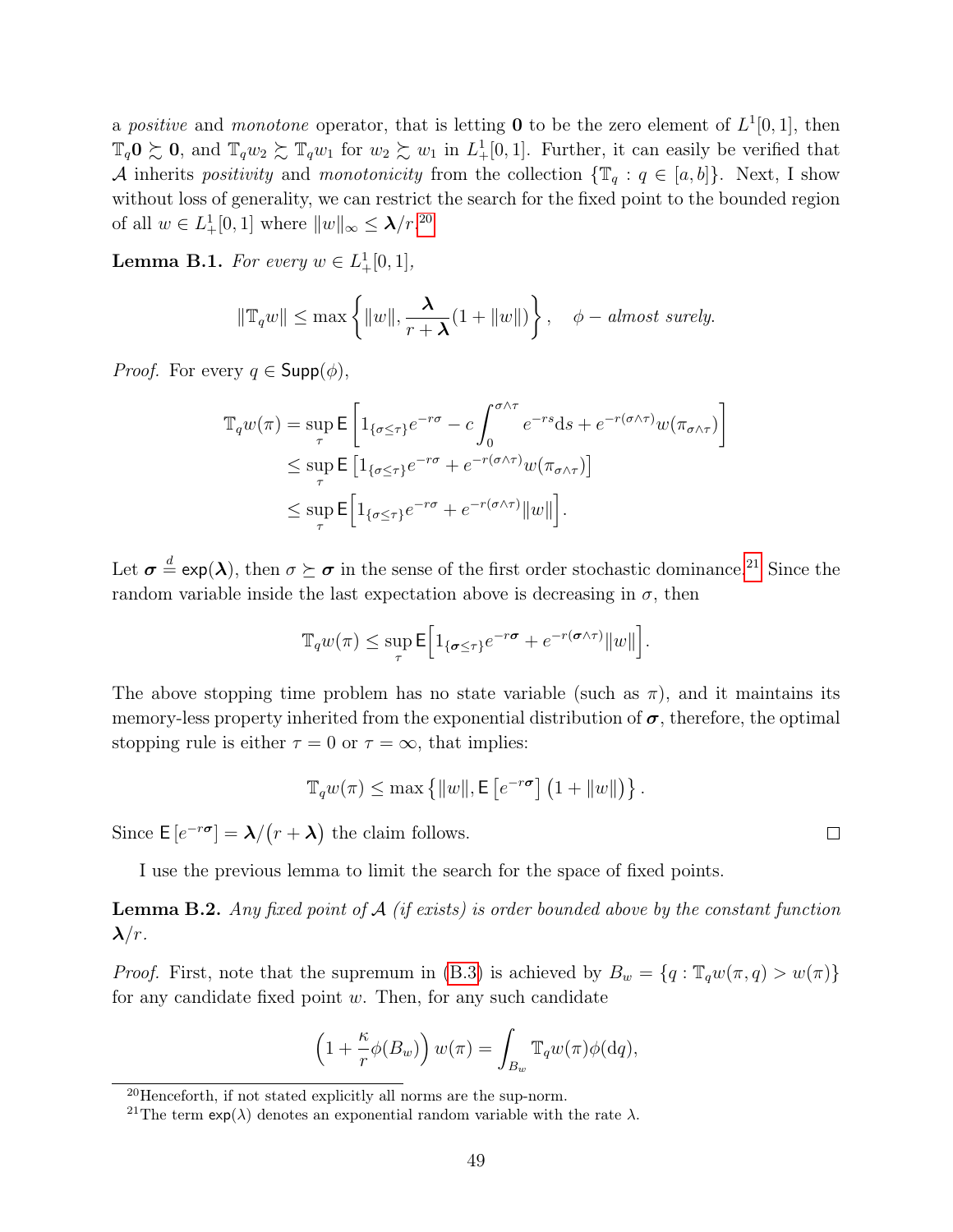<span id="page-49-0"></span>therefore, using the result of the previous lemma

$$
\left(1 + \frac{\kappa}{r}\phi(B_w)\right) \|w\| \le \max\left\{ \|w\|, \frac{\lambda}{r+\lambda}(1 + \|w\|) \right\} \phi(B_w). \tag{B.4}
$$

Assume to the contrary that  $||w|| > \lambda/r$ , then max  $\{||w||, \frac{\lambda}{r+1}\}$  $\frac{\lambda}{r+\lambda}(1 + ||w||)$  =  $||w||$ , and [\(B.4\)](#page-49-0) implies

<span id="page-49-1"></span>
$$
\left(1 + \frac{\kappa}{r}\phi(B_w)\right) \|w\| \le \|w\|\phi(B_w). \tag{B.5}
$$

Canceling  $||w||$  from both sides amounts to  $1 + \frac{\kappa}{r}\phi(B_w) \leq \phi(B_w)$ . Since it was assumed  $\|w\| > \lambda/r$ , then  $\phi(B_w) > 0$ . On the other hand  $\phi(B_w) \leq 1$ . These two together with [\(B.5\)](#page-49-1) yield the contradiction and hence prove the lemma.  $\Box$ 

Definition B.3 (Regular and strongly-minihedral cones: [Krasnoselskij](#page-43-16) [\(1964\)](#page-43-16) sections 1.5 and 1.7). A Banach space partially ordered by a cone is called *regularly partially ordered*, if any monotone-increasing sequence, order-bounded from above, converges in norm to a limit point. A cone which generates a regular partial ordering is called a regular cone. A cone is said to be *strongly minihedral* if every order bounded subset has a least upper bound (order supremum).

Now consider the Banach space of integrable functions  $L^1[0,1]$ , and the positive cone of  $L^1_+[0,1] = \{f \in L^1[0,1] : f(x) \ge 0 \,\forall x \in [0,1]\}.$  This cone is regular, and for any monotone increasing sequence  $\{f_n\} \subset L^1[0,1]$  such that  $f_1 \precsim f_2 \precsim \ldots$  and order bounded from above,  $||f_n - f||_{L^1} \to 0$  where  $f(x) = \sup_n f_n(x)$  for every  $x \in [0,1]$  (Dominated convergence theorem). In addition  $L_{+}^{1}[0,1]$  is strongly minihedral (page 52 [Krasnoselskij](#page-43-16) [\(1964\)](#page-43-16)).

Let  $\langle 0, \lambda/r \rangle := \{ f \in L^1_+[0,1] : 0 \precsim f \precsim \lambda/r \}$  be the order interval of non-negative  $L^1$ functions, order bounded above by the constant function  $\lambda/r$ . In light of the lemma [B.1,](#page-48-2) we have  $\mathbb{T}_q : \langle 0, \lambda/r \rangle \to \langle 0, \lambda/r \rangle$  for every  $q \in [a, b]$  and hence  $\mathcal{A} : \langle 0, \lambda/r \rangle \to \langle 0, \lambda/r \rangle$ . At this stage, I can apply part (a) of theorem 4.1 in [Krasnoselskij](#page-43-16) [\(1964\)](#page-43-16) to conclude the existence of a fixed point of A in  $\langle 0, \lambda/r \rangle$ , because the mapping A is monotonic in a strongly minihedral cone space. However, the mere existence of the fixed point is far from enough. In particular, we want to know whether there exists a continuous and/or increasing fixed point for  $\mathcal A$ . To answer such questions, I will need to dig deeper into the mapping  $\mathcal A$ , beyond its monotonicity. In doing so, I shall construct a monotone sequence of functions, and show it converges in the  $L^1$  sense to a fixed point of A.

Fix  $w_0 := \mathbf{0}$  and recursively define  $w_n = \mathcal{A}w_{n-1}$ , therefore  $\{w_n\} \subset \langle \mathbf{0}, \boldsymbol{\lambda}/r \rangle$  is an increasing sequence, order bounded from above, hence converges in  $L^1$  to  $w_\infty \in \langle 0, \lambda/r \rangle$  where  $w_{\infty}(\pi) = \sup_n w_n(\pi)$  for each  $\pi \in [0, 1]$  (because of the regularity of the  $L^1_+[0, 1]$  cone). The conceptual merit of this recursive construction is summarized in the following two points:

- (i) Say a property  $\star$  is owned by  $w_0$  and is preserved by the mapping A. Then, it holds along the sequence  $\{w_n\}$ .
- (ii) If  $\star$  is stable under the  $L^1$  limit, then  $w_{\infty}$  holds this property.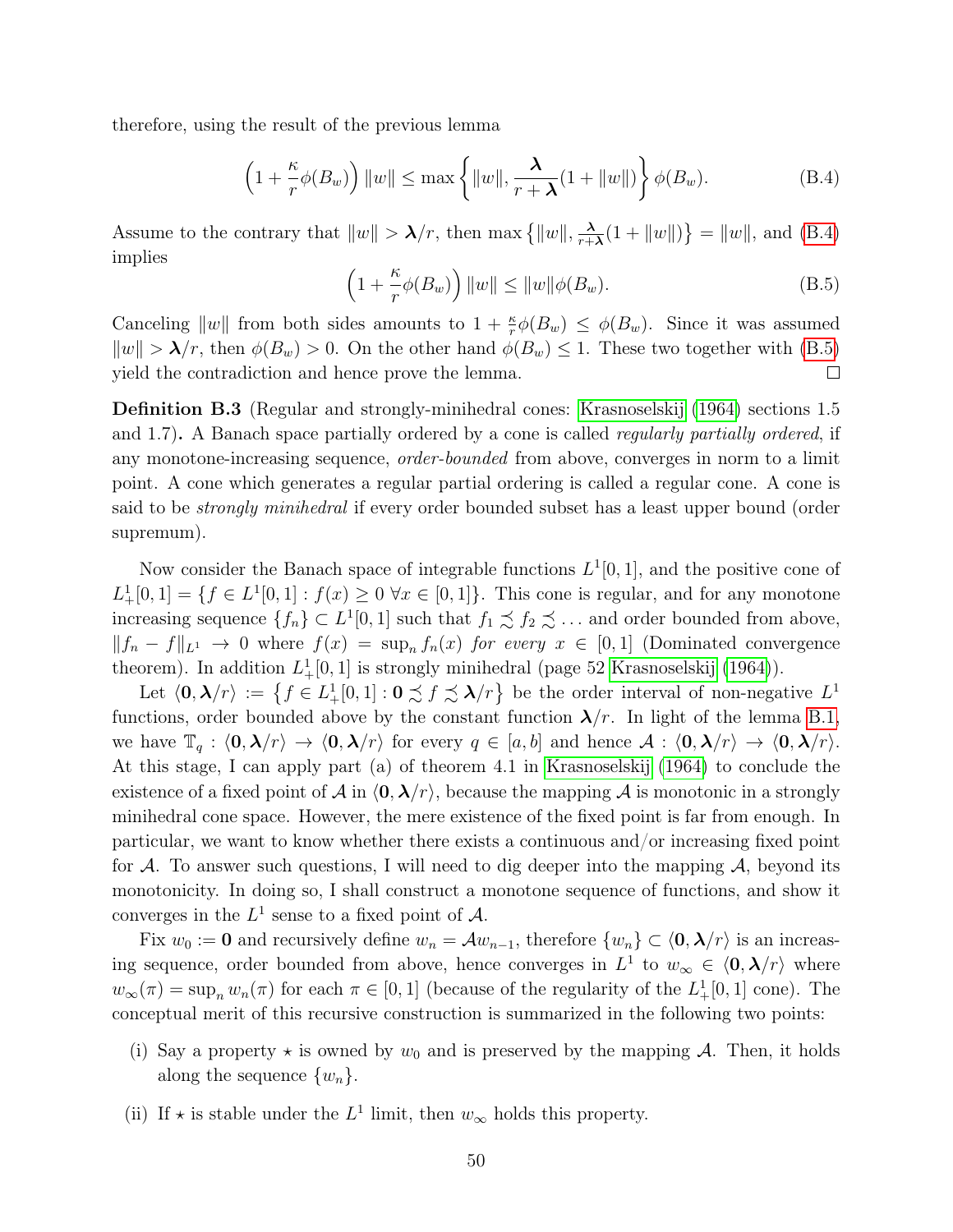Therefore, if A is  $L^1$  continuous along the sequence  $\{w_n\}$ , then  $w_\infty$  becomes the fixed point and the presumptive property  $\star$  will be inherited to  $w_{\infty}$ .

**Proposition B.4.** For the sequence  $\{w_n\}$  defined above, it holds that  $\|\mathcal{A}w_n - \mathcal{A}w_\infty\|_{L^1} \to 0$ , and as a result  $w_{\infty} = Aw_{\infty}$ .

*Proof.* First note that for every  $\pi \in [0, 1]$ ,

$$
\mathcal{A}w_{\infty}(\pi) - \mathcal{A}w_{n}(\pi) = \sup \left\{ \frac{\int_{B} \mathbb{T}_{q}w_{\infty}(\pi)\phi(\mathrm{d}q)}{1 + \frac{\kappa}{r}\phi(B)} : B \subset [a, b] \right\}
$$
  

$$
- \sup \left\{ \frac{\int_{B} \mathbb{T}_{q}w_{n}(\pi)\phi(\mathrm{d}q)}{1 + \frac{\kappa}{r}\phi(B)} : B \subset [a, b] \right\}
$$
  

$$
\leq \sup \left\{ \frac{\int_{B} (\mathbb{T}_{q}w_{\infty} - \mathbb{T}_{q}w_{n})(\pi)\phi(\mathrm{d}q)}{1 + \frac{\kappa}{r}\phi(B)} : B \subset [a, b] \right\}
$$
  

$$
\leq \int_{0}^{1} (\mathbb{T}_{q}w_{\infty} - \mathbb{T}_{q}w_{n})(\pi)\phi(\mathrm{d}q),
$$

where in the last line, I used the fact that  $w_{\infty} \succeq w_n$  and the monotonicity of the operator  $\mathbb{T}_q$ . Therefore, the L<sup>1</sup>-norm can be bounded above as:

$$
\|\mathcal{A}w_{\infty} - \mathcal{A}w_{n}\|_{L^{1}} = \int_{0}^{1} (\mathcal{A}w_{\infty}(\pi) - \mathcal{A}w_{n}(\pi)) d\pi
$$
  
\$\leq \int\_{0}^{1} \int\_{0}^{1} (\mathbb{T}\_{q}w\_{\infty} - \mathbb{T}\_{q}w\_{n})(\pi) \phi(dq) d\pi = \int\_{0}^{1} ||\mathbb{T}\_{q}w\_{\infty} - \mathbb{T}\_{q}w\_{n}||\_{L^{1}} \phi(dq).

For the last equality relation, I used the fact that the integrand is positive and uniformly bounded above by  $\lambda/r$  to apply Fubini's theorem and exchange the order of integrations. Since the integrand of the last integral is uniformly bounded (over all  $q \in [a, b]$ ), then one can apply the Lebesgue dominated convergence theorem to get:

$$
\lim_{n \to \infty} \|\mathcal{A}w_{\infty} - \mathcal{A}w_n\|_{L^1} \le \lim_{n \to \infty} \int_0^1 \|\mathbb{T}_q w_{\infty} - \mathbb{T}_q w_n\|_{L^1} \phi(\mathrm{d}q)
$$
\n
$$
= \int_0^1 \lim_{n \to \infty} \|\mathbb{T}_q w_{\infty} - \mathbb{T}_q w_n\|_{L^1} \phi(\mathrm{d}q).
$$
\n(B.6)

Next, I propose a method to upper bound  $(\mathbb{T}_q w_{\infty} - \mathbb{T}_q w_n)(\pi)$ , and hence its L<sup>1</sup>-norm. For this let G represent the random variable inside the expectation operator in the definition of  $\mathbb{T}_q w$ .

$$
\begin{aligned} \left(\mathbb{T}_{q} w_{\infty} - \mathbb{T}_{q} w_{n}\right)(\pi) &= \sup_{\tau} \mathsf{E}_{\pi} \left[ G(\sigma, w_{\infty}; \tau) \right] - \sup_{\tau} \mathsf{E} \left[ G(\sigma, w_{n}; \tau) \right] \\ &\leq \sup_{\tau} \mathsf{E}_{\pi} \left[ e^{-r(\sigma \wedge \tau)} \left( w_{\infty} - w_{n} \right) (\pi_{\sigma \wedge \tau}) \right] \\ &\leq \mathsf{E}_{\pi} \left[ e^{-r\sigma} \left( w_{\infty} - w_{n} \right) (\pi_{\sigma}) \right] + \sup_{\tau} \mathsf{E}_{\pi} \left[ e^{-r\tau} \left( w_{\infty} - w_{n} \right) (\pi_{\tau}); \tau < \sigma \right] \end{aligned}
$$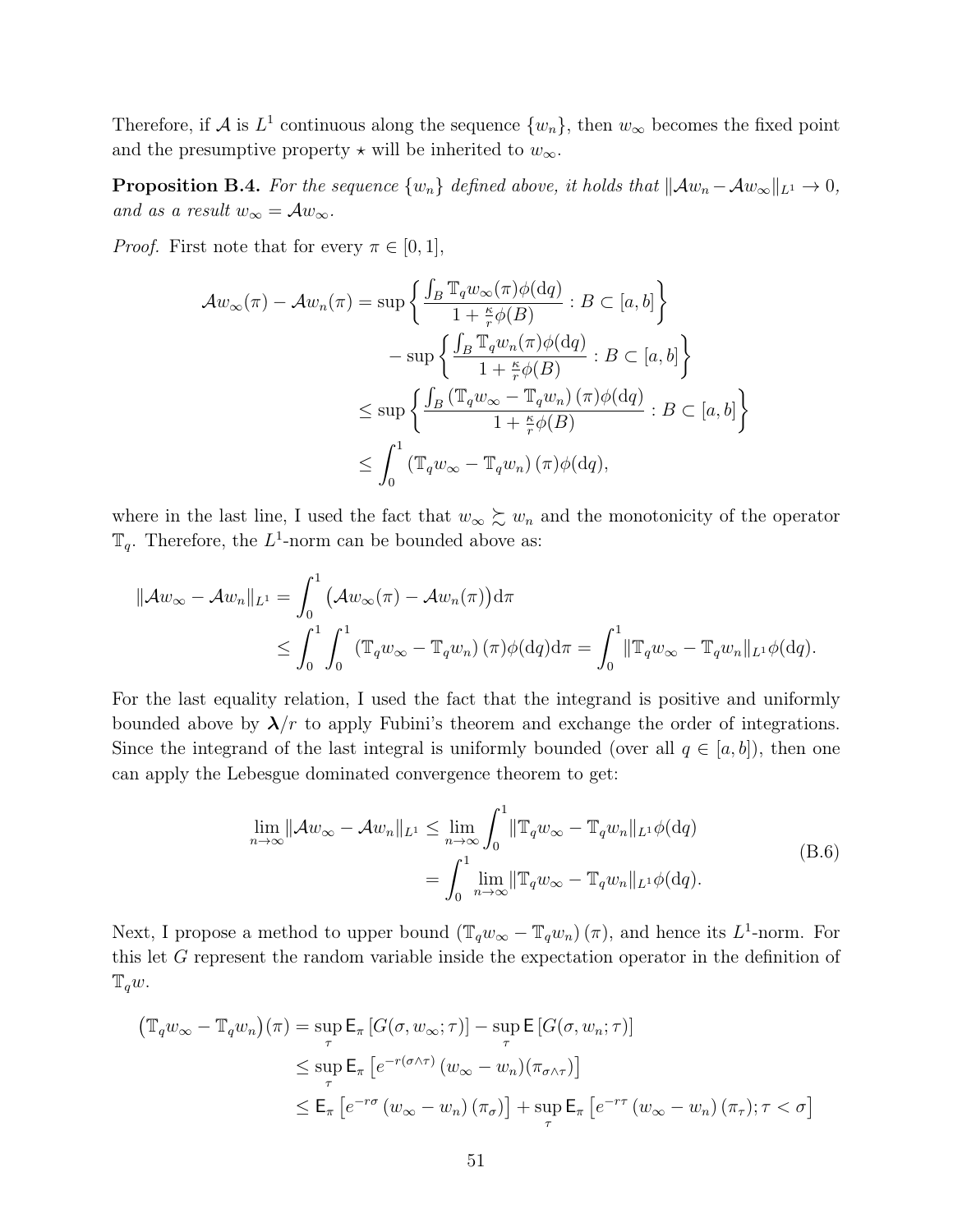Therefore, the  $L^1$ -norm is bounded by

$$
\|\mathbb{T}_{q} w_{\infty} - \mathbb{T}_{q} w_{n}\|_{L^{1}} \leq \underbrace{\int_{0}^{1} \mathsf{E}_{\pi} \left[ e^{-r\sigma} \left( w_{\infty} - w_{n} \right) \left( \pi_{\sigma} \right) \right] d\pi}_{\mathcal{I}_{1} :=}\n+ \underbrace{\int_{0}^{1} \sup_{\tau} \mathsf{E}_{\pi} \left[ e^{-r\tau} \left( w_{\infty} - w_{n} \right) \left( \pi_{\tau} \right); \tau < \sigma \right] d\pi}_{\mathcal{I}_{2} :=}
$$

The integrands of both integrals are bounded by  $\lambda/r$ , hence applying the Lebesgue dominated convergence theorem twice for the first integral implies

$$
\lim_{n \to \infty} \mathcal{I}_1 = \int_0^1 \lim_{n \to \infty} \mathsf{E}_{\pi} \left[ e^{-r\sigma} \left( w_{\infty} - w_n \right) \left( \pi_{\sigma} \right) \right] d\pi = \int_0^1 \mathsf{E}_{\pi} \left[ \lim_{n \to \infty} e^{-r\sigma} \left( w_{\infty} - w_n \right) \left( \pi_{\sigma} \right) \right] d\pi = 0,
$$

because  $w_{\infty}$  is the pointwise supremum of the sequence  $\{w_n\}$ . To show the convergence for the second integral, first note that for every given  $\varepsilon > 0$  one can find  $T > 0$  such that

$$
\sup_{\tau} \mathsf{E}_{\pi} \left[ e^{-r\tau} \left( w_{\infty} - w_{n} \right) \left( \pi_{\tau} \right) ; \tau < \sigma \right] \leq \sup_{\tau \leq T} \mathsf{E}_{\pi} \left[ e^{-r\tau} \left( w_{\infty} - w_{n} \right) \left( \pi_{\tau} \right) ; \tau < \sigma \right] + \varepsilon,
$$

uniformly over all  $\pi$ . This is owed to the uniform boundedness of  $(w_{\infty}-w_n)$  by  $\lambda/r$ . Next, because of the property of the supremum for every  $\varepsilon > 0$ , there exist  $\tau_{n,\pi}$  (possibly depending on *n* and  $\pi$ ) such that

$$
\sup_{\tau \leq T} \mathsf{E}_{\pi} \left[ e^{-r\tau} \left( w_{\infty} - w_{n} \right) \left( \pi_{\tau} \right) ; \tau < \sigma \right] \leq e^{-r\tau_{n,\pi}} \left( w_{\infty} - w_{n} \right) \left( \pi_{\tau_{n,\pi}} \right) \mathsf{P}_{\pi} \left( \tau_{n,\pi} < \sigma \right) + \varepsilon.
$$

Therefore,

$$
\mathcal{I}_2 \leq \int_0^1 e^{-r\tau_{n,\pi}} (w_{\infty} - w_n) (\pi_{\tau_{n,\pi}}) P_\pi (\tau_{n,\pi} < \sigma) d\pi + 2\varepsilon
$$
  
= 
$$
\int_0^1 e^{-r\tau_{n,\pi}} (w_{\infty} - w_n) (\pi_{\tau_{n,\pi}}) (\pi e^{-\bar{\lambda}_q \tau_{n,\pi}} + (1 - \pi) e^{-\bar{\lambda}_q \tau_{n,\pi}}) d\pi + 2\varepsilon.
$$

Because of the Bayes-law,  $\pi_{\tau_{n,\pi}} = \frac{\pi e^{-\Delta_q \tau_{n,\pi}}}{1 - \pi + \pi e^{-\Delta_q \tau}}$  $\frac{\pi e^{-\Delta_q \tau_{n,\pi}}}{1-\pi+\pi e^{-\Delta_q \tau_{n,\pi}}},$  where  $\Delta_q := \bar{\lambda}_q - \underline{\lambda}_q$ . Leveraging this relation and applying the change of variable to the above integral lead to

$$
\mathcal{I}_2 - 2\varepsilon \le \int_0^1 (w_\infty - w_n)(x) \frac{e^{(\bar{\lambda}_q - 2\bar{\lambda}_q - r)\tau_{n,x}}}{(1 - x + x e^{\Delta_q \tau_{n,x}})^3} dx
$$
\n
$$
\le \int_0^1 (w_\infty - w_n)(x) e^{(\bar{\lambda}_q - 2\bar{\lambda}_q - r)\tau_{n,x}} dx,
$$
\n(B.7)

<span id="page-51-0"></span>where in the last inequality I used the fact that  $(1 - x + xe^{\Delta_q \tau_{n,x}})$  is increasing in x. Since,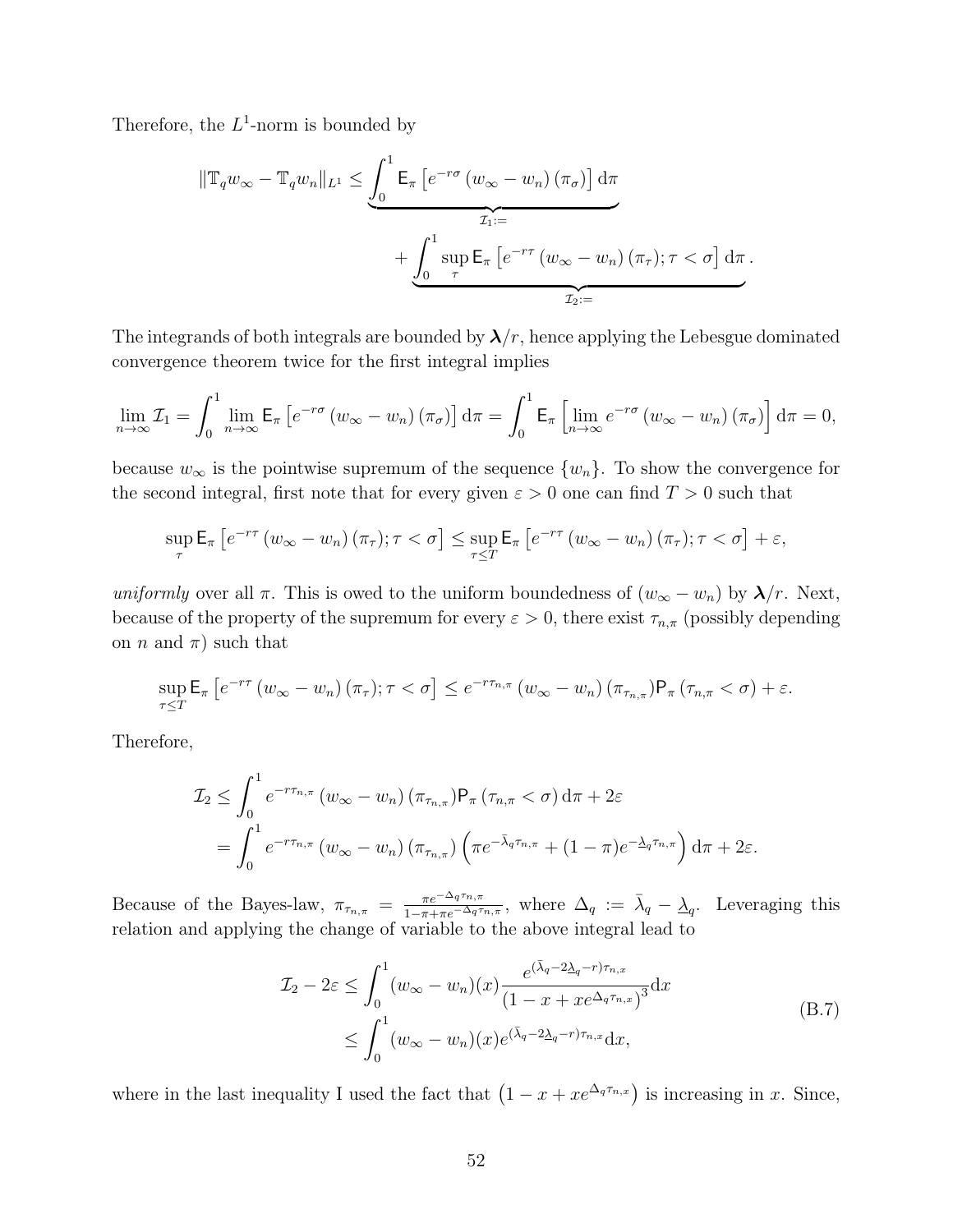$\tau_{n,x} \leq T$  the last integrand in [\(B.7\)](#page-51-0) is uniformly bounded for all x and n. Hence, one can apply the Lebesgue dominated convergence theorem again and obtain

$$
\lim_{n \to \infty} \mathcal{I}_2 \le \int_0^1 \lim_{n \to \infty} (w_{\infty} - w_n)(x) e^{(\bar{\lambda}_q - 2\underline{\lambda}_q - r)\tau_{n,x}} dx + 2\varepsilon = 2\varepsilon.
$$

Since this relation holds for every  $\varepsilon > 0$ , then  $\lim_{n\to\infty} \mathcal{I}_2 = 0$ . This establishes the  $L^1$ convergence of  $\mathcal{A}w_n$  to  $\mathcal{A}w_\infty$  and thus proves  $w_\infty = \mathcal{A}w_\infty$ .  $\Box$ 

A very important property owned by  $w_0$  and preserved under  $\mathcal A$  is being increasing in  $\pi$ . In the next lemma, using the techniques from the coupling of probability measures and stochastic dominance, I show  $\mathcal{A}w$  is increasing in  $\pi$  when w is.

**Lemma B.5.** Let w be an increasing function in  $\pi$ , then Aw becomes increasing in  $\pi$  as well.

*Proof.* Fix q and suppose  $\pi_2 \geq \pi_1$ . Define the random variables

<span id="page-52-1"></span>
$$
\sigma_i \stackrel{d}{=} \pi_i \exp(\bar{\lambda}_q) + (1 - \pi_i) \exp(\underline{\lambda}_q), \quad i \in \{1, 2\}
$$
 (B.8)

as the exponential time of success arrivals under  $\pi_1$  and  $\pi_2$ . One can easily check  $\sigma_1 \succeq \sigma_2$ in the sense of the first order stochastic dominance (see the following appendix). Therefore, for every decreasing function f we will have  $E[f(\sigma_2)] \geq E[f(\sigma_1)]$ . Recall the definition of  $\mathbb{T}_q$ :

$$
\mathbb{T}_q w(\pi) = \sup_{\tau} \mathsf{E}_{\pi} \left[ G(\sigma; \tau) \right]
$$

$$
G(\sigma; \tau) := 1_{\{\sigma \leq \tau\}} e^{-r\sigma} - c \int_0^{\sigma \wedge \tau} e^{-rs} \, \mathrm{d}s + e^{-r(\sigma \wedge \tau)} w(\pi_{\sigma \wedge \tau}).
$$

The first two terms in G are clearly decreasing in  $\sigma$ , so for every  $q \in [a, b]$  and  $\tau$ :

<span id="page-52-0"></span>
$$
\mathsf{E}\left[1_{\{\sigma_2\leq\tau\}}e^{-r\sigma_2}-c\int_0^{\sigma_2\wedge\tau}e^{-rs}\mathrm{d}s\right]\geq \mathsf{E}\left[1_{\{\sigma_1\leq\tau\}}e^{-r\sigma_1}-c\int_0^{\sigma_1\wedge\tau}e^{-rs}\mathrm{d}s\right].\tag{B.9}
$$

The proof for monotonicity of the last term in G is a bit more tricky, because  $\pi_{\sigma \wedge \tau}$  is not just a function of  $\sigma$ , but it also depends on the initial belief  $\pi$ . So, let us define  $\mathbf{w}(\pi, \sigma; \tau) :=$  $e^{-r(\sigma \wedge \tau)}w(\pi_{\sigma \wedge \tau})$  where  $\pi$  is the initial belief value. To proceed, I need to define  $\sigma_1$  and  $\sigma_2$ on the same probability space, because the analysis to be presented needs more than the application of the first order stochastic dominance. For this, I use the Strassen theorem [\(Lindvall](#page-44-14) [\(2002\)](#page-44-14) chapter 4) to find the coupling  $(\hat{\sigma}_1, \hat{\sigma}_2)$  such that  $\hat{\sigma}_i \stackrel{d}{=} \sigma_i$  for  $i = 1, 2$ , and crucially  $\hat{\sigma}_1 \geq \hat{\sigma}_2$  almost surely. It is proven in the following appendix that for every  $\tau$ , w is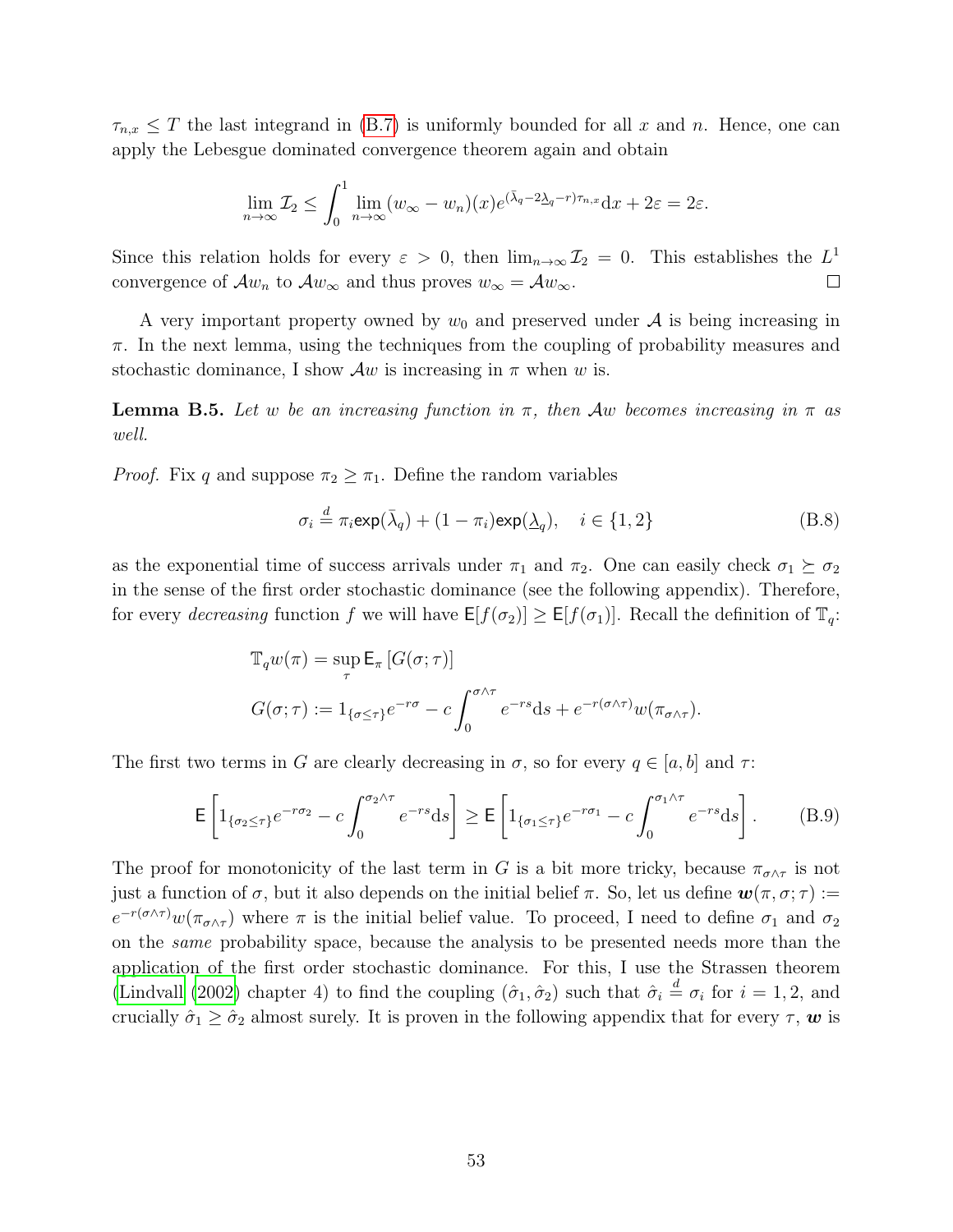increasing in  $\pi$  and decreasing in  $\sigma$  (while holding  $\pi$  constant), therefore

$$
\mathsf{E}_{\pi_2} \left[ e^{-r(\sigma_2 \wedge \tau)} w(\pi_{\sigma_2 \wedge \tau}) \right] = \mathsf{E} \left[ \boldsymbol{w}(\pi_2, \hat{\sigma}_2; \tau) \right]
$$
(B.10a)

<span id="page-53-4"></span>
$$
\geq \mathsf{E}\left[\boldsymbol{w}(\pi_1,\hat{\sigma}_2;\tau)\right] \tag{B.10b}
$$

<span id="page-53-3"></span><span id="page-53-2"></span><span id="page-53-1"></span><span id="page-53-0"></span>
$$
\geq \mathsf{E}\left[\mathbf{w}(\pi_1, \hat{\sigma}_1; \tau)\right] \tag{B.10c}
$$

$$
= \mathsf{E}_{\pi_1} \left[ e^{-r(\sigma_1 \wedge \tau)} w(\pi_{\sigma_1 \wedge \tau}) \right]. \tag{B.10d}
$$

In [\(B.10a\)](#page-53-0) and [\(B.10d\)](#page-53-1), I used the fact that coupling preserves the marginal distributions. In [\(B.10b\)](#page-53-2), I apply the increasing property of  $w$  in  $\pi$ , and in [\(B.10c\)](#page-53-3) its decreasing property in  $\sigma$ .

Combining [\(B.9\)](#page-52-0) and [\(B.10\)](#page-53-4) implies that for every  $\tau$  and  $q \in [a, b]$ :  $\mathsf{E}_{\pi_2}[G(\sigma_2; \tau)] \geq$  $\mathsf{E}_{\pi_1}[G(\sigma_1;\tau)]$ , therefore, applying the supremum on both sides (w.r.t to  $\tau$ ) yields  $\mathbb{T}_q w(\pi_2) \geq$  $\mathbb{T}_q w(\pi_1)$ . From this and expression [\(B.3\)](#page-47-4), it is now straightforward to conclude that  $\mathcal{A} w(\pi_2) \geq$  $\mathcal{A}w(\pi_1)$ .  $\Box$ 

Now we are in a position to establish the existence of a fixed point that is increasing in  $\pi$ , the proof of which follows from the previous lemma and the fact that increasing property is closed under the  $L^1$  limit.

#### **Theorem B.6.** The operator A has an increasing fixed point function.

For a candidate increasing fixed point w, we can now assure that if  $w(\pi') > 0$  for some  $\pi'$ , then  $w(\pi'') > 0$  for all  $\pi'' > \pi'$ . This means once w exceeds zero it will never fall back to zero again, therefore the union of all matching sets over  $q \in [a, b]$  must be an *increasing set* in [0, 1]. Hence, there exists an equilibrium point  $\alpha$  such that

$$
\bigcup_{q\in[a,b]}\{\pi:\mathbb{T}_q w(\pi)>w(\pi)\}=(\alpha,1].
$$

Next, I show how  $\alpha$  is determined. Its location is important because it represents the point of endogenous exit from the market. In particular, the agents with a lower reputation than  $\alpha$  would no longer match. In the next proposition, I show under some natural assumptions,  $\alpha$  is the boundary point of the stopping time problem that a typical agent solves when is matched to the *best* type of the projects, i.e.  $q = b$ . For this I present two notions. The profile of arrival intensity  $\lambda = \{(\lambda_q, \bar{\lambda}_q) : q \in [a, b]\}$  is called monotone if  $\lambda_q$  and  $\bar{\lambda}_q$  are increasing in q. It satisfies the *increasing-differences* if  $\bar{\lambda}_{q''}-\underline{\lambda}_{q''}\geq \bar{\lambda}_{q'}-\underline{\lambda}_{q'}$  for every  $q''>q'$ in [a, b].

**Proposition B.7.** Assume the profile  $\lambda$  is monotone and satisfies the increasing-differences. Then,  $\alpha$  is the lowest boundary point of  $\mathcal{M}_b$ , and is the unique fixed point of

<span id="page-53-5"></span>
$$
\alpha = \frac{c}{\Delta_b \left( 1 + w \left( \frac{\bar{\lambda}_b \alpha}{\Delta_b \alpha + \Delta_b} \right) \right)} - \frac{\underline{\lambda}_b}{\Delta_b}.
$$
\n(B.11)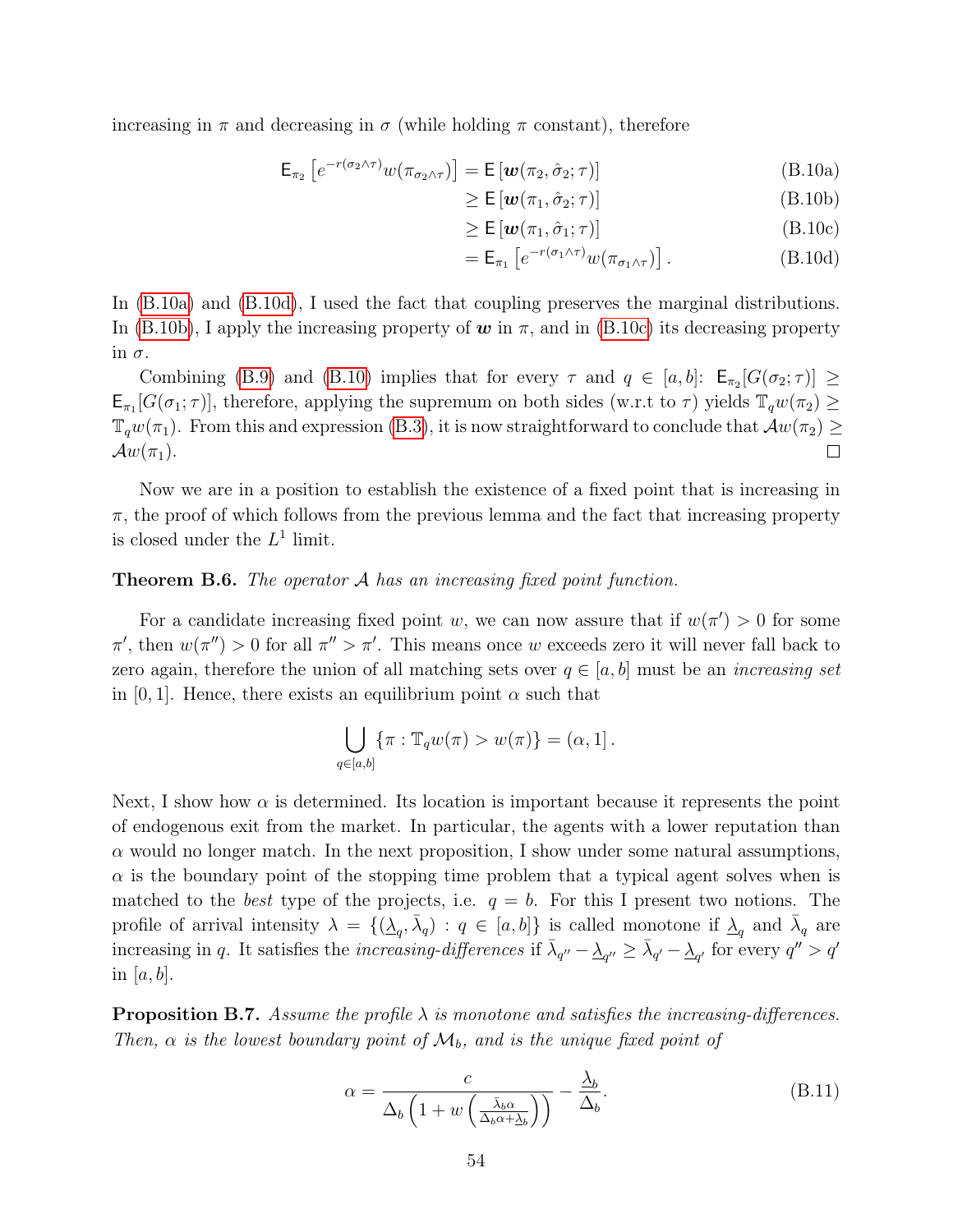*Proof.* Assume by contradiction that  $\alpha \notin cl(M_b)$ , and there exists  $q < b$  such that  $\alpha =$ inf  $\mathcal{M}_q$ , that is an agent matched with a project of type q, terminates the match as her reputation nears  $\alpha$ . The principles of optimality requires smooth and continuous fit at  $\alpha$ , namely  $v'(\alpha, q) = v(\alpha, q) = 0$ . From the Bellman equation, for every  $\pi \in \mathcal{M}_q$  it must be that

$$
rv(\pi, q) = -c + (\bar{\lambda}_q \pi + \underline{\lambda}_q (1-\pi)) (1+w \circ \jmath(\pi) - v(\pi, q)) - \pi (1-\pi) \Delta_q v'(\pi, q).
$$

In that  $\jmath$  returns the posterior *after* the success has taken place at time  $t$ , namely:

$$
\jmath(\pi_{t-}):=\frac{\bar{\lambda}_q\pi_{t-}}{\bar{\lambda}_q\pi_{t-}+\underline{\lambda}_q(1-\pi_{t-})}.
$$

In the baseline model, the success event was *conclusive* thus  $\jmath(\pi) = 1$  for every  $\pi \in (0, 1]$ . The optimality principles at  $\pi = \alpha$  imply

<span id="page-54-0"></span>
$$
c = (\alpha \Delta_q + \underline{\lambda}_q) (1 + w \circ \jmath(\alpha)). \tag{B.12}
$$

Furthermore, since  $\alpha \notin cl(\mathcal{M}_b)$  then  $v(\alpha, b) = w(\alpha) = 0$  and superharmonicity implies that

$$
0 > \mathcal{L}_b v(\alpha, b) - r v(\alpha, b) - c = (\alpha \Delta_b + \underline{\lambda}_b) (1 + w \circ \jmath(\alpha)) - c.
$$

Replacing  $(B.12)$  in the above inequality and canceling c from both sides amount to

$$
0 > \frac{\alpha \Delta_b + \underline{\lambda}_b}{\alpha \Delta_q + \underline{\lambda}_q} - 1.
$$

However the *rhs* of the above inequality is positive because of the monotonicity and increasingdifferences, hence the contradiction is resulted. Therefore, it must be that  $\alpha = \inf \mathcal{M}_b$ .

On the uniqueness of  $\alpha$ , note that the lhs of [\(B.11\)](#page-53-5) is increasing in  $\alpha$ , while the rhs is decreasing – because w is an increasing function. Therefore, upon the existence,  $\alpha$  is uniquely determined by this equation.  $\Box$ 

### B.3 Supplementary Proofs for [B.2](#page-47-0)

**Proof for**  $\sigma_1 \succeq \sigma_2$ . For the two random variables defined in [\(B.8\)](#page-52-1) we have

$$
P(\sigma_i > t) = \pi_i e^{-\bar{\lambda}_q t} + (1 - \pi_i) e^{-\bar{\lambda}_q t}
$$

therefore,

$$
\mathsf{P}(\sigma_1 > t) - \mathsf{P}(\sigma_2 > t) = (\pi_2 - \pi_1) \left( e^{-\lambda_q t} - e^{-\bar{\lambda}_q t} \right) \ge 0,
$$

because  $\bar{\lambda}_q \geq \underline{\lambda}_q$  for every  $q \in [a, b]$ . Therefore,  $\sigma_1 \succeq \sigma_2$ , in the sense of FOSD.